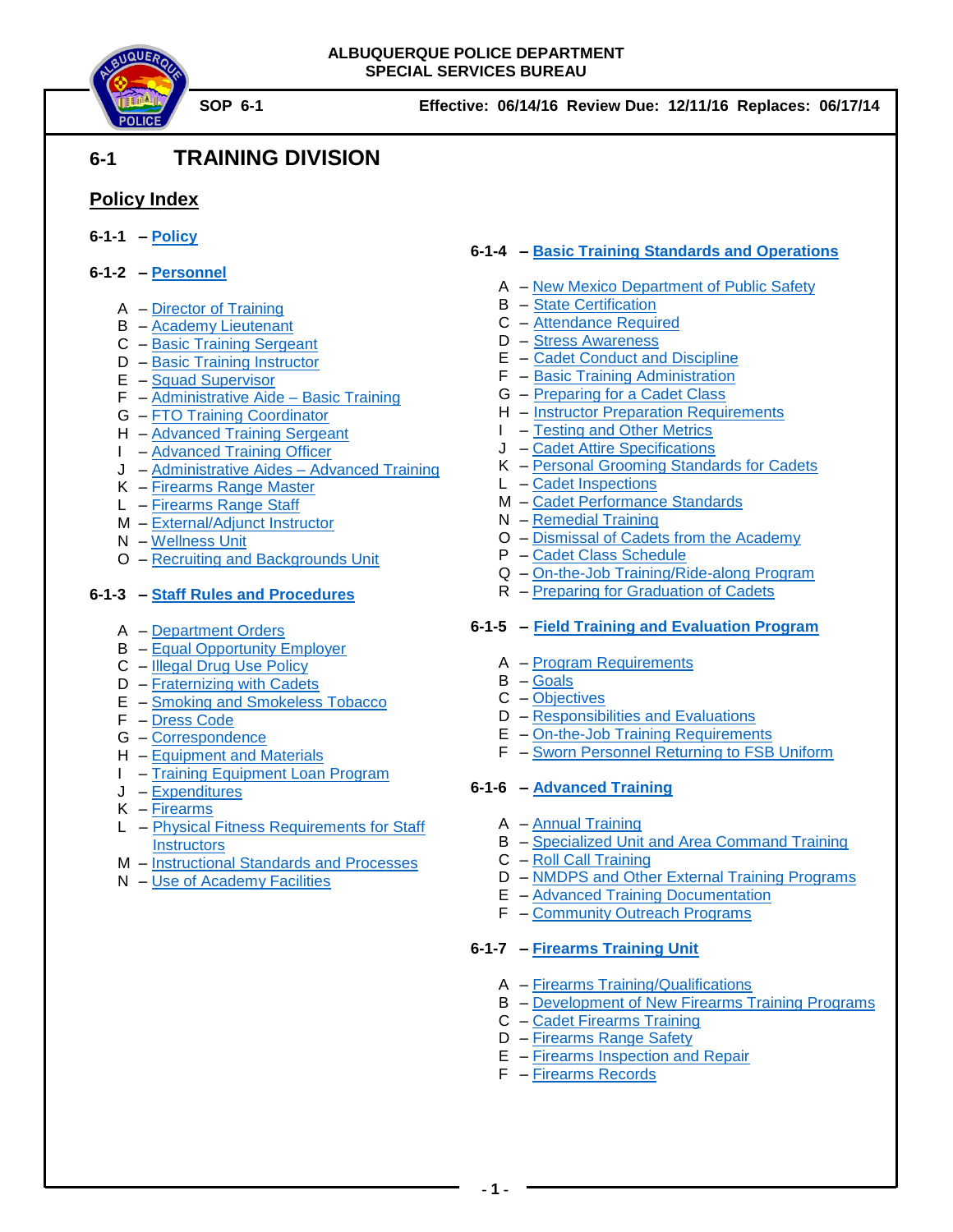

# <span id="page-1-0"></span>**6-1-1 Policy**

The Training Division is a unit of the APD Academy and is responsible for the full range of department basic and advanced training services. Additionally, the Training Division is the organizational home for the Department's firearms ranges and training staff, as well as for the department's employee wellness. Procedural guidance for all operations of the Recruiting and Background Unit is located in the [Recruiting SOP.](https://powerdms.com/link/IDS/document/?id=890) Procedural guidance for all operations of the Firearms Unit is located in the [Firearms and Ammunition Authorization SOP.](https://powerdms.com/link/IDS/document/?id=105)

The primary training mission of the division is to provide basic instruction and continuing education in the collection, processing, documentation, and dissemination of suspicious incidents, criminal intelligence, criminal investigations, and all law enforcement-related training to all affected personnel. The division is also tasked with providing training programs in support of the department's mission to provide community service and homeland security.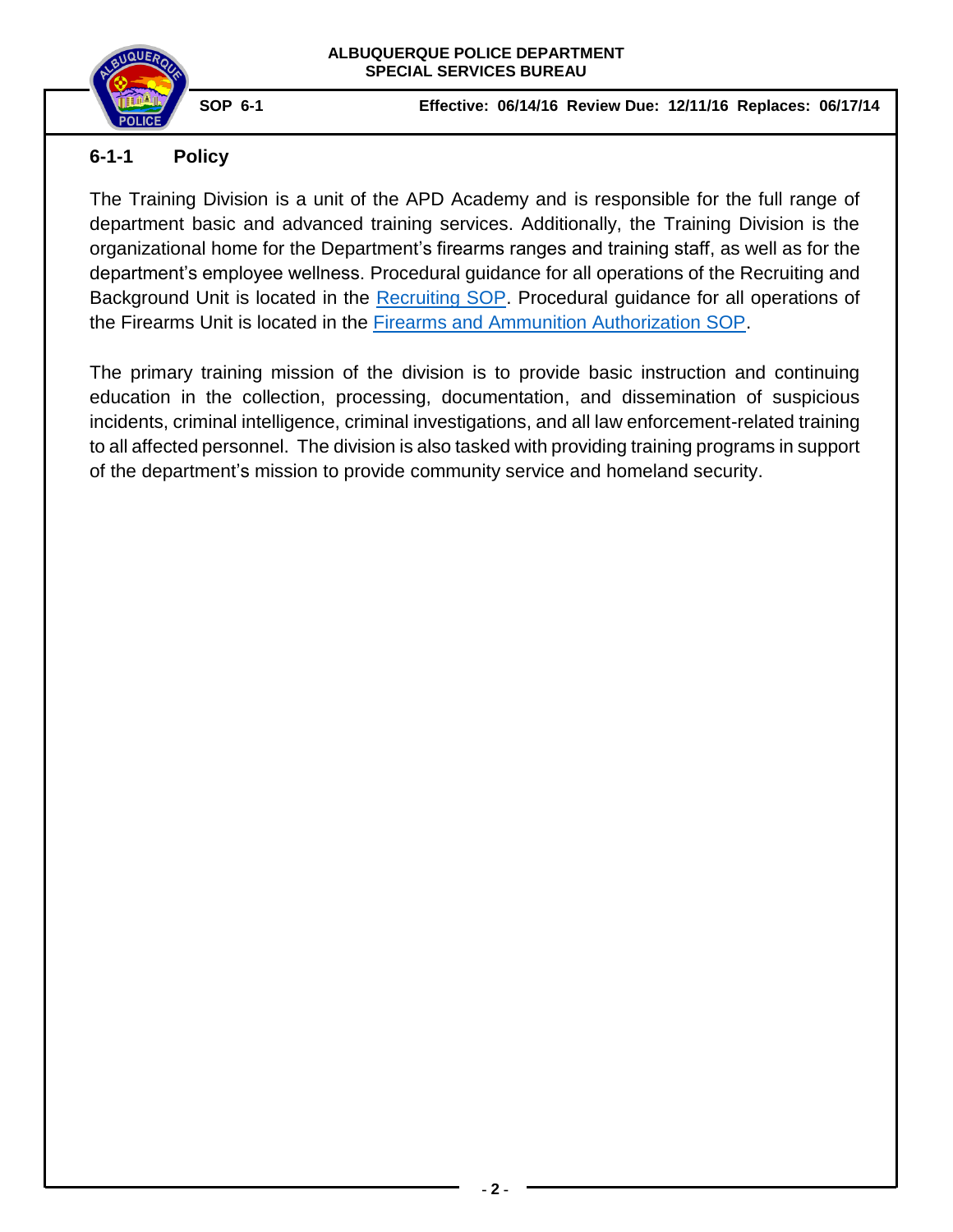

# <span id="page-2-1"></span>**6-1-2 Personnel**

<span id="page-2-0"></span>A. Director of Training

The Director of Training is assigned to the APD Academy, reports directly to the Deputy Chief, Special Services Bureau, and is responsible for:

- 1. Executive oversight of the Academy and training staff, verifying their compliance with department standard operating procedures, city personnel regulations, collective bargaining agreements, and city, state, and federal laws and regulations.
- 2. Developing policies, systems, and methods of operation that provide uniformity and consistency of effort, as well as devising and implementing appropriate administrative controls.
- 3. Reviewing and controlling all outgoing correspondence.
- 4. Liaison with the New Mexico Department of Public Safety (NMDPS) regarding training standards and requirements, as well as establishing and enforcing appropriate contracts and other operating agreements.
- 5. Direction, discipline, administrative control, and balanced development of all training staff.
- 6. Reviewing and approving performance evaluations, feedback, commendations, and disciplinary recommendations.
- 7. Executive oversight of all curriculum development and design, including ensuring compliance with state, local and national ordnances, statutes, and other legal requirements regarding all aspects of training as they relate to constitutional policing, national standards and practice, and related professional standards.
- 8. Feedback on performance and training.
- 9. Accounting and monitoring all division expenditures.
- 10.Reviewing and making recommendations on all department training requests.
- 11.Developing and monitoring a formalized, standards-based training assessment, development, and evaluation process to ensure that APD-provided training reflects careful assessment of training needs, documentation of the link between training needs and recommended curricula, and periodic and rigorous evaluation of the efficacy of training provided at the academy based on in-field experiences and events.
- 12.Serving as the Department's principal training and education advisor.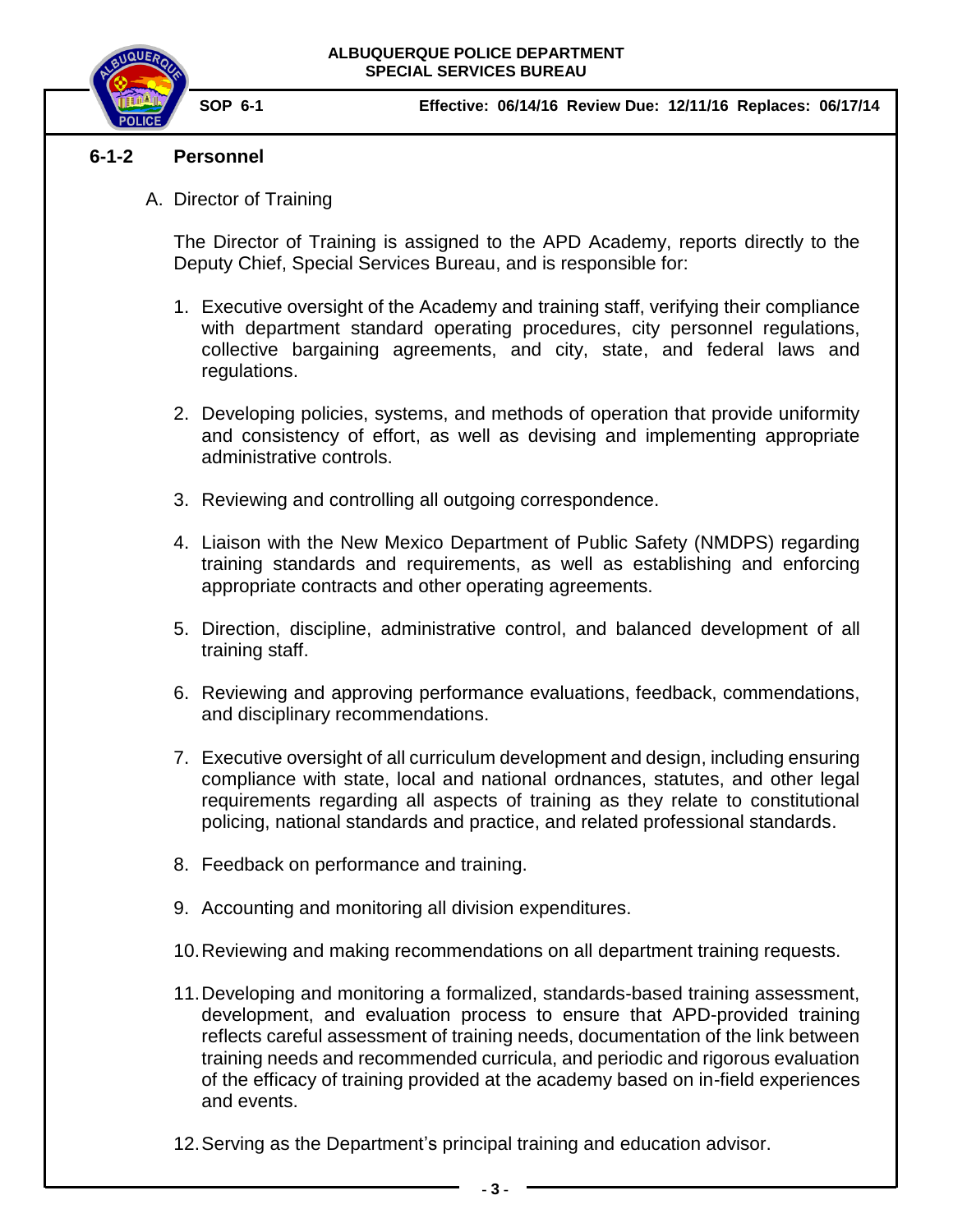

 **SOP 6-1 Effective: 06/14/16 Review Due: 12/11/16 Replaces: 06/17/14**

- 13.Attending NMDPS Law Enforcement Academy board meetings and other appropriate federal, state, or local meetings and conferences.
- 14.Performing other duties as directed by the Deputy Chief, Special Services Bureau.
- <span id="page-3-0"></span>B. Academy Lieutenant

The Academy Lieutenant reports directly to the Director of Training (Director). The Academy Lieutenant's duties include:

- 1. Ensuring compliance with standard operating procedures, city personnel regulations, collective bargaining agreement terms, as well as city, state & federal laws and regulations.
- 2. Developing policies, systems, and methods of operation that provide uniformity and consistency of effort, as well as devising and implementing effective administrative controls.
- 3. Implementing and evaluating compliance with the Director's training plan, and reporting the results of that evaluation to the Director.
- 4. Reviewing and controlling all outgoing correspondence.
- 5. Assisting the Director of Training as liaison with the NMDPS regarding training standards and/or requirements, and ensuring contractual agreements between the NMDPS and the Department are established.
- 6. Ensuring direction, discipline, administrative control, and balanced development of all training staff.
- 7. Reviewing and approving performance evaluations, feedback, commendations, and disciplinary recommendations.
- 8. Continuously providing feedback on performance and training to the training sergeants, range master, and/or Academy staff members.
- 9. Accounting and monitoring all expenditures, including overtime, petty cash, special training accounts, and all other spending.
- 10.Reviewing and making recommendations on all department training requests.
- 11.Ensuring documentation requests are fulfilled.
- 12.Attending training committee meetings and participating in all training activities, as directed.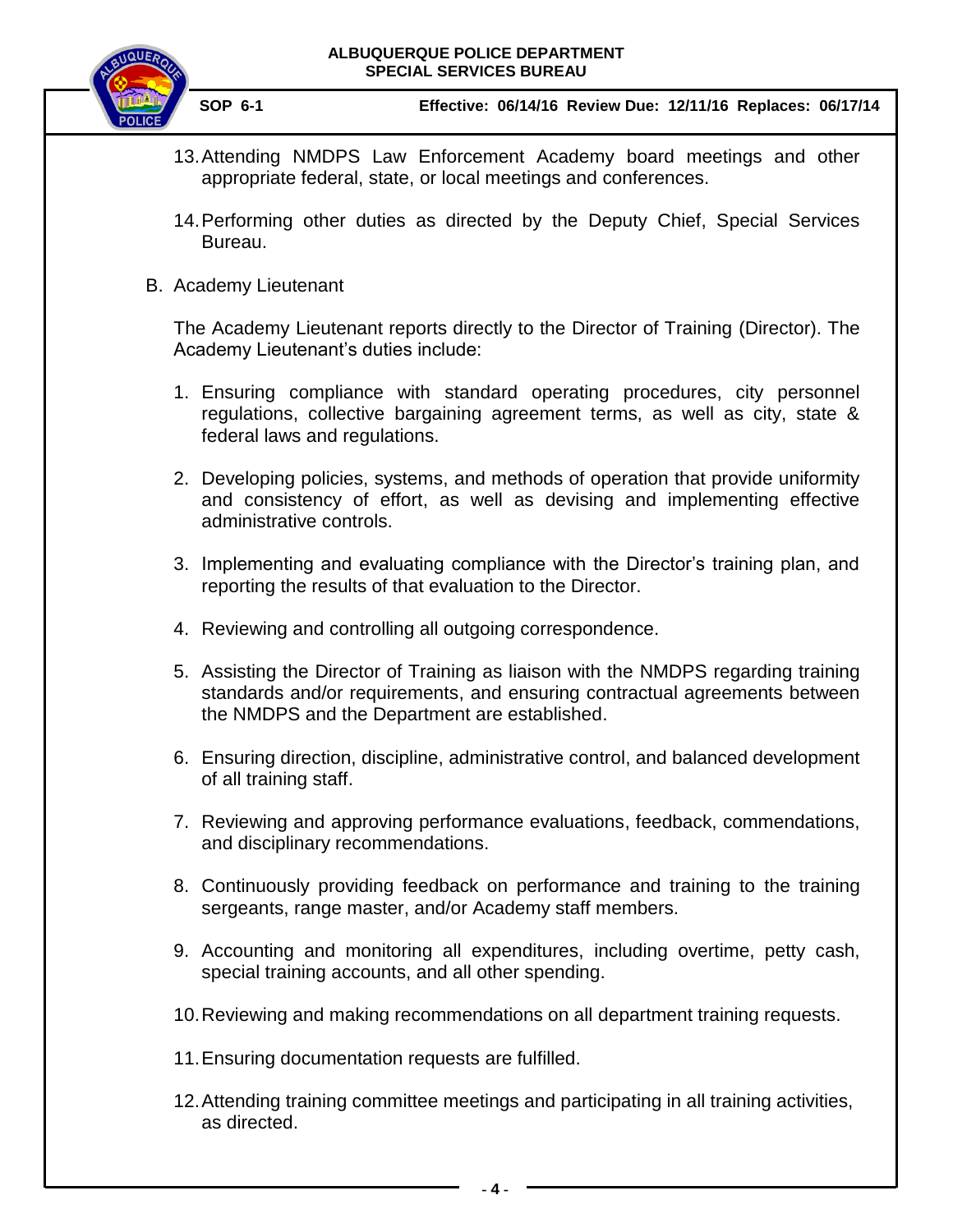

 **SOP 6-1 Effective: 06/14/16 Review Due: 12/11/16 Replaces: 06/17/14**

- 13.Serving as the Academy's principal subject matter expert (SME) on department organization and operations.
- 14.Management oversight for all department training instructors, including scheduling and providing physical assessments, physical training, basic training, and advanced training.
- 15.Management oversight for all curriculum development and design.
- 16.Reviewing all department training requests, as directed or delegated by the Director of Training.
- 17.Attending NMDPS Law Enforcement Academy board meetings and any other federal, state, or local meetings that could affect departmental training.
- 18.Serving as the Field Training Officer Commander.
- 19.Overseeing the Field Training Officer Program, on the job training for recruit officers and newly-promoted supervisors, and P2C evaluations. In performance of these duties, the lieutenant also:
	- a. Chairs the Field Training Officer Board;
	- b. Oversees selection and dismissal of Field Training Officers, Field Training Area Sergeants, and Field Training Area Lieutenants; and
	- c. Develops and instructs the Line Supervision School.
- 20.Identifying maintenance needs in the Academy facility and taking necessary action to make repairs.
- 21.Performing other such duties as assigned by the Director of Training.
- <span id="page-4-0"></span>C. Basic Training Sergeant

The Sergeant assigned to the Basic Training Unit reports directly to the Academy Lieutenant and is required to:

- 1. Supervise and manage development, delivery, updating and analysis of Academy basic training curricula, as well as verify that all instructional elements are current and complete.
- 2. Prepare class schedules, syllabi, and instructor assignments, as well as coordinate all cadet class functions and graduation exercises.
- 3. Select and assemble all required documentation for the class folder, as [described below.](#page-28-2)
- 4. Ensure compliance with all NMDPS certification requirements for cadets.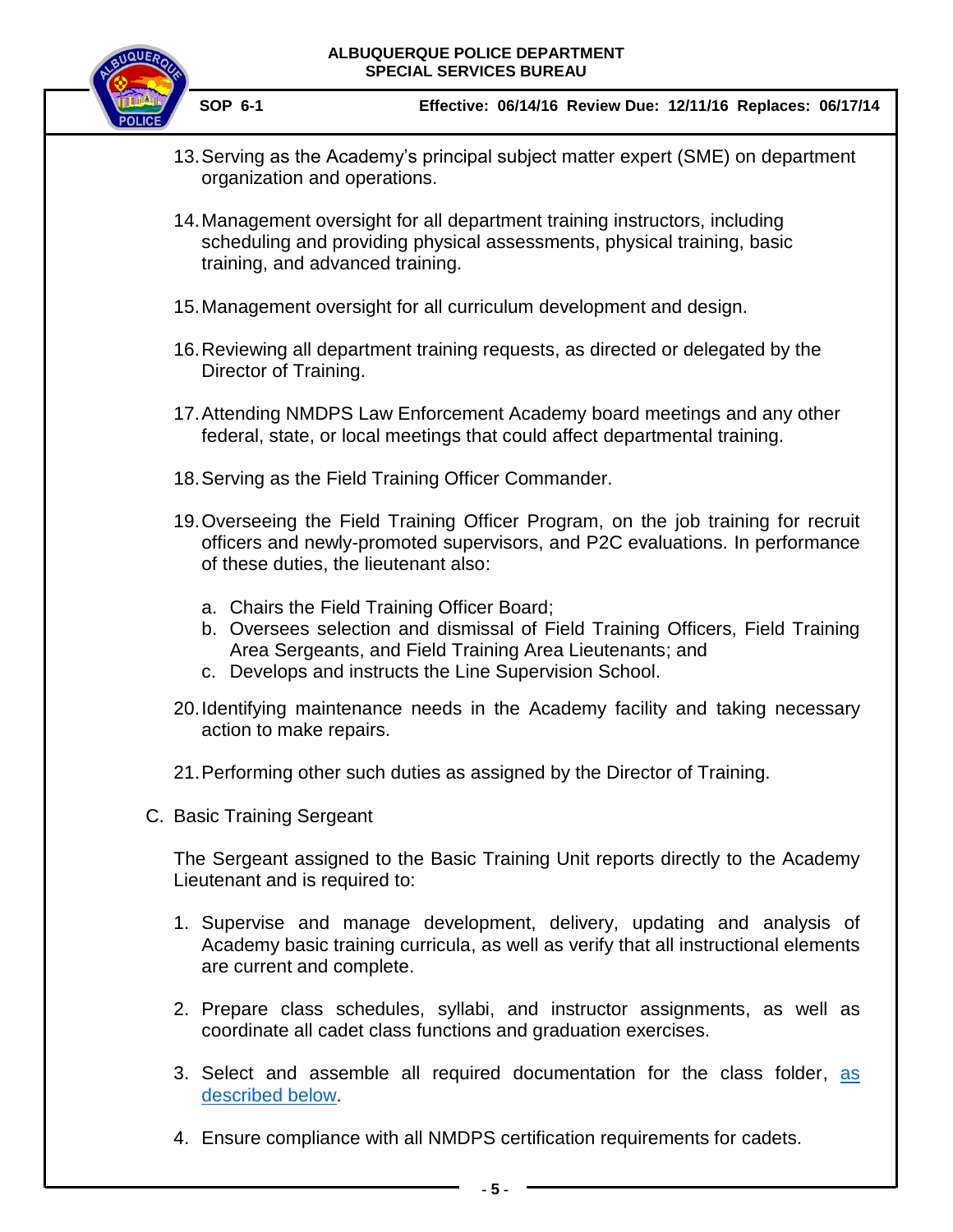

- 5. Direct, motivate, counsel, mentor, support, and evaluate cadets.
- 6. Conduct personnel inspections of cadets and Academy staff, record and file findings, including such things as appearance, hygiene, and physical fitness. Correct any noted discrepancies or deficiencies.
- 7. Account for all equipment and property assigned to the Unit in semiannual property inventories. Monitor equipment issued to staff and trainees, property and equipment signed out for off-site use, and property and equipment signed in to the unit.
- 8. Supervise and manage the evaluation of cadets regarding academics, psychomotor skills, physical conditioning, and suitability for duty with the Department. Administer corrective action to cadets failing to achieve the minimum requirements of the Academy. Implement and monitor counseling or other necessary measures to improve cadet performance.
- 9. Serve as a staff instructor, as directed by the Academy Lieutenant or the Director of Training.
- 10.Provide counseling, personal assistance, and Employee Assistance Program referrals to staff and cadets.
- 11.Process all GI Bill benefits and forms.
- 12.Maintain an up-to-date telephone alert plan.
- 13.Ensure staff compliance with all department and unit standard operating procedures and instructions.
- 14.Identify supplies and needs for annual budget requests.
- 15.Identify deficiencies in policies and procedures and make recommendations for improvement.
- 16.Review and approve all physical training standards and requirements for cadets and ensure that they meet NMDPS requirements.
- 17.Continuously evaluate the activities under his or her direct responsibility. Report any significant incident, changes in curricula or instruction, all injuries, and other reportable events, as required by this SOP, to the Academy Lieutenant.
- 18.Supervise all Basic Training curriculum design and development through coordination with the NMDPS Law Enforcement Academy and use of its developed curricula.
- 19.Participate in physical training.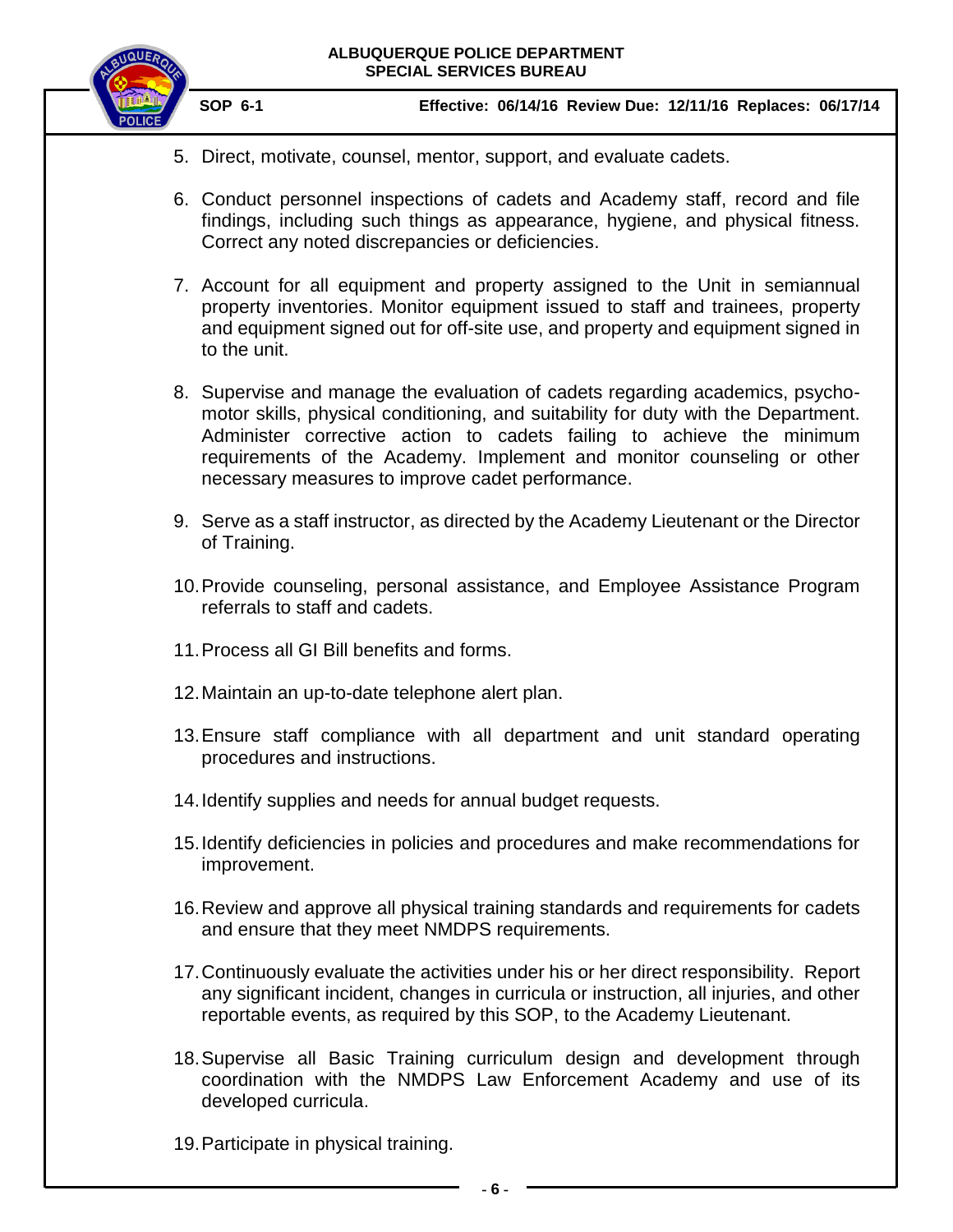

 **SOP 6-1 Effective: 06/14/16 Review Due: 12/11/16 Replaces: 06/17/14**

- 20.Delegate appropriate duties and responsibilities to staff instructors.
- 21.Ensure compliance with Central New Mexico Community College Memorandum of Understanding concerning issues such as cadet registration requirements, curriculum, and class schedule dates.
- 22.Perform other necessary duties as required and as directed by the Academy Lieutenant.
- <span id="page-6-0"></span>D. Basic Training Instructors

Personnel assigned to the Basic Training Unit as staff instructors report directly to the Basic Training Sergeant and are required to:

- 1. Directly supervise, mentor, and motivate cadets.
- 2. Set the example and role model for trainees by maintaining a professional personal appearance and conducting themselves in a courteous and respectful manner at all times.
- 3. Conduct and assist with inspections of cadets for personal hygiene, appearance, and maintenance of personal equipment. Record and maintain files of findings.
- 4. Notify the Basic Training Sergeant of any discrepancies or deficiencies in cadet performance. Employ approved motivational measures to maintain class focus, commitment, and morale.
- 5. Identify and report cadet conduct or performance problems to the Basic Training Sergeant.
- 6. Evaluate and counsel cadets having problems with their employment and training. Notify the Basic Training Sergeant of these problems before taking any action including documenting, recording, and filing reports.
- 7. Serve as a staff instructor and subject matter expert (SME) in areas for which they hold an instructor certification. Prepare up-to-date lesson plans in areas of specialty and general law enforcement skills and knowledge.
- 8. Maintain a high level of physical fitness and participate in physical fitness training.
- 9. Ensure cadets complete all assignments as directed.
- 10.Report and document all cadet injuries to the Basic Training Sergeant.
- <span id="page-6-1"></span>11.Perform other duties as assigned or directed by the Basic Training Sergeant.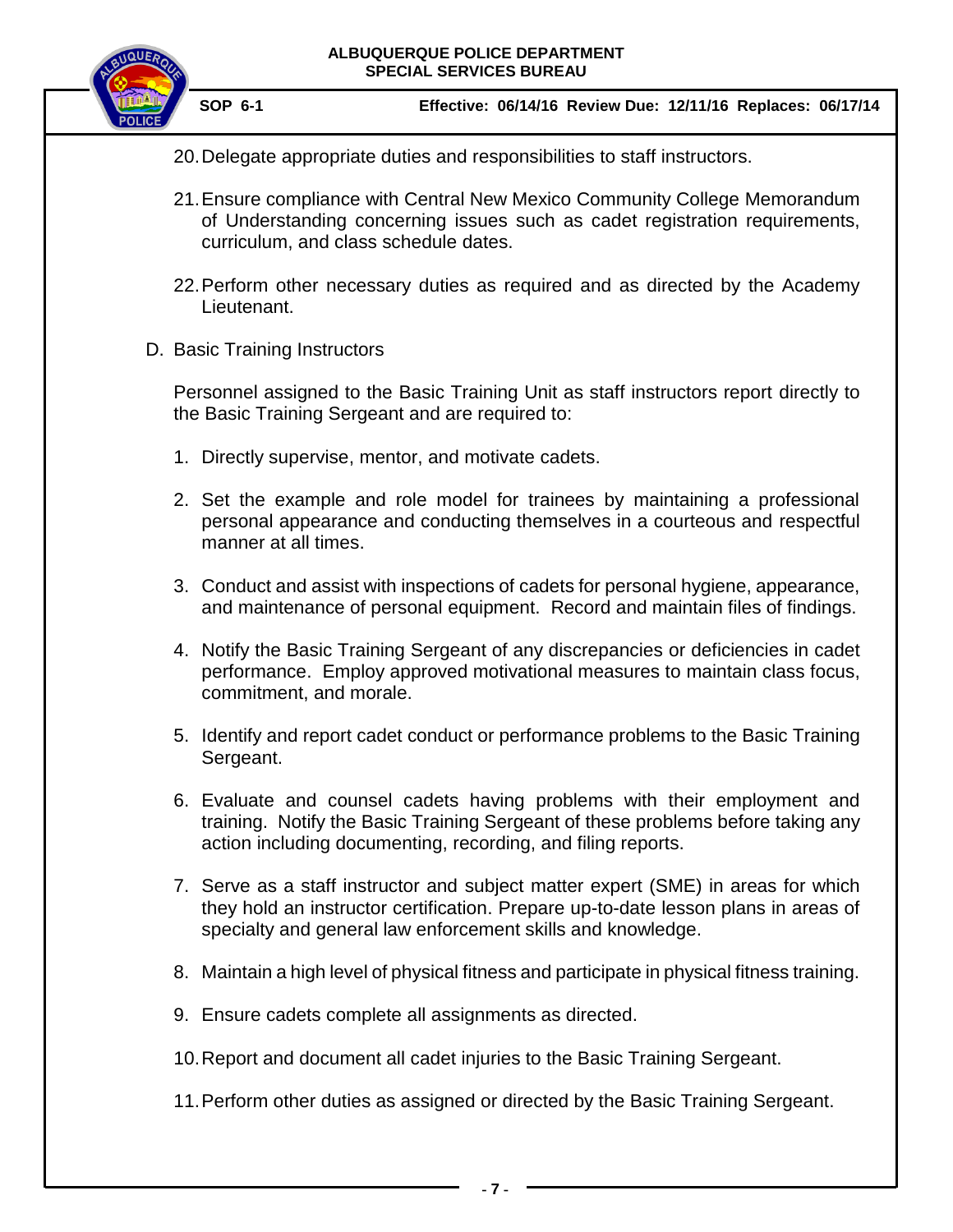

- E. Squad Supervisor
	- 1. A Squad Supervisor is a full-time officer (normally a Basic Training Instructor), below the rank of Sergeant, who is assigned to the staff of the Academy. He or she performs duties assigned by the Basic Training Sergeant, subject to the approval of the Academy Lieutenant.
	- 2. The Squad Supervisor will monitor, mentor, evaluate, instruct, discipline, and counsel all cadets in attendance, with special emphasis on and responsibility for those Cadets who are assigned to the supervisor's particular squad. Evaluations are to be based on, but not limited to, the cadets' performance, [as specified](#page-35-2)  [below.](#page-35-2)
- <span id="page-7-0"></span>F. Administrative Aide – Basic Training

The administrative aide assigned to the Basic Training Unit will report directly to the Basic Training Sergeant and is required to:

- 1. Provide a full range of administrative support for Basic Training.
- 2. Assist in the creation, revision, filing, and updates of all Basic Training lesson plans, tests, quizzes and other instructional materials. Maintain Basic Training folders.
- 3. Prepare letters of notification for instructor assignments.
- 4. Prepare lists, logs, and records.
- 5. File material and search files for materials and/or information.
- 6. Work with electronic databases and applications.
- 7. Compute percentages, requisition costs, statistical data, and perform other simple math functions.
- 8. Receive, sort, and route incoming and outgoing mail.
- 9. Order office supplies.
- 10.Answer and place telephone calls, writing down telephone messages and other information. Refer caller or visitor to appropriate staff person, according to specific instructions.
- 11.Prepare required monthly reports.
- 12.Administer cadet graduation process and ceremony
- 13.Perform other duties as directed by the Basic Training Sergeant.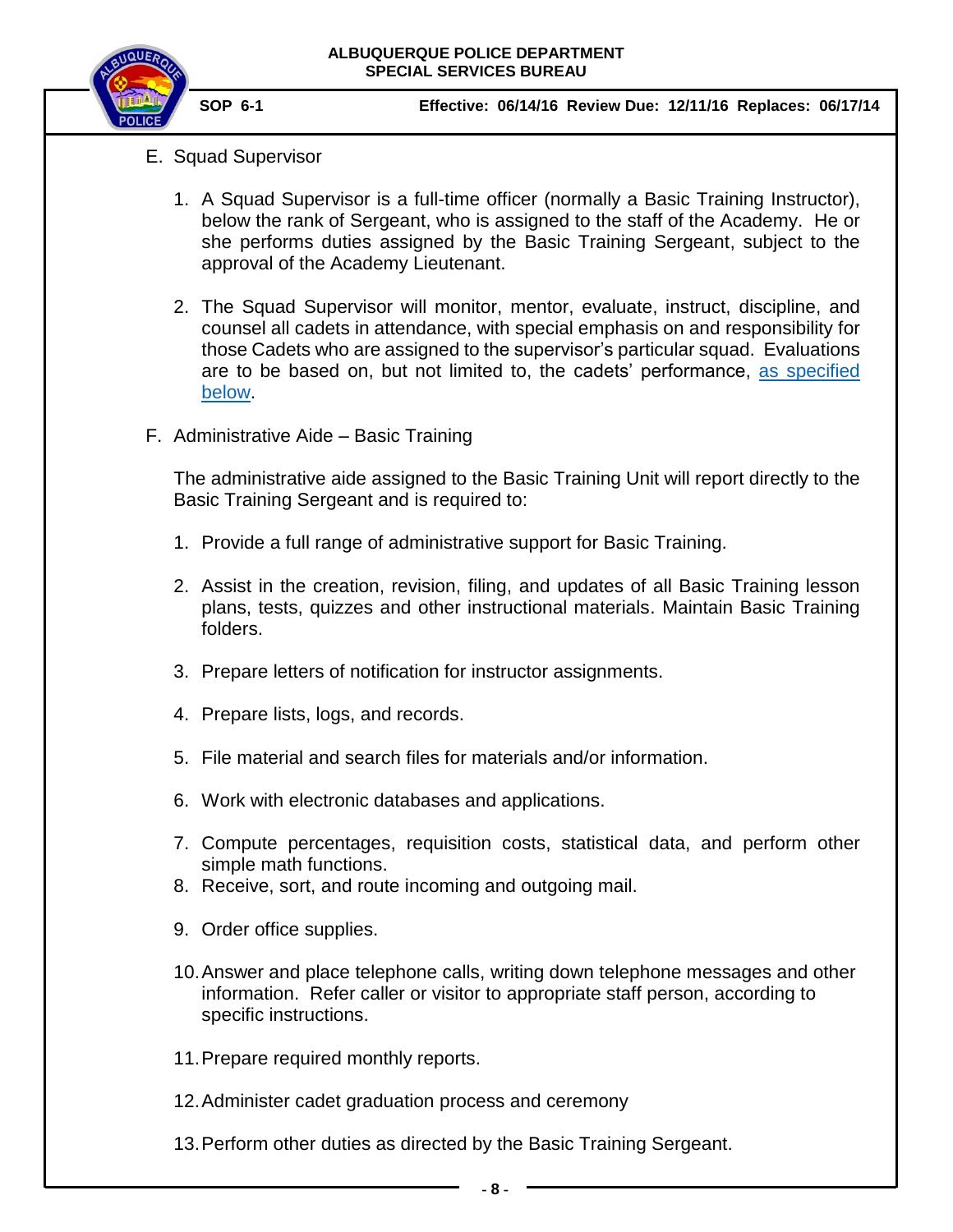

<span id="page-8-0"></span>G. FTO Training Coordinator (Sergeant)

The Sergeant assigned to the FTO Training Coordinator position reports directly to the Academy Lieutenant and is required to:

- 1. Supervise and monitor the Field Training and Evaluation Program, together with the Field Training Area Sergeants and the Field Training Area Lieutenants.
- 2. Oversee the implementation of all training in the Field Training and Evaluation Program.
- 3. Maintain a current list of active- and inactive-status Field Training Officers, Field Training Area Sergeants, and Field Training Area Lieutenants.
- 4. Make assignments to move personnel from inactive to active status within the capacity limits for active status Field Training Officers, as agreed to with the City.
- 5. Assign recruit officers (graduated cadets completing on-the-job training requirements) to Field Training Officers.
- 6. Maintain files on all Field Training Officers, Field Training Area Sergeants, and Field Training Area Lieutenants that include Field Training and Evaluation Training records and certifications.
- 7. Review recruit officer Daily Observation Reports as needed.
- 8. Monitor the evaluation and progress of recruit officers.
- 9. Assist in developing all remedial training plans and retraining plans for recruit officers who are showing a pattern of non-performance on the Daily Observation Reports.
- 10.Ensure that documentation of recruit officer performance completed by the Field Training Officer and Field Training Area Sergeant recruit officer is in accordance with training guidelines.
- 11.Meet with the Field Training Area Lieutenants to ensure that recruit officer onthe-job training is progressing according to Field Training and Evaluation Program training.
- 12.Confer with the Academy Basic Training staff on training needs to improve cadet training.
- 13.Conduct field training in-services for the Field Training and Evaluation Program personnel.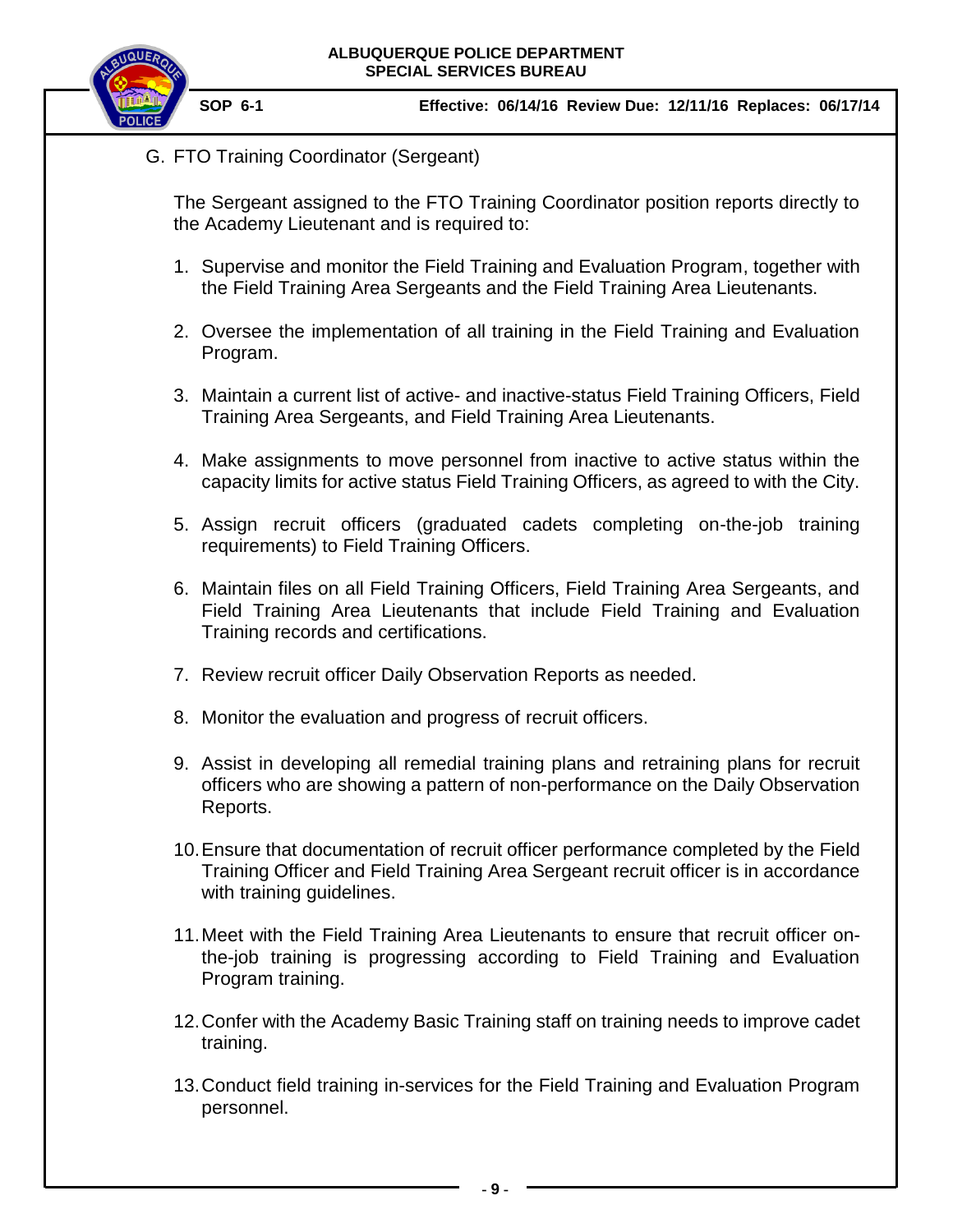

 **SOP 6-1 Effective: 06/14/16 Review Due: 12/11/16 Replaces: 06/17/14**

- 14.Conduct annual "Needs Assessments" for the future development of the Field Training and Evaluation Program.
- 15.Develop and instruct the Basic Field Training Officer School.
- 16.Conduct exit interviews with recruit officers who do not complete the program and FTOs who choose to leave the program.
- 17.Assist Civilian Police Oversight Agency (CPOA) members with ride-alongs and track those ride-alongs.
- 18.Assign, oversee, and track refresher training for officers and sworn supervisors who return to the Field Services Bureau (FSB) after a year's absence or longer from FSB.
- <span id="page-9-0"></span>H. Advanced Training Sergeant

The Sergeant assigned to the Advanced Training Unit reports directly to the Academy Lieutenant and is required to:

- 1. Supervise and manage development, delivery, updating, and analysis of Academy advanced, specialized, and in-service training curricula, as well as verify all instructional elements are current and complete. Prepare class schedules, syllabi, and instructor assignments. Coordinate all advanced, specialized, and in-service classes. Ensure compliance with federal and state training mandates as well as compliance with advanced, specialized, and inservice training goals.
- 2. Manage all Police Service Aide (PSA), Laterally-Hired Police Officer (Lateral), Citizen Police Academy (CPA), Youth Police Academy (YPA), and Prisoner Transport Unit (PTU) classes.
- 3. Inform department personnel of mandated classes and other available training opportunities.
- 4. Plan and implement the department's current advanced training requirements.
- 5. Manage the development, evaluation, and selection of Advanced Training instructors. Identify and select adjunct instructors who are subject matter experts (SMEs).
- 6. Promote continuity and legal defensibility of all Advanced Training programs through quality control and instructor development.
- 7. Instruct basic and advanced classes as needed.
- 8. Oversee Advanced Training records.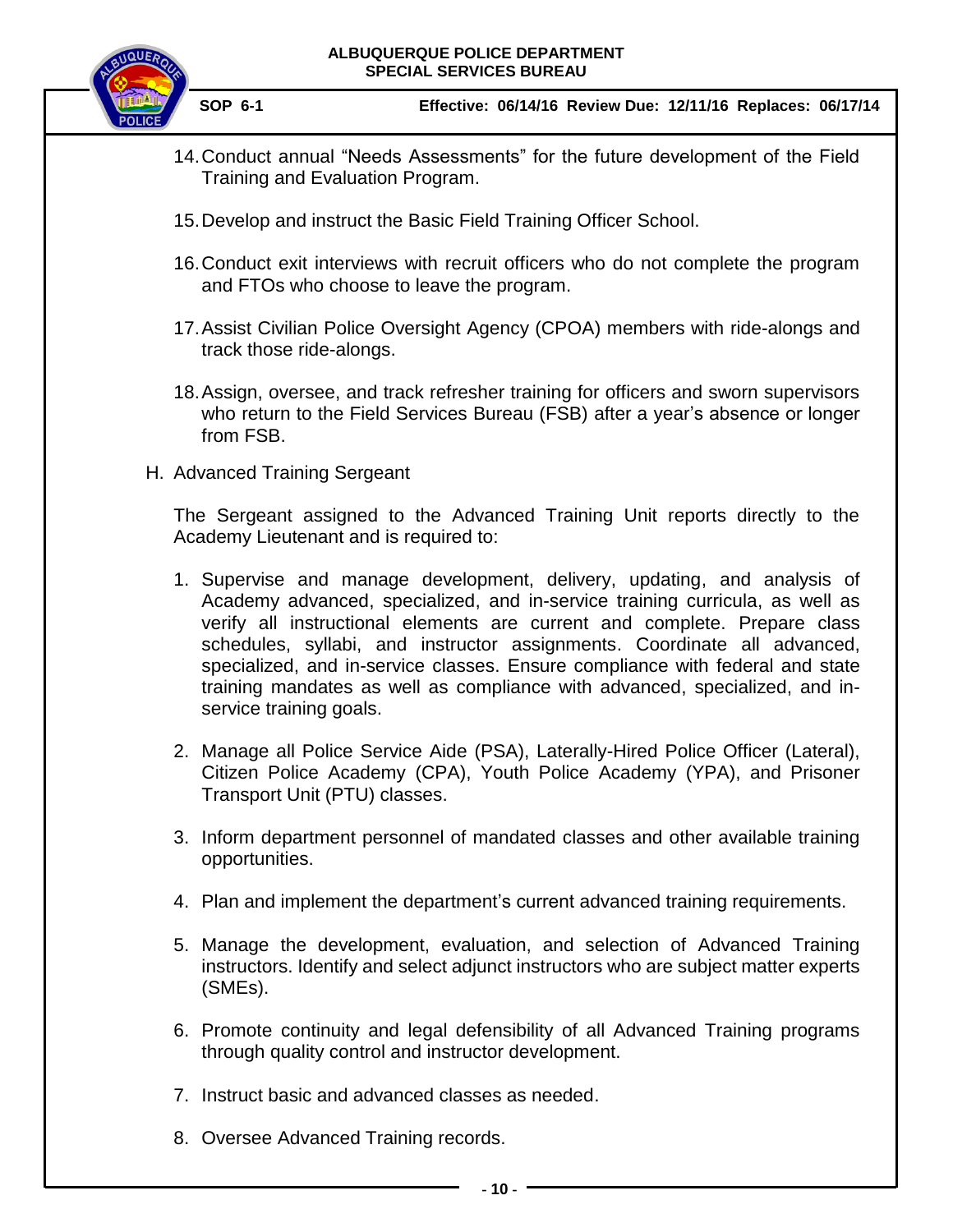

 **SOP 6-1 Effective: 06/14/16 Review Due: 12/11/16 Replaces: 06/17/14**

- 9. Administer remedial training programs.
- 10.Offer applicable training for reassigned personnel.
- 11.Ensure that training meets accreditation standards as described in the NMDPS Training Reference Guide.
- 12.Develop and manage the Advanced Training curricula for Maintenance of Effort (MOE) training sessions. Manage biennial training cycle requirements.
- 13.Prepare applicable NMDPS paperwork for review and certification.
- 14.Evaluate assigned personnel and programs and document as necessary. Report any significant incident, changes in curricula or instruction, all injuries, and other reportable events to the Director of Training, through the Academy Lieutenant.
- 15.Participate in physical training.
- 16.Delegate appropriate duties and responsibilities to staff instructors.
- 17.Perform other duties as assigned by the Director of Training or Academy Lieutenant.
- <span id="page-10-0"></span>I. Advanced Training Officer

An officer assigned to the Advanced Training Unit will report directly to the Advanced Training Sergeant and is required to:

- 1. Act as lead instructor for advanced, specialized, in-service, PSA, Lateral, and PTU classes, as assigned. Instruct basic training as needed, including the Citizen and Youth Police Academies.
- 2. Prepare and organize classroom presentations.
- 3. Assist in the daily operations of the Advanced Training Unit.
- 4. Maintain and update training records.
- 5. Evaluate roll-call training by soliciting feedback from officers and first line supervisors and, where appropriate, examining outcomes in the field.
- 6. Ensure attendance of all mandated training.
- 7. Assist with coordinating and scheduling courses from external sources.
- 8. Create or modify training content for MOE training sessions, while ensuring compliance with NMDPS mandated biennium requirements.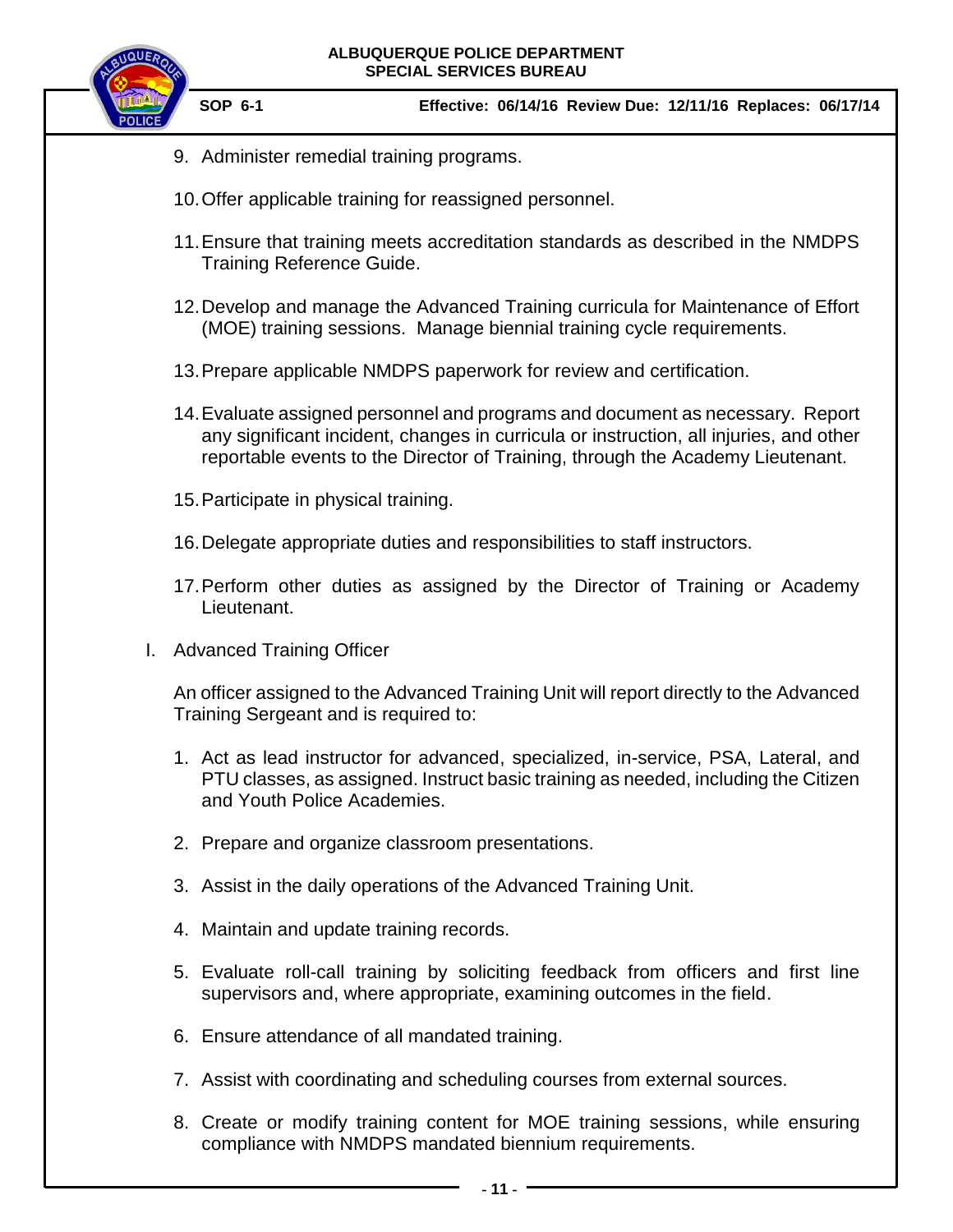

 **SOP 6-1 Effective: 06/14/16 Review Due: 12/11/16 Replaces: 06/17/14**

- 9. Maintain all Academy fleet vehicles utilized for Emergency Vehicle Operations Course (EVOC), Defensive Driving, and Precision Immobilization Technique (PIT) training.
- <span id="page-11-0"></span>J. Administrative Aides – Advanced Training

The administrative aide assigned to the Advanced Training Unit will report directly to the Advanced Training Sergeant and is required to:

- 1. Answer and place telephone calls, writing down telephone messages and other information. Refer caller or visitor to appropriate staff person.
- 2. Assist in scheduling in-service personnel for training.
- 3. Monitor office supplies and order supplies as needed.
- 4. Assist in monitoring the inventory and conduct a semiannual inventory of all Academy property.
- 5. Prepare training or other supporting material for copying, binding and/or collating and binding, as appropriate.
- 6. File Academy material for blotter, special orders, department memoranda, and wherever required.
- 7. Receive, sort, and route incoming and outgoing mail.
- 8. Post court docket for Training Division personnel.
- 9. Prepare lists, logs, and records.
- 10.Assist with Quarterly Managers' Meeting (QMM) when assigned by the Advanced Training Sergeant.
- 11.Prepare certificates for all completed Advanced Training classes.
- 12.Maintain records of concealed carry permits for retired officers, in accordance with the Law Enforcement Officers Security Act (LEOSA).
- 13.Assist in maintaining records for all Advanced Training.
- <span id="page-11-1"></span>14.Perform other duties as directed by the Advanced Training Sergeant.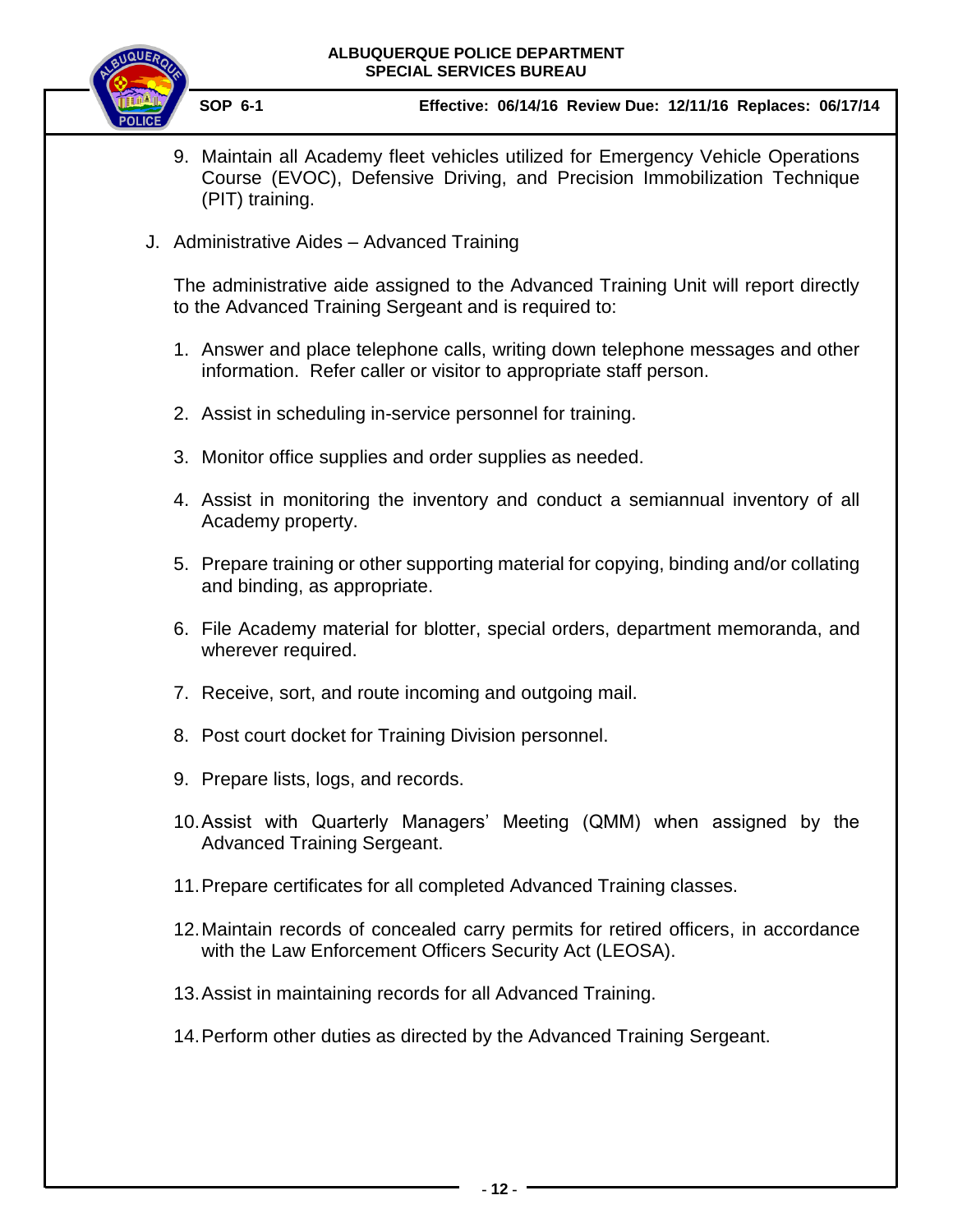

K. Firearms Range Master

The Range Master in charge of the Albuquerque Police Firearms Ranges reports directly to the Advanced Training Sergeant and is required to:

- 1. Manage and supervise the firearms range staff. Exercise general oversight of cadet firearms training and training for in-service personnel.
- 2. Enforce all range and firearms safety and security measures. Promote firearms proficiency, safety, and security throughout the Department.
- 3. Manage, continually inspect, and maintain the firearms ranges, associated range equipment, department firearms under his or her control, department ammunition stocks, and all accountable inventories.
- 4. Provide remedial instruction to in-service personnel and cadets who fail to meet minimum qualifications standards or who require assistance with handling and manipulation skills.
- 5. Supervise preparation and maintenance of firearms marksmanship, training, and qualification records.
- 6. Supervise all instruction on the use, care, and safety of firearms. Serve as instructor or safety officer as required.
- 7. Prepare range activity reports on Unit expenditures, work performance, and daily assignments.
- 8. Coordinate and schedule firearms proficiency qualifications, training, and use of the firearms ranges, Department-wide and with external agencies.
- 9. Prepare budget proposals and property requisitions for range operations.
- 10.Establish Unit firearms range goals and training needs.
- 11.Document and report any significant incident, injury, change in curricula, or any other reportable event to the Director of Training, through the Academy Lieutenant.
- 12.Perform other necessary duties as required or as directed by the Director of Training.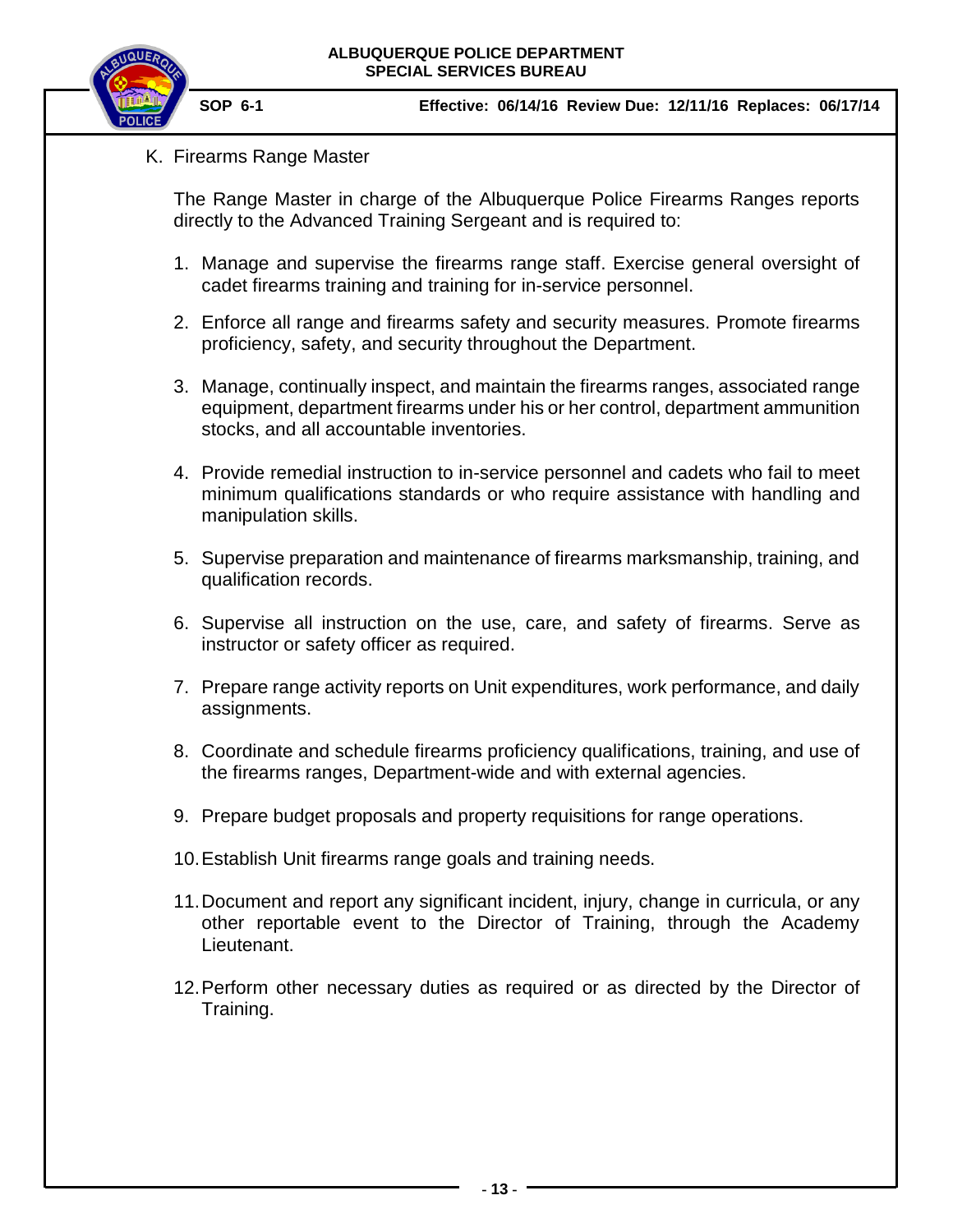

<span id="page-13-0"></span>L. Firearms Range Staff

Personnel assigned to the firearms ranges as staff instructors report directly to the Range Master/Range Sergeant and are required to:

- 1. Perform range maintenance of grounds and buildings.
- 2. Inspect and maintain range equipment.
- 3. Provide assistance to in-service personnel and cadets who require remediation or additional instruction.
- 4. Assist Range Master/Range Sergeant and Armorer with general duties.
- 5. Help prepare and maintain individual firearms qualification records.
- 6. Assist the Range Master/Range Sergeant by monitoring and reporting requirements for firearms, water, fuel, and office supplies.
- 7. Instruct in the use, care, and safety of firearms.
- 8. Prepare targets and the ammunition supply necessary for scheduled firearms proficiency qualification sessions.
- <span id="page-13-1"></span>M. External or Adjunct Instructor

APD personnel approved as external or adjunct instructors will report to their respective Academy Sergeants and the Academy chain of command, and are required to comply with the following guidelines.

- 1. Training notifications to external or adjunct instructors will be mailed out at least 14 days before the scheduled training, if practicable. If the instructor is unable to instruct on the date listed, he or she must contact the relevant Sergeant as soon as practical and no later than one week before the training date to permit alternate scheduling.
- 2. If a request is made for a subject matter expert (SME), the Sergeant will forward the request to the Academy Lieutenant. The Lieutenant will then work with the appropriate unit or division to identify a suitable SME.
- 3. If the assigned instructor receives training notification within 72 hours of the scheduled training date but cannot fulfill the training obligation, the responsibility for finding a replacement instructor rests with that instructor. The affected Sergeant will provide a list of certified instructors for each topic of instruction upon request. The replacement must be a certified instructor in the subject-matter area.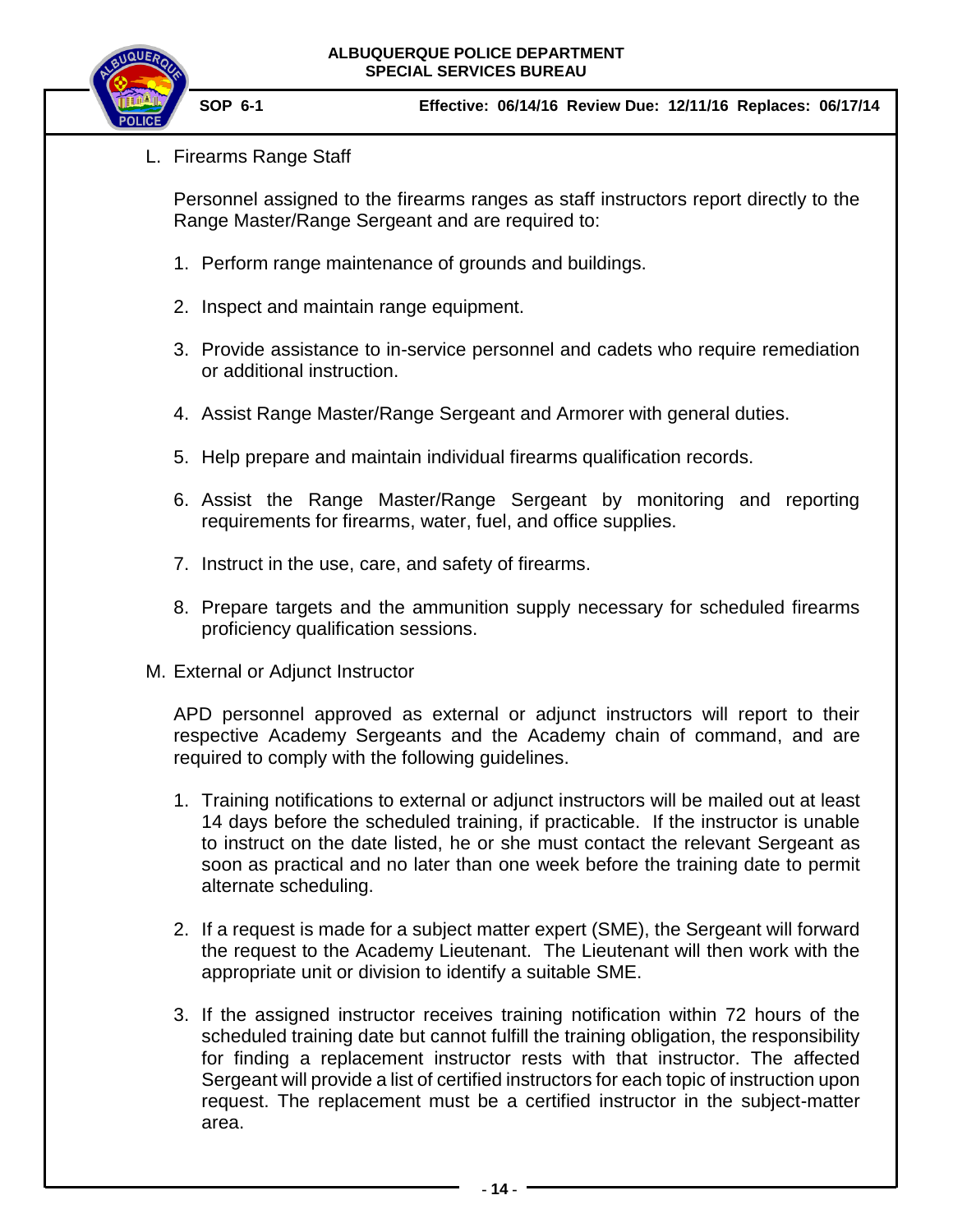

- 4. If an instructor is injured, becomes ill, does not wish to teach anymore, or is otherwise unable to teach for a period of time, the instructor will send an interoffice memorandum to the Basic or Advanced Training Unit, whichever is appropriate. The memorandum must state the reason(s) for withdrawal and the estimated time of return, if applicable.
- 5. Annual refresher training for instructors will be held at the discretion of the Academy senior staff. The Advanced Training Unit will assist in researching and updating lesson plans and materials when required. The Advanced Training Unit will then organize and conduct all refresher programs.
- 6. External or adjunct instructors will be evaluated regularly by members of the Training Committee and/or by the Basic or Advanced Training Unit. If the instructor receives an unsatisfactory evaluation, that instructor is subject to removal from the list of approved instructors for a period not to exceed six months, at the discretion of the Academy Lieutenant or appropriate Sergeant.
- 7. If the instructor receives two unsatisfactory evaluations during an eighteenmonth period, the instructor will be removed from the list of approved instructors for a period of one year. During this time, this instructor will not be allowed to train or attend other instructor training.
- 8. The Academy Lieutenant may revoke any instructor's training privileges with just cause. This decision can be appealed to the Director of Training if the external or adjunct instructor chooses to do so. Following appeal, the Director of Training's decision will be final.
- 9. Instructors must utilize and strictly follow the Department-approved or NMDPSapproved lesson plans in the area(s) they instruct. Additions, deletions, personal opinions, or any type of deviation from the lesson plan will not be allowed unless approved by the Academy Lieutenant with the concurrence of the Director of Training.
	- a. Lesson plans will include goals, performance objectives, a criterion test, visual aids, bibliography, and cover sheet. Lesson plans will be updated annually or as needed and are subject to review by the Training Committee at any time. The review should take place annually, if practicable.
	- b. Based on their lectures, instructors will submit draft test questions to the Advanced Training Officer, from which the final test will be developed. The test will measure the student's competency, knowledge, and ability to use skills learned in the training, as stated in the performance objectives.
	- c. All approved instructional materials will be stored at the Academy.
- 10.To remain in good standing as an approved instructor, instructors are required to teach at least twice a year and to attend any annual refresher training sessions for each area in which they provide training.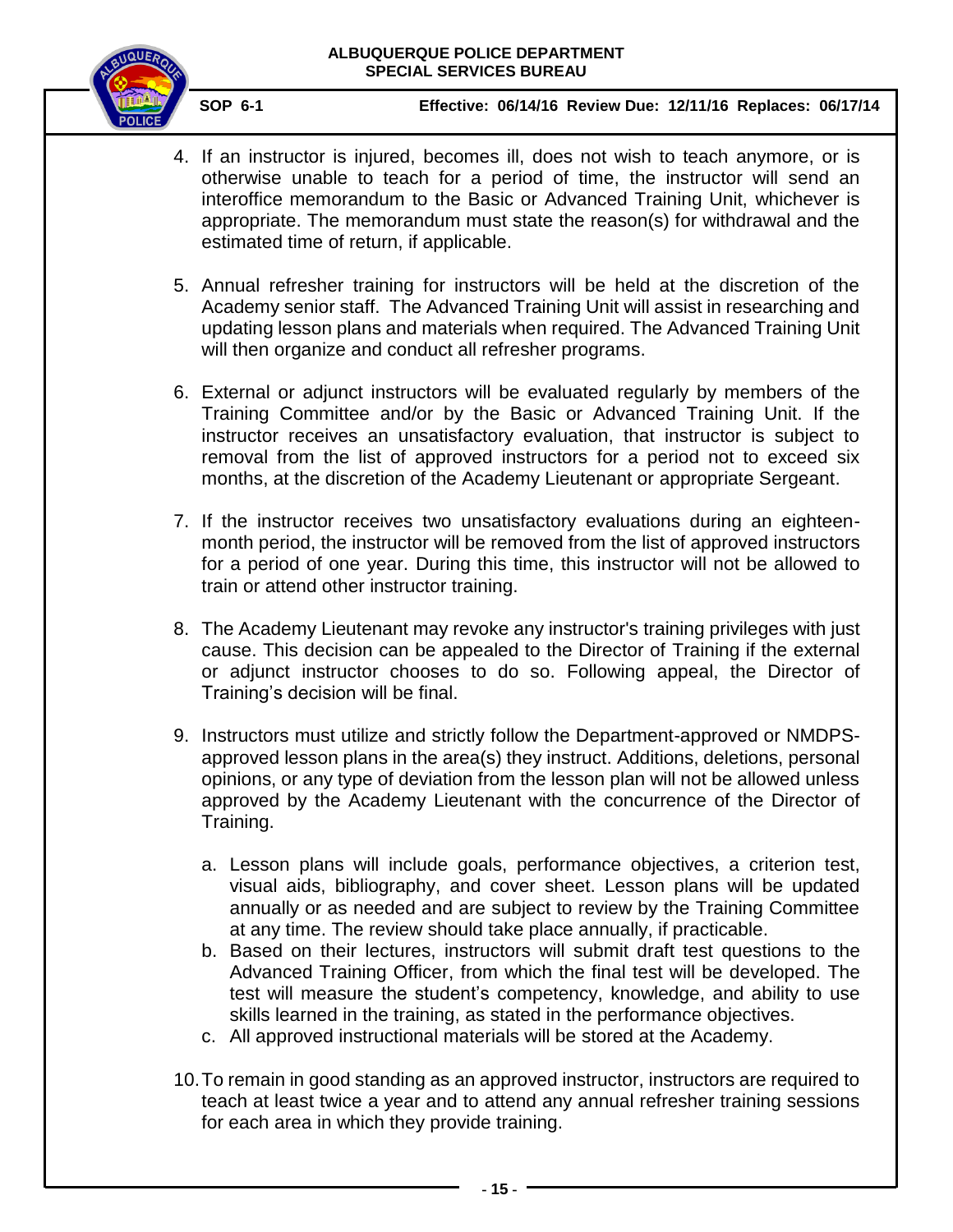

- 11.While teaching, instructors are in charge of the classroom and of any students present. If student problems arise, the instructor will immediately contact the Academy Lieutenant or the Advanced Training Sergeant, as appropriate. Any unprofessional conduct, unsuitable attire, disrespectful speech or actions, or other misconduct can result in a student's immediate dismissal from training. Serious infractions will be reported to the student's commander for possible disciplinary action or will be referred to Internal Affairs.
- 12.The Academy Lieutenant will be notified whenever an external or adjunct instructor fails to appear for three instructor assignments. This instructor will then be removed from the list of approved instructors for six months. At the end of six months, the instructor will be reinstated and placed on probationary status for six months. If any additional instructor assignments are missed during this time, the instructor will be removed from the list of approved instructors for one year.
- 13.If an instructor is unable to train for previously-scheduled classes due to legitimate reasons, the instructor will notify the appropriate Sergeant and request that the block of instruction be reassigned. Reassigning instruction will be considered only if the new instructor has time to prepare for the classes. If the instructor who is cancelling has found a replacement, that instructor will ask the Training Sergeant if the replacement meets with the Sergeant's approval. If so, the replacement will instruct those classes.
- 14.All instructors and speakers from other agencies will be notified by letter 30 days before their scheduled training date. The letter will include the subject of the lecture, the date and time. Academy Sergeants will ensure speakers are notified in a timely manner. However, it is most practicable, notifications will be made by business letter, interoffice memorandum or through email.
- 15.Instructors are under the supervision of the Training Division while they are teaching at the Academy.
- <span id="page-15-0"></span>N. Wellness Unit

Personnel assigned to the Wellness Unit report directly to the Academy Lieutenant. Minimum qualifications for assignment to the Unit include a bachelor's degree in exercise science/physiology, health education, nutrition, or related field. Members of the Wellness Unit are required to comply with the following guidelines:

- 1. Ensure that all in-service, sworn personnel and cadets meet and maintain physical fitness standards as established by the Department.
- 2. Enhance the quality of life of all department personnel through education and encouragement of healthy lifestyles and conditioning.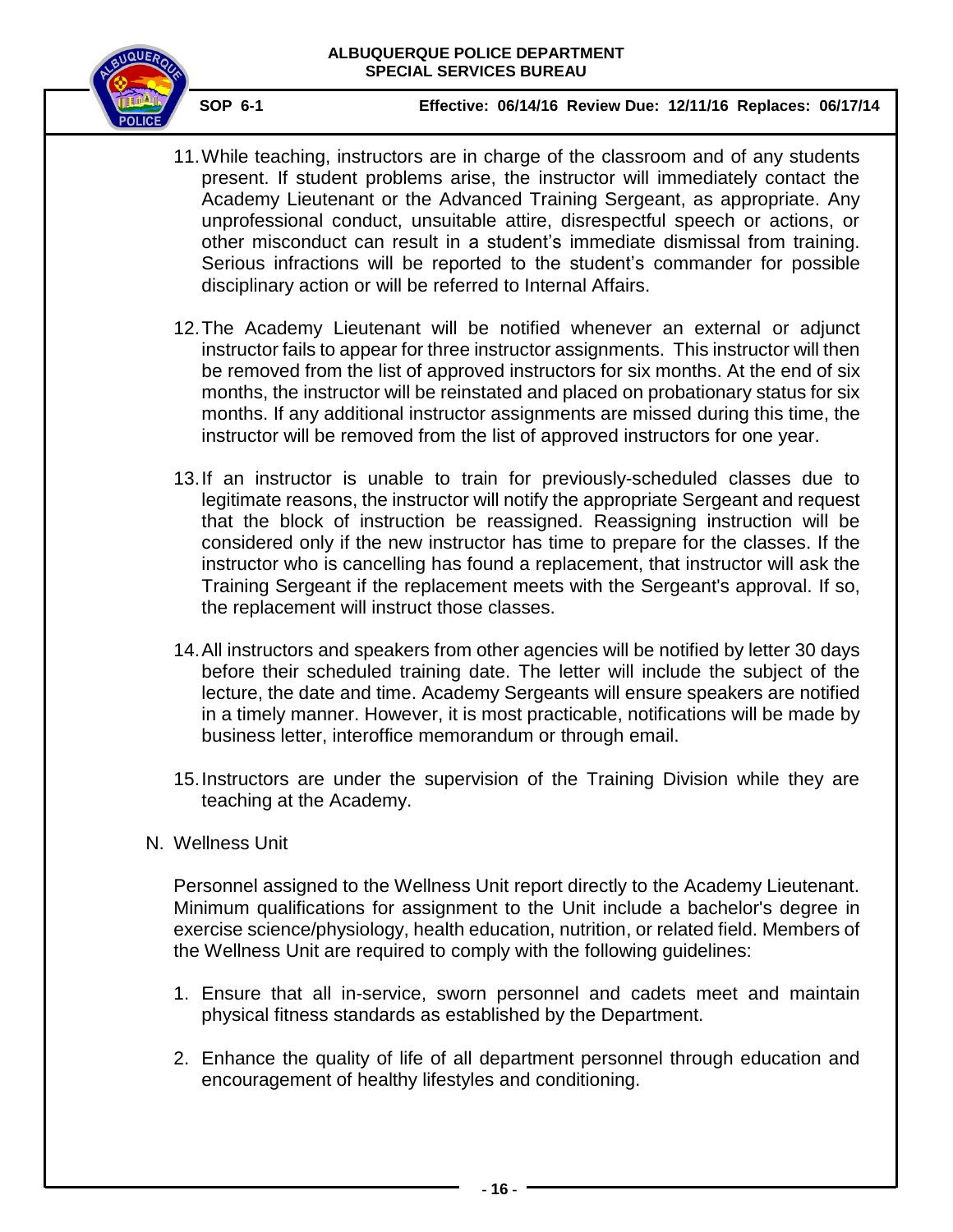

- 3. Conduct annual physical assessment evaluations of departmental personnel. Staff will also:
	- a. provide fitness counseling to officers who fail to meet department physical standards;
	- b. provide fitness counseling to all sworn personnel upon request;
	- c. design individualized fitness programs for officers failing to meet department standards or for those requesting such assistance;
	- d. monitor the progress of officers placed on individualized programs; and
	- e. monitor and validate all tests used in department physical assessment evaluations.
- 4. Develop, implement, and maintain the Unit physical assessment computer programs.
- 5. Develop wellness programs for department personnel. The Wellness Unit will develop and maintain educational programs to meet the health and environmental needs for department personnel.
- 6. Continually teach, evaluate, and revise the educational curricula for the following:
	- a. physical fitness training;
	- b. supplements;
	- c. blood pressure management;
	- d. CPR;
	- e. shift work adjustment;
	- f. nutrition;
	- g. stress management;
	- h. death and dying;
	- i. traumatic incidents; and
	- j. avoiding job burnout.
- 7. Determine the physical and health educational needs of officers by evaluating annual physical assessments, conducting internally-validated surveys, and responding to environmental and ergonomic recommendations by made City Risk Management.
- 8. Coordinate educational efforts with the Academy Lieutenant.
- 9. Utilize new health technologies to enhance the health and wellness of members of the Department.
- 10.Utilize health promotion interventions and health promotion publications to enhance officer well-being and reduce the risk of disease for members of the Department. Coordinate services with City of Albuquerque Employee Health.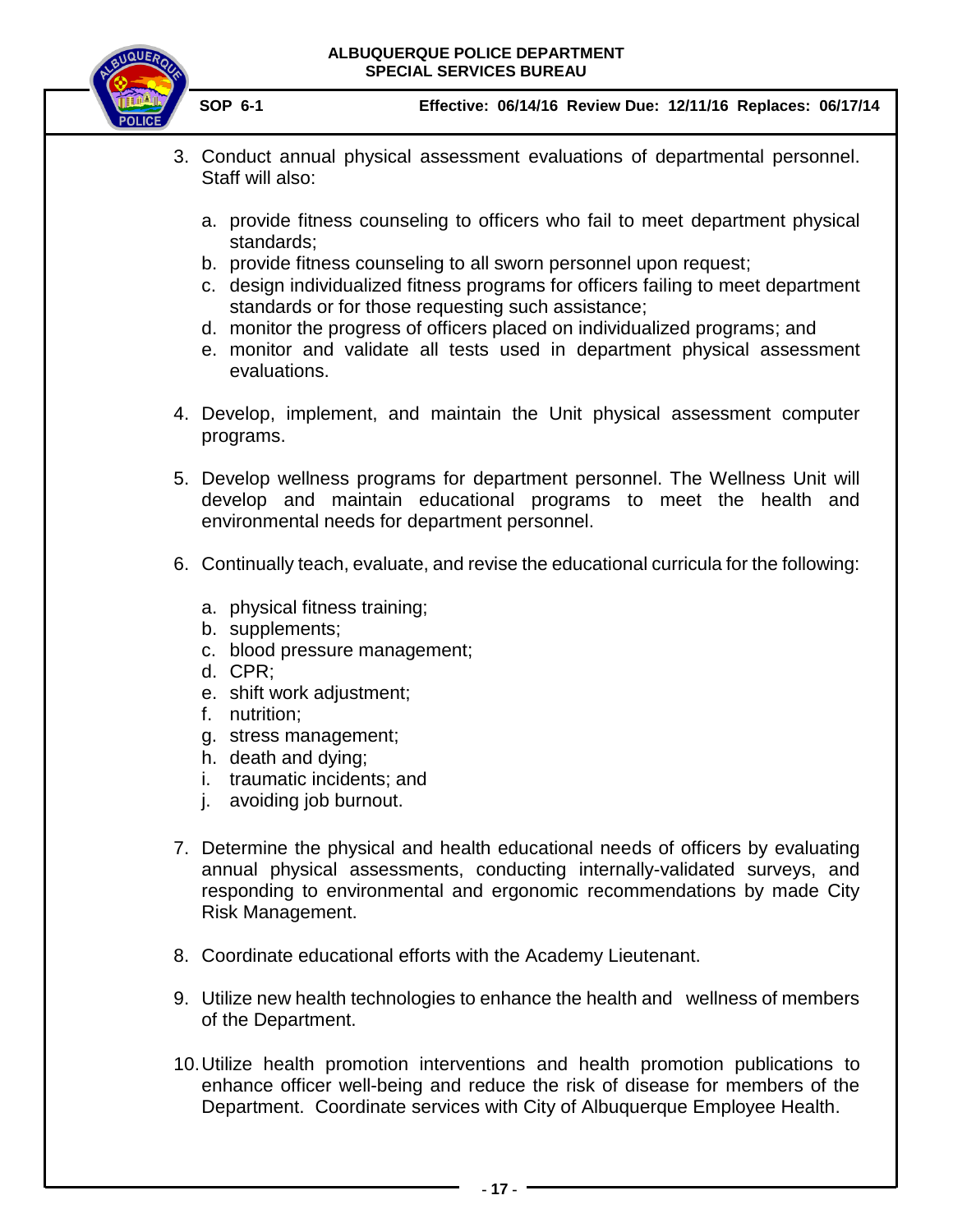

 **SOP 6-1 Effective: 06/14/16 Review Due: 12/11/16 Replaces: 06/17/14**

- 11.Develop, implement, and evaluate the physical fitness and health education programs for cadets, congruent with the length of the training program. This includes, but is not limited to:
	- a. personal physical fitness program development;
	- b. nutrition;
	- c. stress management;
	- d. sleep adjustment for shift work;
	- e. CPR;
	- f. first aid; and
	- g. blood-borne and airborne pathogens.
- 12.Conduct physical assessments for cadets, benchmarked by Cooper Institute standards and report results to Basic Training Sergeant. If necessary, develop remedial programs and provide individual counseling and fitness plans.
- 13.If personnel are injured, obtain and analyze on-the-job injury report(s) from City Risk Management. Wellness Unit personnel will provide a treatment recommendation(s) to appropriate department personnel and to Risk Management. Recommendations will be based on results of an analysis of the injury and will be used to develop fitness or health education interventions to aid in the prevention of future injuries.
- 14.Maintain the Academy physical fitness facility. Ensure that all equipment meets standards established by American College of Sports Medicine and that all equipment is in proper working order. Manage preventative maintenance and repairs.
- 15.Develop and distribute a Wellness for Law Enforcement manual for monthly distribution, to include topics pertinent to law enforcement fitness and wellness.
- <span id="page-17-0"></span>O. Recruiting and Backgrounds Unit

See the [Recruiting SOP](https://powerdms.com/link/IDS/document/?id=890) for roles and responsibilities.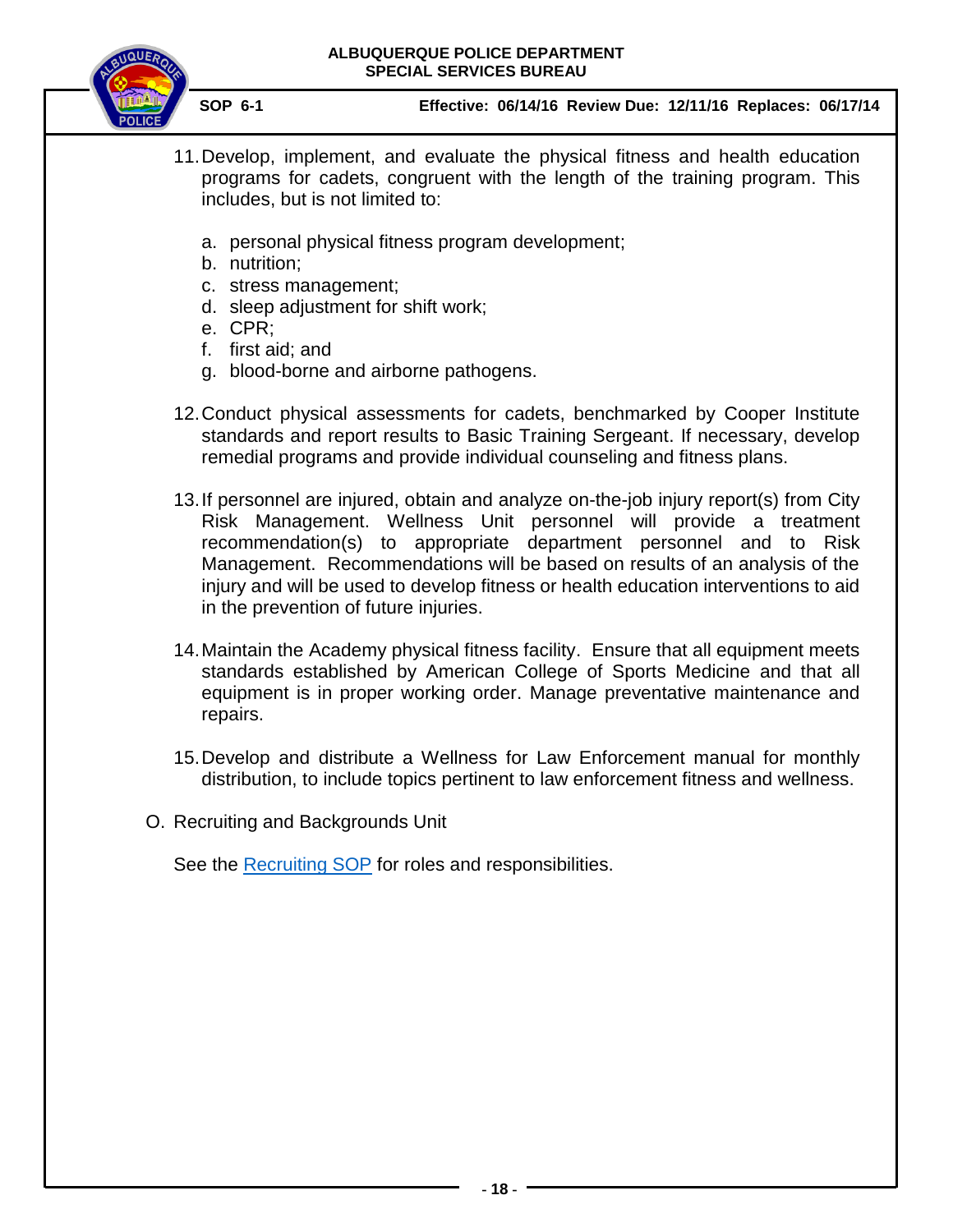

# <span id="page-18-1"></span><span id="page-18-0"></span>**6-1-3 Staff Rules and Procedures**

A. Department Orders

Personnel are required to review and to sign for all correspondence and other items broadcasted electronically via PowerDMS.

<span id="page-18-2"></span>B. Equal Opportunity Employment

The Department and the City of Albuquerque are equal opportunity employers. No manner of disparate treatment based on sex, race, age, ethnic background, religion, or lifestyle will be tolerated.

<span id="page-18-3"></span>C. Illegal Drug Use Policy

The Department maintains a zero-tolerance policy for illegal drug use. Sustained findings of illegal drug abuse will result in disciplinary action and may lead to termination of employment.

- <span id="page-18-4"></span>D. Fraternizing with Cadets
	- 1. All Training Division personnel will maintain a professional relationship with cadets.
	- 2. Sexual or romantic involvement of any kind is strictly prohibited.
	- 3. One-on-one social interaction with cadets must be avoided.
	- 4. Violation of this policy will provide grounds for off-site reassignment. Violations will be referred immediately to Internal Affairs.
	- 5. Limited social contact with cadets for group social events may be permitted with prior permission from the Basic Training Sergeant and concurrence from the Academy Lieutenant.
- <span id="page-18-5"></span>E. Smoking and Smokeless Tobacco
	- 1. Smoking is strictly prohibited on or around the Academy campus.
	- 2. Cadets are prohibited from smoking or using smokeless tobacco while in uniform.
	- 3. Instructors are prohibited from using smokeless tobacco while delivering any type of training.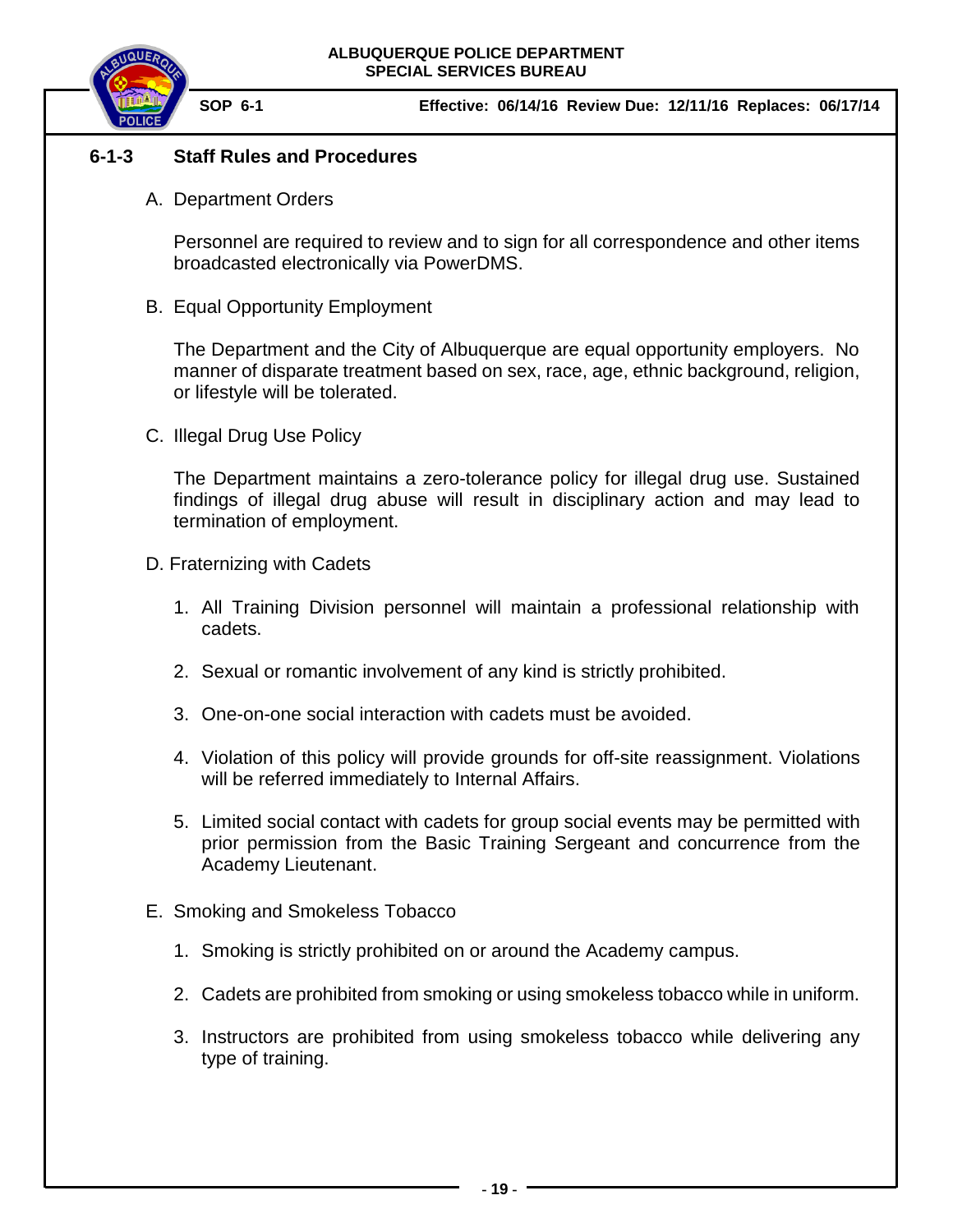

- 4. Smoking is strictly prohibited in all department firearms range buildings, classrooms, and other structures. Outdoor smoking or use of smokeless tobacco at the ranges is prohibited for cadets; however, for officers it is subject to the direction of the Range Master or senior Firearms Instructor in attendance.
- <span id="page-19-0"></span>F. Dress Code
	- 1. Academy and Advanced Training Staff
		- a. The department service dress ("Class-B") uniform, worn open collar with all required enforcement equipment in place, is the standard instructor attire at the Academy for uniformed officers. Short- or long-sleeve shirts will be worn, in accordance with the [Uniforms SOP.](https://powerdms.com/link/IDS/document/?id=84) This uniform is mandatory for all Basic Training classes. Plainclothes officers instructing cadets may wear business attire, as defined in subsection b, below. Departures from this policy require advance approval from the Academy Lieutenant.
		- b. Business attire for plainclothes officers is acceptable alternative instructor attire for advanced training classes. Uniformed personnel may wear business attire with prior approval from the Academy Lieutenant. Business attire is defined as coat and tie for men; and a dress, pantsuit and blouse, skirt and blouse, or dress slacks and blouse for women.
		- c. Full-service uniforms or business attire may not be suitable for certain training activities. For duties necessitating rough-duty attire on the Academy premises (such as for CPR, field problems, range duty, defensive tactics, and some administrative duties), the Unit polo shirt (short- or long-sleeve) may be worn with cargo pants or battle dress uniform (BDU) trousers in khaki, tan, tundra, black, brown, or navy blue.
		- d. The Academy athletic uniform will be worn when engaged in physical conditioning sessions. At the lead instructor's discretion, the athletic uniform may be authorized for defensive tactics or arrest techniques training in or around the Academy facilities.
		- e. Civilian personnel must wear appropriate business or business-casual attire. Relaxed attire days may be granted at the Academy Lieutenant's discretion.
		- f. The Director of Training or Academy Lieutenant may modify the dress code if necessary, due to weather, nature of instruction, or if compliance poses an undue burden on the affected officers.
	- 2. Range Personnel
		- a. The range uniform, consisting of a polo shirt with appropriate department branding and cargo or BDU-style pants in khaki or green, may be worn by range personnel when instructing at the firearms ranges.
		- b. Belts and enforcement equipment will be worn as appropriate for conditions and for the applicable training.
		- c. Cargo shorts in an approved color may be substituted for trousers when the air temperature is forecasted to exceed 85 degrees Fahrenheit.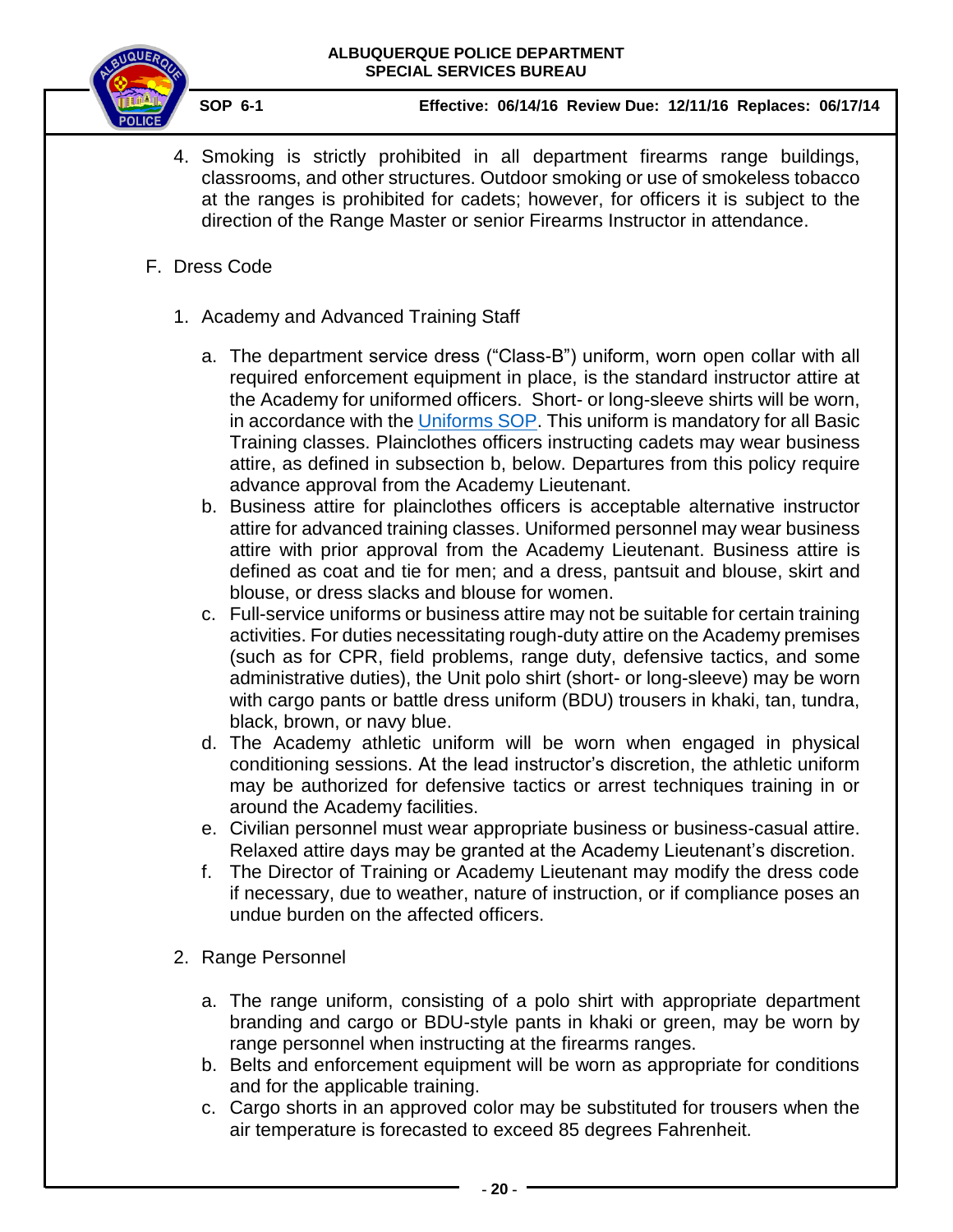

- <span id="page-20-0"></span>G. Correspondence
	- 1. All outgoing correspondence will be routed through the Director of Training or the Academy Lieutenant before transmission or distribution. For maximum dispersal, all announcements for firearms qualifications, mandatory in-service training, or other training opportunities will be broadcast as memorandum in PowerDMS.
	- 2. Support staff will maintain an electronic copy of all outgoing correspondence.
- <span id="page-20-1"></span>H. Equipment and Materials
	- 1. Property inventories will be conducted twice annually at the direction of the Academy Lieutenant.
		- a. Copies of the inventories will be submitted to the Property Management Section by April 1 and October 1 each year.
		- b. The Academy Lieutenant will update the division inventory and will notify Property Management when property is received or transferred. No property will be received or transferred without the approval of the Academy Lieutenant.
		- c. A property inventory file will be maintained in the master file system at the Academy. All semiannual inventories and property transfer transactions will be retained in the master file.
- <span id="page-20-2"></span>I. Training Equipment Loan Program

All loans of Academy equipment will be documented in a check-out log maintained by the Training Division.

- 1. The approver authorizing the loan will complete the required information for the log, including the anticipated date of return.
- 2. When the equipment is returned, staff will note this in the log.
- 3. The check-out log will be used to document loans of video disks or tapes, video equipment, books, records, non-lethal training ammunition (NLTA) weapons, red/blue guns, FIST suit, or any other equipment, furniture, device, or item under the exclusive control of the Academy.
- 4. The Advanced Training Assistant will review the loan log each Friday morning for overdue items. If an item is overdue, the assistant will advise the Academy Lieutenant, who will take action to have the item returned.
- 5. Exceptions to this policy must be approved in advance by the Academy Lieutenant.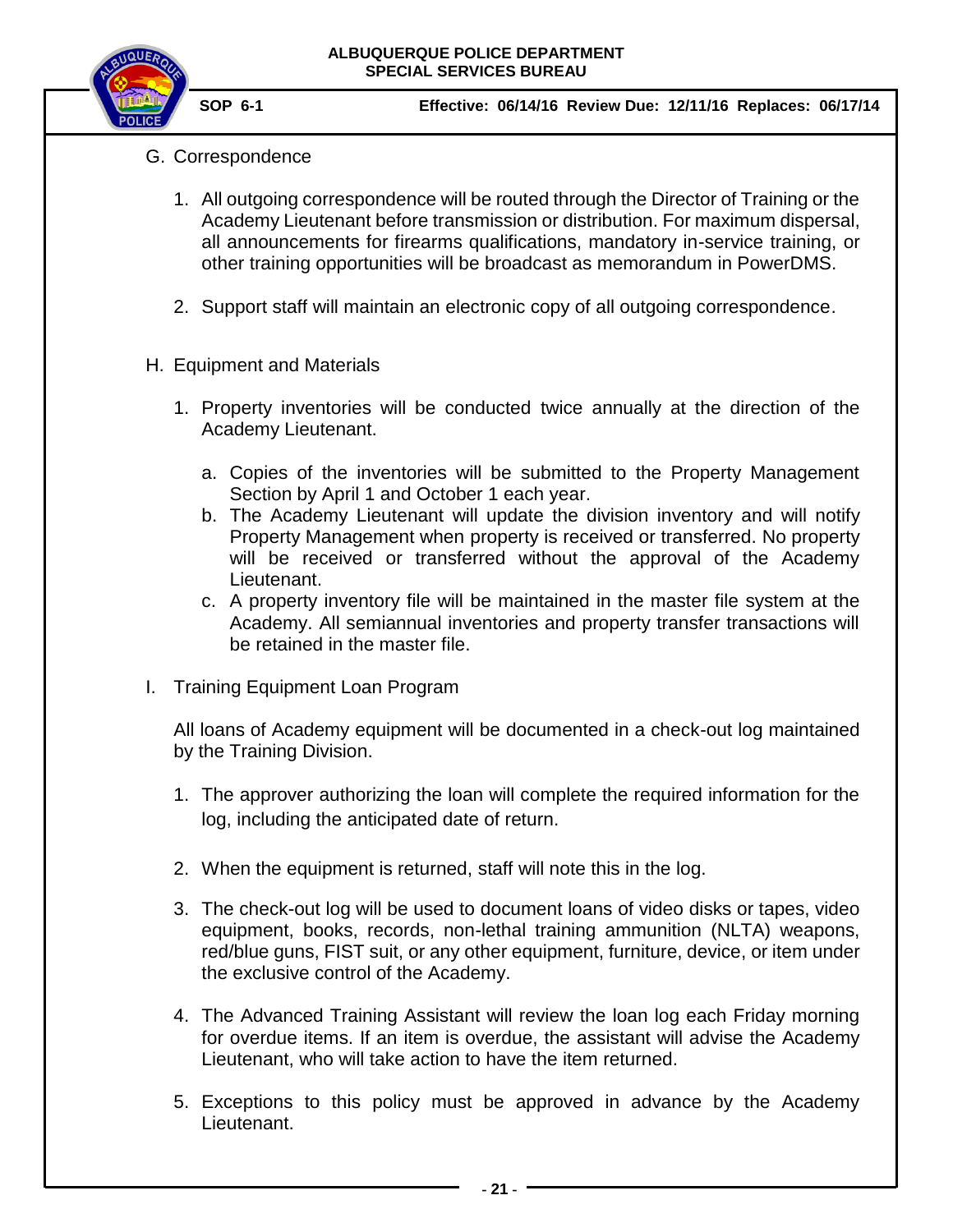

- <span id="page-21-0"></span>J. Expenditures
	- 1. All expenditures must be approved in advance by the Academy Lieutenant, who will notify the Director of Training of all purchases.
	- 2. Before expenditures over \$500.00 will be authorized, a written request in memorandum form must be forwarded to the Director of Training via the chain of command. The request must include justification for the expenditure and the total amount of the expenditure.
	- 3. Expenditures for general office supplies and other low-cost items that are normally ordered from the City warehouse or office services do not require a justification memorandum unless the amount exceeds \$500.00. For amounts over \$500.00, the memorandum will be attached to the standard supply requisition. The requisition will be forwarded to the Academy Lieutenant for approval via the chain of command.
	- 4. Request for supplies, equipment, services, and contracts for service which will be purchased from the private sector or from a government agency will require a justification memorandum, regardless of the amount to be expended.
	- 5. The Academy Lieutenant may authorize expenditures if the Director of Training is not available.
- <span id="page-21-1"></span>K. Firearms
	- 1. Department sworn law enforcement personnel are required to be armed while on duty. On Academy grounds, the Director of Training has the authority to restrict access to live firearms in order to maintain a safe training environment.
	- 2. All training firearms, less-lethal weapons, electronic control weapons (i.e. TASERS and their cartridges), less-than-lethal training ammunition firearms, MEGGIT/FATS firearms, and other simulated weapons will be clearly marked with conspicuous colors that identify these items as completely safe training weapons.
	- 3. When mats are in place in the Academy gym, ABSOLUTELY NO LIVE FIREARMS are permitted in the room. Officers engaged in training on the mats, either as students or instructors, are responsible for safely securing their service firearms in keeping with sound firearms safety and security practices.
- <span id="page-21-2"></span>L. Physical Fitness Requirements for Staff Instructors
	- 1. All sworn Academy staff and Wellness instructors will be held to a high physical standard. They are expected to be in the same or better physical condition as the cadets.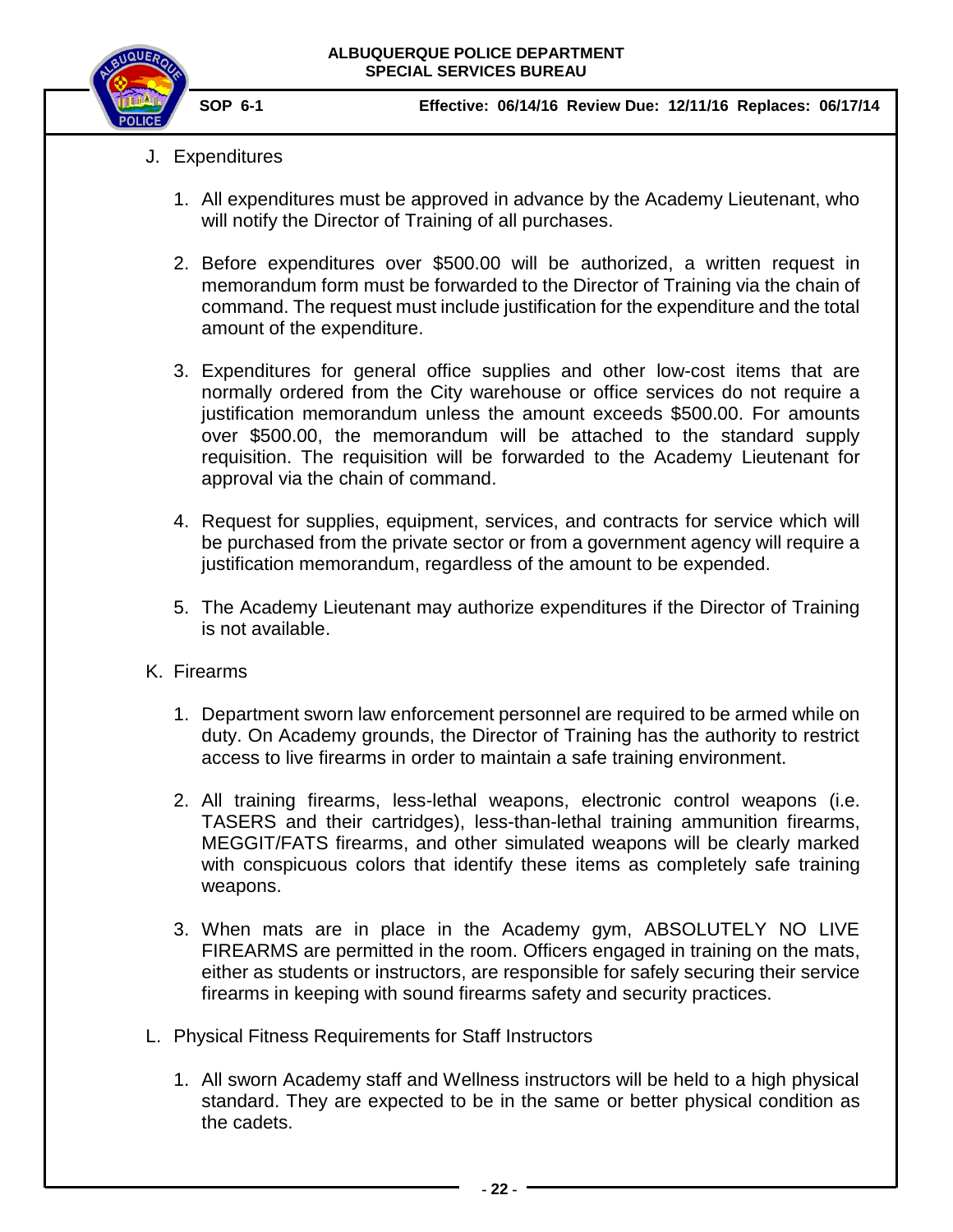

 **SOP 6-1 Effective: 06/14/16 Review Due: 12/11/16 Replaces: 06/17/14**

- 2. For Basic Training, all sworn personnel must meet the exit physical fitness standards established by the New Mexico Law Enforcement Academy at the 60<sup>th</sup> percentile.
- 3. The training staff is allowed one hour during their normal work shift each day to participate in physical conditioning training.
- 4. Basic Training staff instructors are required to participate in physical training with cadets at the Academy, unless otherwise excused by the Academy Lieutenant.
- <span id="page-22-0"></span>M. Instructional Standards and Processes
	- 1. Academy Sergeants are responsible for all instructor scheduling, subject to the review of the Academy Lieutenant.
	- 2. Upon assignment, it is the instructors' responsibility to review prior versions of lesson plans and update material as required. This includes updating all tests or other performance measurements.
		- a. Test questions will meet or exceed learning objectives and guidelines established by the Department and/or NMDPS.
		- b. No test or quiz will be administered outside the Academy facilities, except for properly-proctored computer-based testing.
		- c. The appropriate sergeant will assign a proctor for all tests and quizzes.
	- 3. For each iteration of a given topic of instruction, the instructor will create an appropriately-named folder containing all relevant materials. The folder must include instructor name, date of delivery, program, and other pertinent details; it must also be filed in the designated file.
	- 4. Staff Schedule

Sergeants will promulgate weekly schedules specifying instructor assignments.

- a. To the extent permitted by personnel regulations and bargaining unit agreements, Sergeants may adjust daily reporting times to accommodate training schedules.
- b. Staff instructors may be required to work alternate hours, including evenings, nights, or weekends.
- c. Compensatory time and overtime will be granted in accordance with current department procedures.
- d. Basic Training instructors are expected to be available to work every day of the first two weeks of a newly-convened cadet class.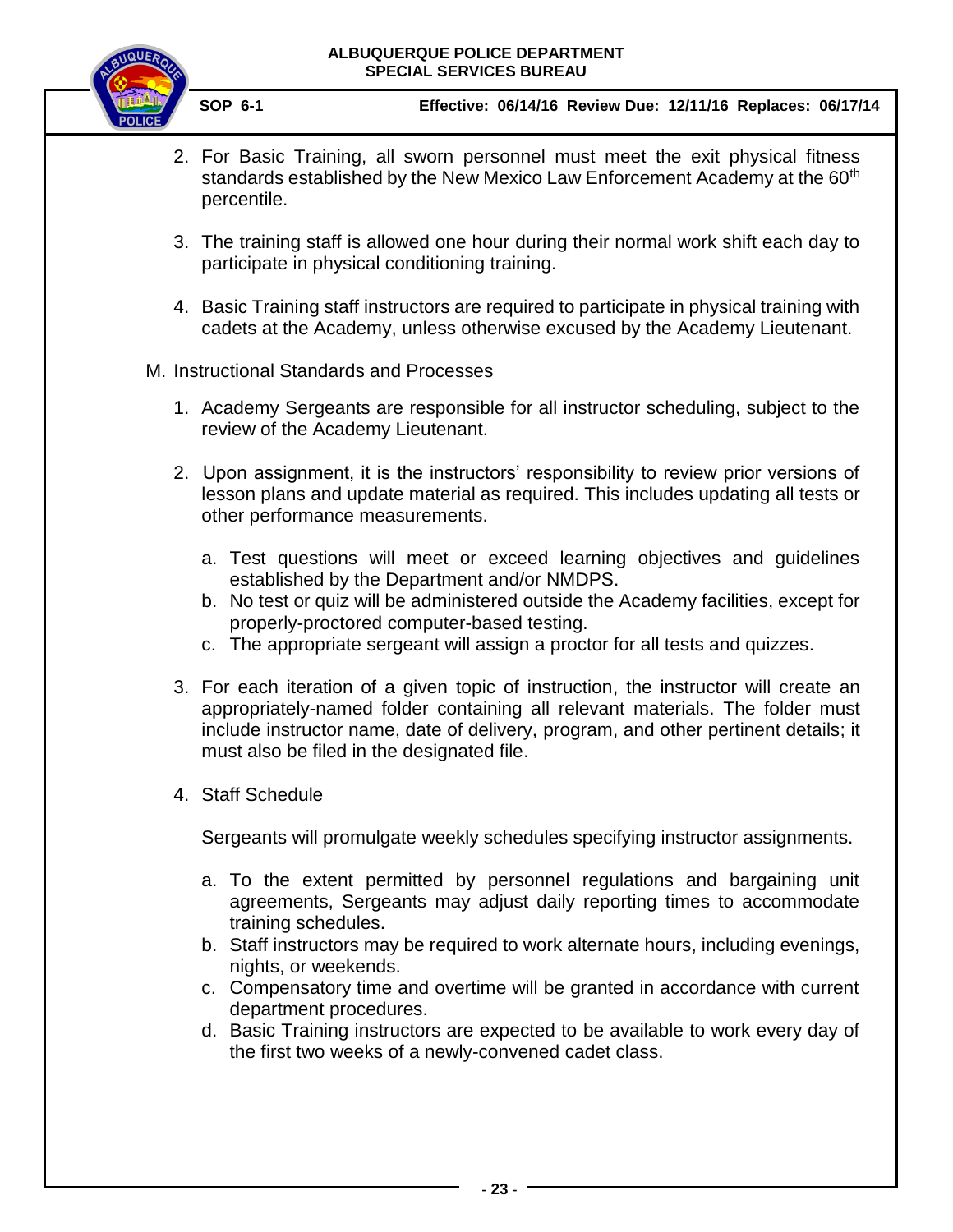

- 5. All classroom instruction will be conducted using the instructional objectives method.
	- a. Prior to developing a lesson plan on a particular topic, course developers must submit their instructional objectives to the designated Basic Training Sergeant.
	- b. The reviewing sergeant will ensure that the course developer has established instructional objectives to sufficiently satisfy the validated course requirements set forth by the New Mexico Law Enforcement Academy. The Basic Training Sergeant will also verify that any new material is not duplicative or redundant.
- 6. All instructors, including external and adjunct instructors, must submit completed lesson plans to the Director of Training, through the Academy chain of command, before conducting their assigned instruction. Lesson plans will include the following elements.
	- a. Cover Sheet listing:
		- i. Title of Instruction
		- ii. Course/Class Number (if applicable)
		- iii. Time Allotted
		- iv. Target Group
		- v. Instructor's Name
		- vi. Method of Instruction
		- vii. Date of Instruction
		- viii.Date of Lesson Plan Completion or Revision
	- b. Instructional Goal
	- c. Instructional Objectives
	- d. Test Questions (multiple choice, true or false, or fill in the blank), or another method of measurement
	- e. Videos or visual aids, including instructional slides
	- f. List of equipment required for instruction
	- g. Outline of Instruction (detailed)
	- h. Bibliography (if applicable)
- 7. All personnel assigned a block of instruction are required to update any previously-prepared lesson plans, if they intend to reuse them.
	- a. Research for updating a lesson plan must include policy and/or procedural changes, law or court ruling changes, state-of-the-art improvements, and any other applicable modifications.
	- b. The Director of Training and/or the Academy Lieutenant will be notified immediately if there are updates to any Academy training lesson plans.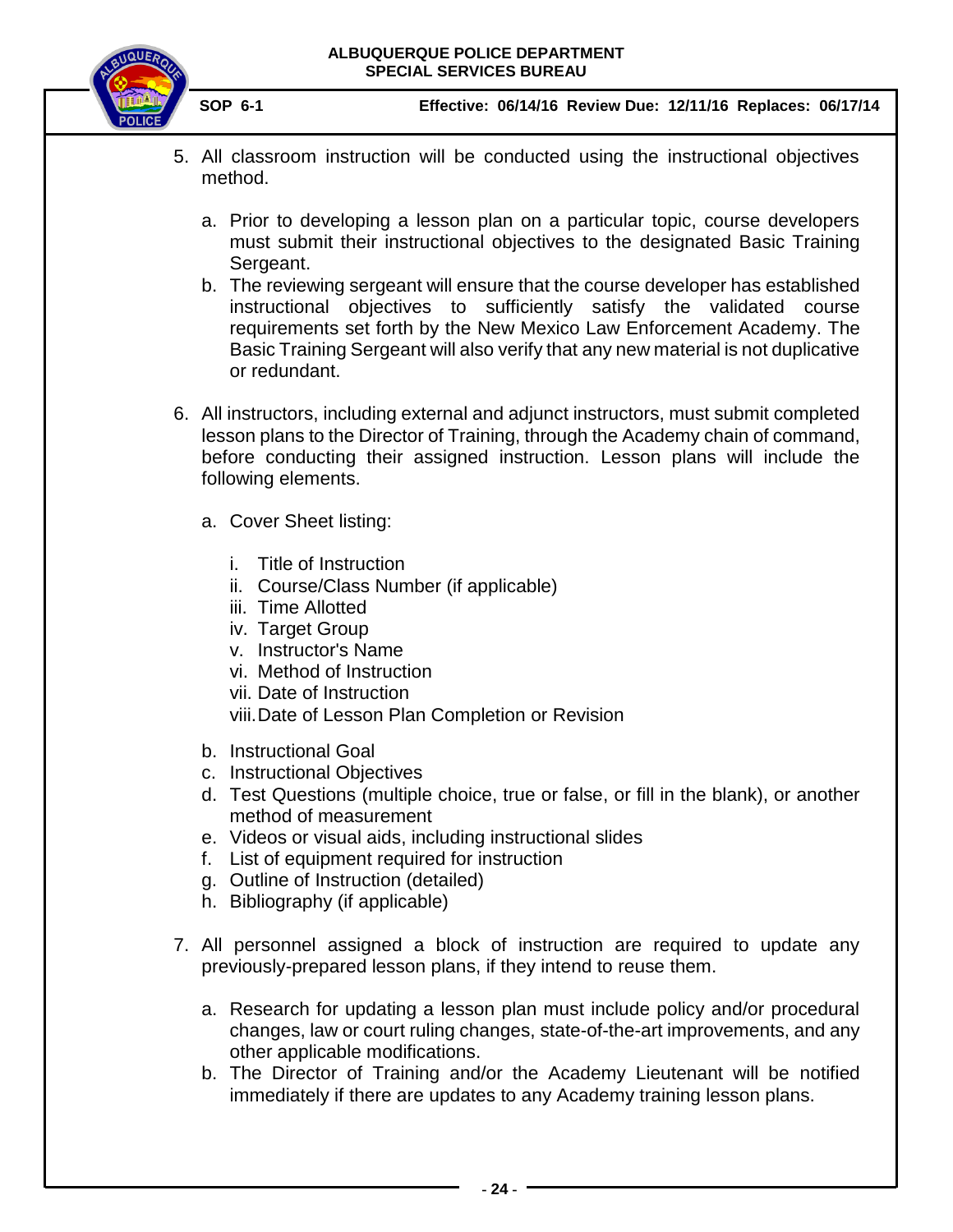

- 8. Updated lesson plans will be retained electronically and paper copies will be filed for reference at the Academy. Paper copies may be distributed to interested individuals if the Basic Training Sergeant consents and endorses the intended use of the materials.
- 9. A copy of each lesson plan will be kept on file at the Academy in its respective class folder The Director of Training will be consulted if any alternate method of archiving is considered.
- 10.All instructors must have a current instructor's certification from the New Mexico Law Enforcement Academy.
- 11.Prior to scheduling an instructor for his/her first class, the Academy Lieutenant will ensure the instructor has current instructor's certification and will review the instructor's disciplinary history to ensure the instructor exhibits behaviors and work history that support constitutional policing.
- <span id="page-24-0"></span>N. Use of Academy Facilities
	- 1. Any department-related use of Academy facilities requires an advance reservation. Cadet classes take priority over all other uses.
	- 2. Any scheduling conflicts that cannot be resolved between the scheduling parties will be referred to the Academy Lieutenant for resolution.
	- 3. The classroom reservation calendar will be maintained by the Advanced Training Unit.
	- 4. Only Advanced Training personnel and the Academy Lieutenant are authorized to make classroom reservations. Staff will make notes on the reservation calendar indicating the name of the course, dates of use, the classroom that will be reserved, and the person's name making the reservation.
	- 5. Immediately after reserving a classroom, the staff member who reserved the room will notify the Academy Lieutenant and the Advanced Training Sergeant of the reservation.
	- 6. Any external requests, from within the Department or from a non-APD agency, requesting use of the classroom at the firearms range or the driving track must be made in writing to the Range Master or Range Sergeant. Authorization for use of the classroom and other range facilities will be made by the Range Master or Range Sergeant with the approval of the Academy Lieutenant.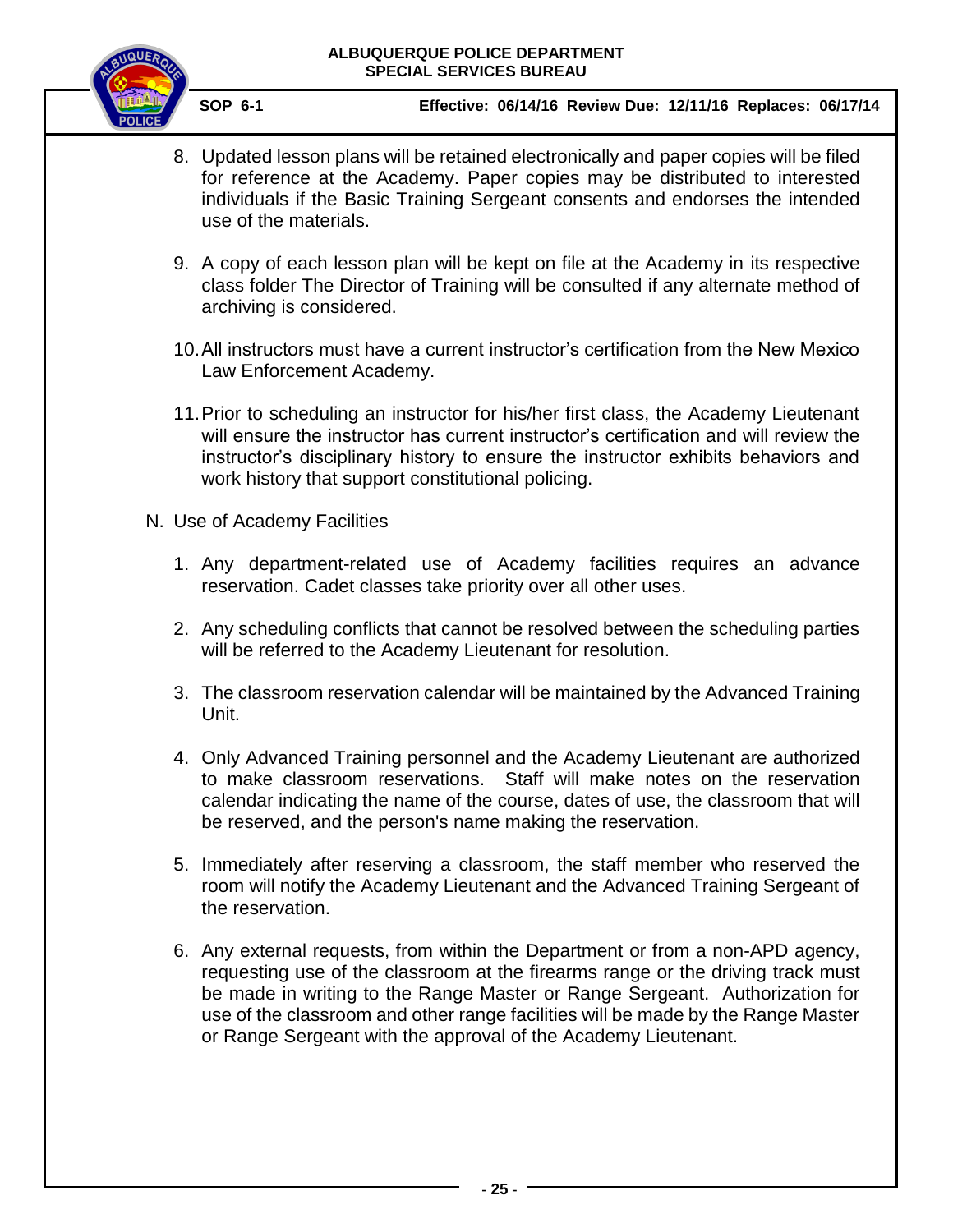

# **6-1-4 Basic Training Standards and Operations**

<span id="page-25-0"></span>The primary goal of all Basic Training activities conducted by the Albuquerque Police Department is to equip Police Cadets with the required knowledge, skills, and abilities to succeed as Albuquerque Police Officers, as required by the State of New Mexico and the APD Standard Operating Procedures Manual.

- <span id="page-25-1"></span>A. New Mexico Department of Public Safety (NMDPS)
	- 1. The Director of Training will act as the Department's liaison with the NMDPS. The Director of Training will remain informed and current regarding all matters associated with the core curriculum mandated by the NMDPS and the Law Enforcement Academy. The Director will regularly inform the Chief of Police concerning all Basic Training issues, through the Deputy Chief, Special Services Bureau (SSB).
	- 2. The Director of Training will closely communicate with the Director of NMDPS in administering all training contracts and other agreements between the Department and NMDPS.
		- a. The Director of Training will ensure that the Chief of Police, Deputy Chief (SSB), Legal Department, and Chief Administrative Officer review any contracts or agreements prior to execution.
		- b. Once a contract or other agreement is executed, a copy will be retained in the Training Division files. The Director of Training will transmit executed copies of contracts and agreements to NMDPS, as required.
- <span id="page-25-2"></span>B. State Certification
	- 1. The Basic Training Sergeant is responsible for completing the following certification requirements, as mandated by NMDPS:
		- a. Copies of the syllabus and basic curriculum will be submitted to NMDPS thirty days prior to the convening date of a cadet class.
		- b. A letter from the Chief of Police requesting approval of the syllabus and basic curriculum will be submitted six weeks prior to the convening date of a cadet class.
	- 2. The following documents will be retained in the class folder for NMDPS certification:
		- a. A list of firearms scores for each cadet.
		- b. File forms for first responder.
		- c. File forms for defensive driving course.
		- d. Weekly test, quiz, inspection, and physical assessment scores.
		- e. Graduation certificates.
		- f. High school diplomas or equivalent.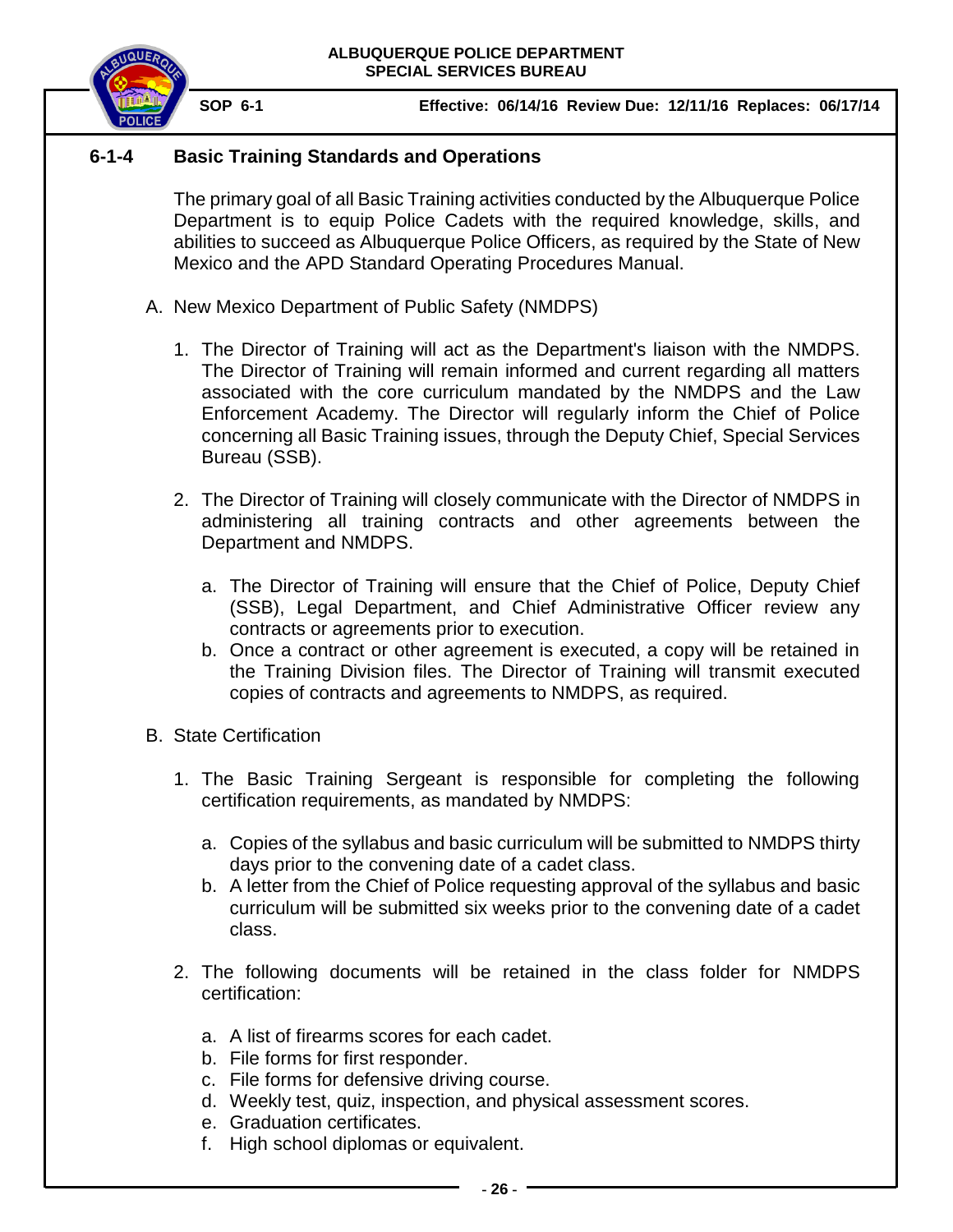

- g. Radar/Laser certification documents.
- <span id="page-26-0"></span>C. Attendance Required

Cadets are required to attend Basic Training and must successfully complete the entire program before being administered the oath of office. If a cadet misses any instructional hours for an emergency or approved cause, they must make up those hours with an Academy instructor. If there is an extended leave of absence (40 or more hours), the Director of Training will evaluate the availability of instructors to provide make-up training and the need of the cadet to start with a new Academy class. Additionally, cadets must successfully complete all firearms training and pass the mandatory NMDPS qualification courses at the conclusion of their firearms training in order to graduate.

<span id="page-26-1"></span>D. Stress Awareness

The Department Basic Training Program is robust and challenging. The pressures can accumulate on a cadet, requiring all Academy personnel to be alert for signs of excessive stress. Basic Training instructors must be prepared to provide peer counseling to any cadet exhibiting emotional or psychological difficulty. If the situation warrants, cadets must be referred to the Employee Assistance Program or to the department's Behavioral Science Division for professional assistance.

- <span id="page-26-2"></span>E. Cadet Conduct and Discipline
	- 1. All Academy staff members are authorized to enforce all instructions, rules, regulations, or directions issued by the Director of Training, the Academy Lieutenant, the Basic Training Sergeant, or the Squad Supervisors. This enforcement includes immediate, on-the-spot intervention for matters involving safety, professionalism, or integrity. Examples of appropriate corrective action include:
		- a. A written essay or research project on a specific topic in the curriculum.
		- b. Resubmitting work that was improperly completed.
		- c. Additional law enforcement instruction.
		- d. Other measures as described below.
	- 2. Basic Training instructors have wide latitude in applying corrective action. Methods used, however, must be approved by the Basic Training Sergeant. To be clear, corrective action is not considered discipline or adverse action and therefore is not subject to appeal.
	- 3. The type and amount of corrective action administered should be commensurate with the severity of the infraction. Corrective action must positively enforce correction of a particular specific conduct or performance issue.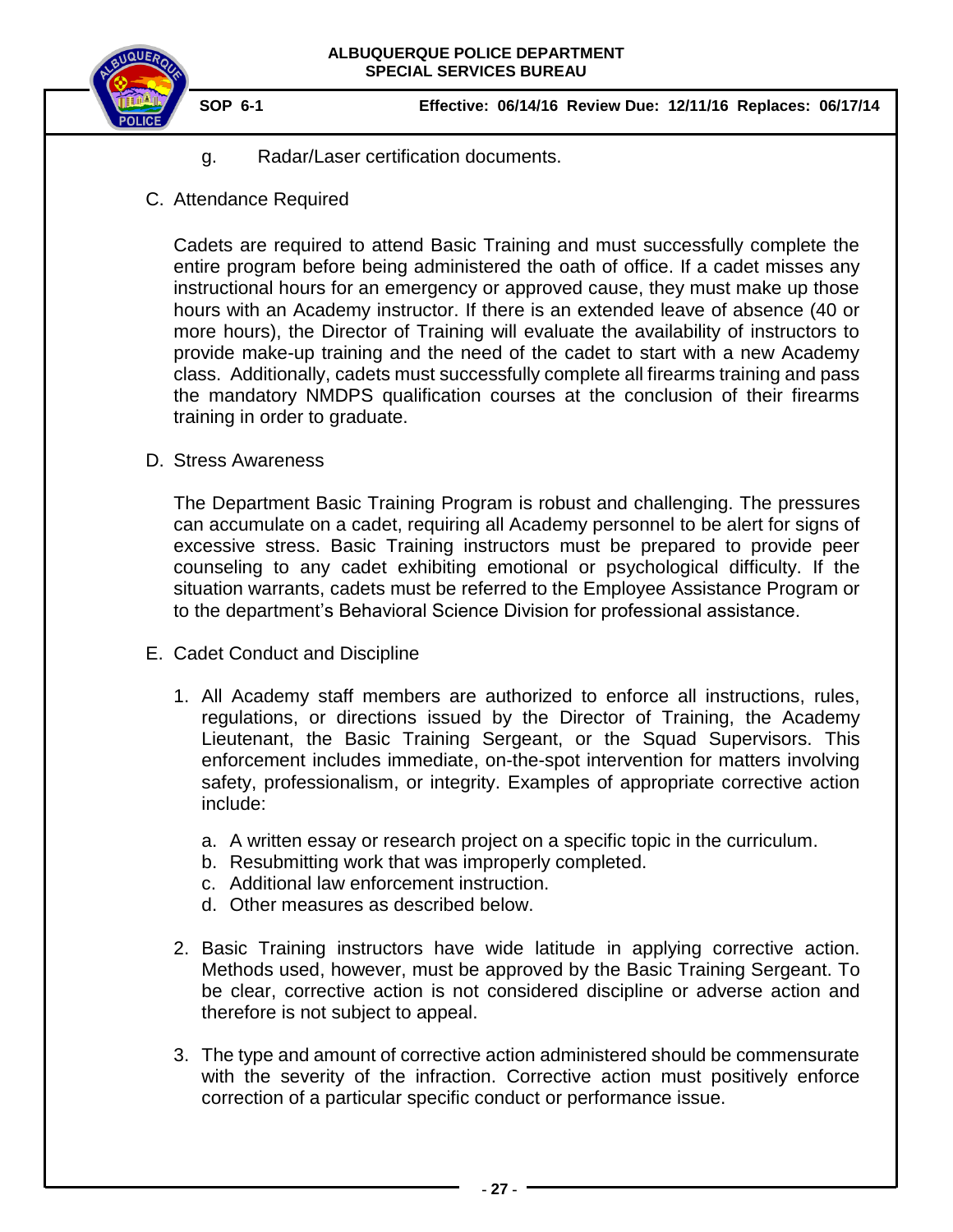

- 4. Corrective action will be administered according to the Squad Supervisor's assessment of the most effective method to achieve the desired learning outcome.
- 5. Certain violations of department rules, regulations, or procedures, and/or Academy rules and regulations may be sufficiently severe to warrant dismissal from training. Since successful completion of the Academy is required for service with the Department as a police officer, this dismissal will most often result in the cadet's termination of employment with the City of Albuquerque.
	- a. In the event that such a violation occurs, the Squad Supervisor will submit a memo to the Basic Training Sergeant outlining the infraction, date, time of occurrence, and other relevant information.
		- i. Squad Supervisors will be responsible for taking immediate corrective action for minor infractions enacted by any cadet, regardless of squad assignment. In the event a Squad Supervisor corrects a cadet who is not assigned to his or her squad, this Squad Supervisor will notify the cadet's assigned Squad Supervisor of the infraction, date and time of occurrence, and resulting correction.
		- ii. All infractions and resulting corrective action must be noted in detail on the aforementioned Critical Event Log. The Squad Supervisor who observed and handled the incident, regardless of squad assignments, will be responsible for this documentation.
	- b. The Basic Training Sergeant will submit a memo to the Academy Lieutenant describing the facts and circumstances of the alleged violation.
	- c. The Academy Lieutenant will forward the memo to the Director of Training and include an endorsement with a recommended course of action.
	- d. The Director of Training will review all documentation and make a final determination whether dismissal from the Academy is warranted.
- 6. One of many important instructor roles is that of leader and motivator. Leading by example is expected of all Academy personnel. Although a command voice is often appropriate in the Basic Training environment, foul language and screaming are not effective methods of motivation and will not be used. Deliberate attempts to humiliate or undermine the confidence of cadets are counterproductive. Motivational methods authorized for use by Basic Training instructors are limited to the following:
	- a. Group physical training which conforms with the cadets' normal conditioning practices, including squad runs with cadence and calisthenics approved by the Wellness Coordinator.
	- b. Advice and verbal corrections, delivered in a professional manner.
	- c. Collective class activities in which cadets volunteer to participate, subject to approval of the Basic Training Sergeant.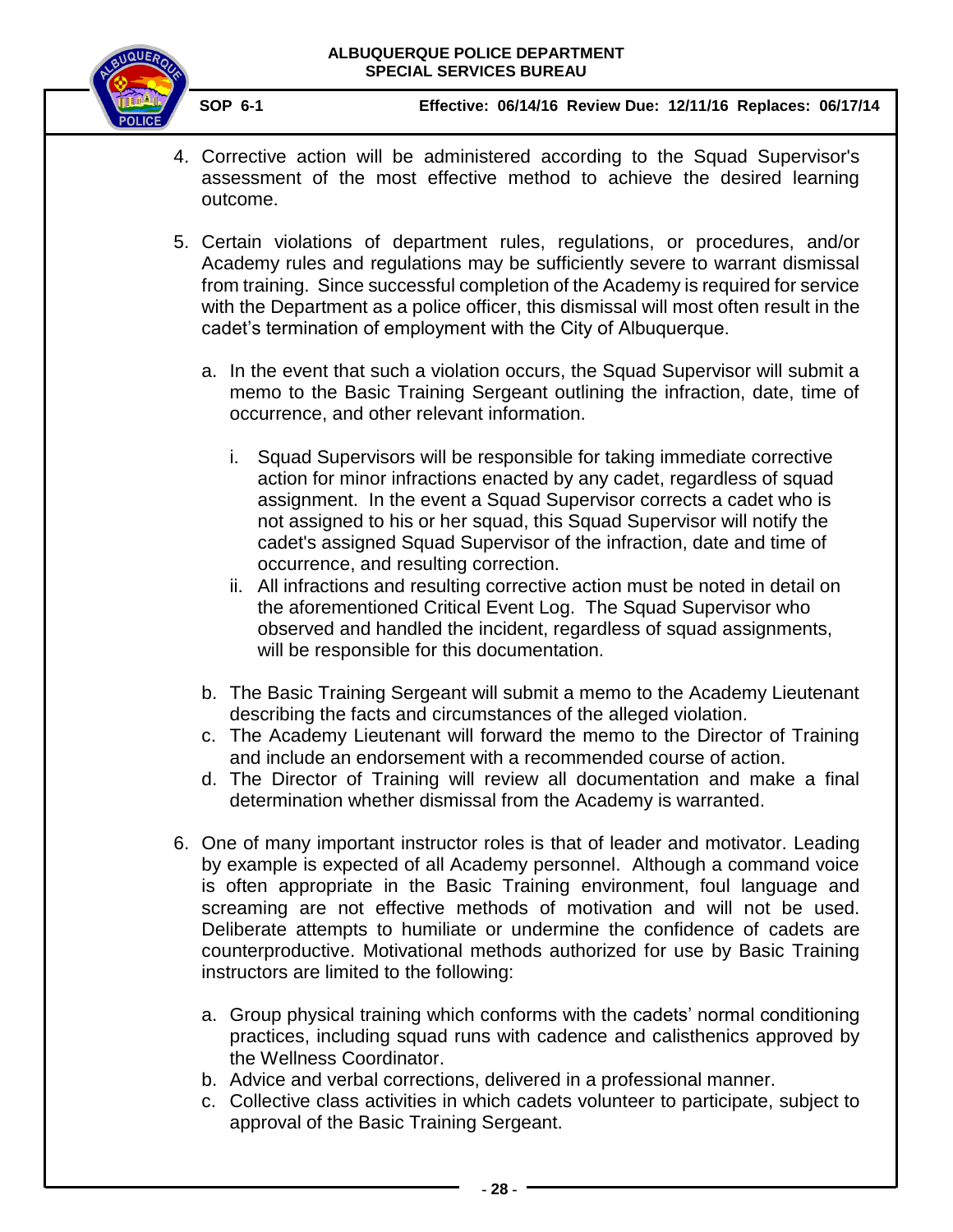

- d. Application of induced scenario-based stress (using performance-based tasking adapted from any approved lesson plan).
- e. Appropriate and innovative corrective measures, subject to review of the Basic Training Sergeant.
- 7. Cadets will be assessed continuously on all aspects of their performance and conduct while attending the Academy. Specific performance criteria are located [here.](#page-35-2)
- 8. Basic Training staff members will document a cadet's behavior or performance problems on an Academy Charge Sheet. The charge sheet will be used to document all aspects of cadet performance and behavior.
- <span id="page-28-2"></span><span id="page-28-0"></span>F. Basic Training Administration
	- 1. A class folder will be created for each cadet class. The class folder will contain all correspondence associated with it. Certification forms, which will be mailed to NMDPS upon completion of the class, will also be maintained in the class file.
	- 2. Upon completion of Basic Training, the Basic Training Administrative Aide will compile the class notebook.
	- 3. The Academy will maintain a training folder for each cadet. A cadet's training folder will include cadet evaluations, requests for leave (City form P-30), injury reports, and any correspondence concerning that cadet.
	- 4. Training folders will be maintained by the Training Division.
	- 5. Training folders and background investigation folders for cadets who resign or are terminated will be maintained in the department Payroll/Personnel office.
	- 6. The Training Division will maintain a file of all instruction delivered to each class. Associated material for each class will be electronically stored in the Basic Training folder at the Academy.
- <span id="page-28-1"></span>G. Preparing for a Cadet Class
	- 1. When a cadet class is authorized, the Director of Training will inform the Academy Lieutenant of the proposed convening date.
	- 2. Upon notification, the Academy Lieutenant, working with the Basic Training Sergeant, is required to complete the following preparatory steps:
		- a. At least 30 days prior to the class convening date, transmit a complete schedule and syllabus to the NMDPS for approval.
		- b. Transmit the proposed schedule to the Range Master or Range Sergeant so that he or she can coordinate activities and plan night qualifications.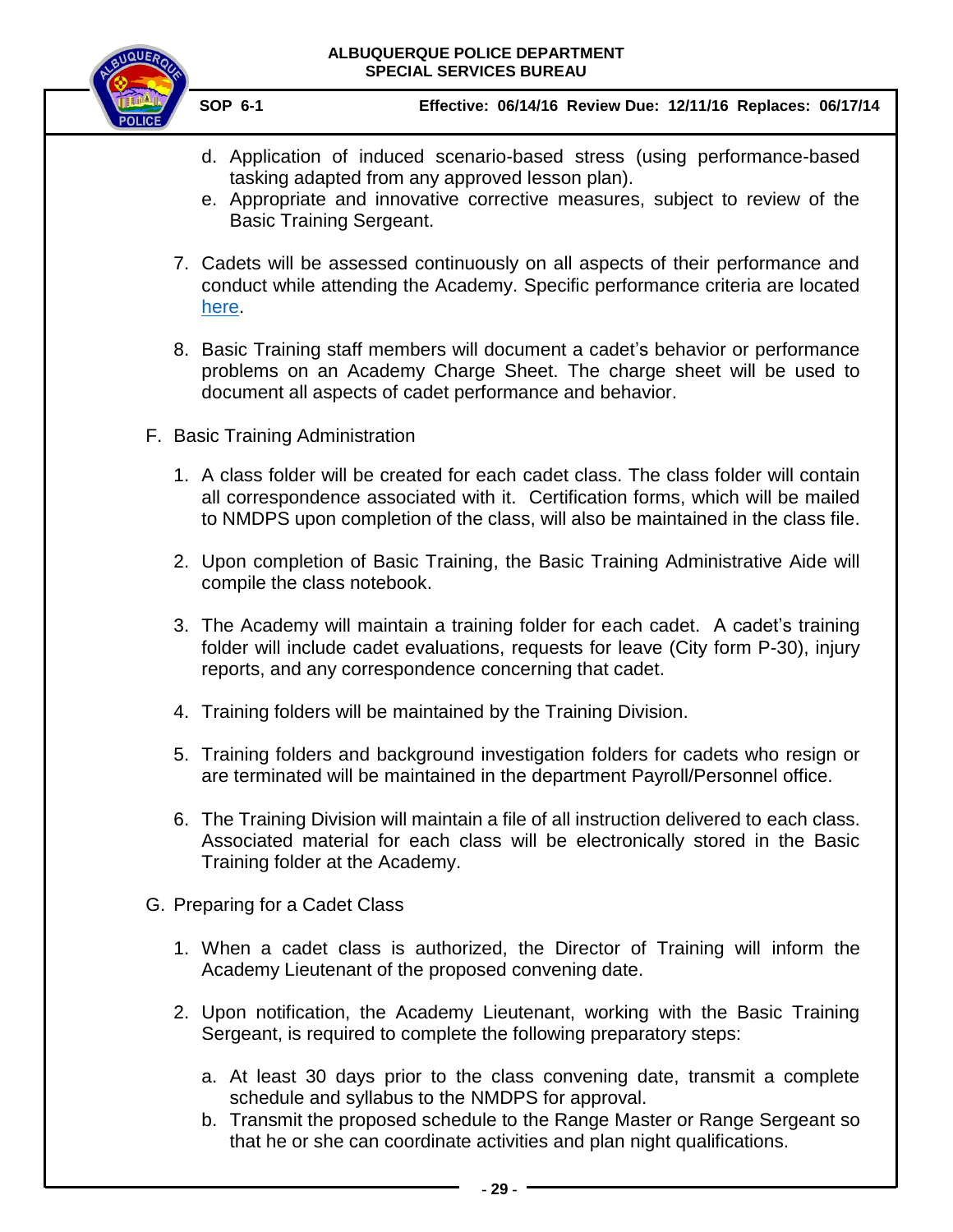

 **SOP 6-1 Effective: 06/14/16 Review Due: 12/11/16 Replaces: 06/17/14**

- c. Begin preliminary long-range planning for graduation ceremonies.
	- i. Set date
	- ii. Consider proper venue
	- iii. Check availability of Chief and Mayor or CAO
- d. Notify Property Management of equipment requirements.
- e. Notify external and adjunct instructors 30 days prior to class convening date.
- f. Hold briefings for cadets who have been selected after medical clearance is received.
- g. Schedule cadet orientation two weeks prior to class convening date.
- h. Reproduce all class handouts.
- i. Provide prospective cadets with the Cadet Handbook and necessary SOPs, in person, by US mail, or through email, no later than ten days prior to the class convening date.
- <span id="page-29-0"></span>H. Instructor Preparation Requirements

To maintain the highest standards of professionalism, Academy instructors are required to conform to the following:

- 1. Provide a complete lesson plan, including instructional course objectives (two copies required).
- 2. Cite specific sections of the department standard operating procedures, statutes, case law, or other references which directly support the block of instruction.
- 3. Meet the instructional objectives specified in the lesson plan for each block of instruction.
- 4. Explain how metrics (such as exams, quizzes, observation) measure objective criteria for each instructional element in the lesson plan. (See subsection I below.)
- 5. Submit the lesson plan to the Basic Training Sergeant for review, approval, and filing. It will then be used as the principal instructor resource for the specified training until canceled, replaced, or superseded.
- <span id="page-29-1"></span>I. Testing and Other Metrics
	- 1. Metrics will be developed for all training presented at the Academy or presented by Training Division personnel.
	- 2. Written tests should be constructed of multiple choice, fill-in-the-blank, and true or false questions. The questions must directly address the specified instructional objectives.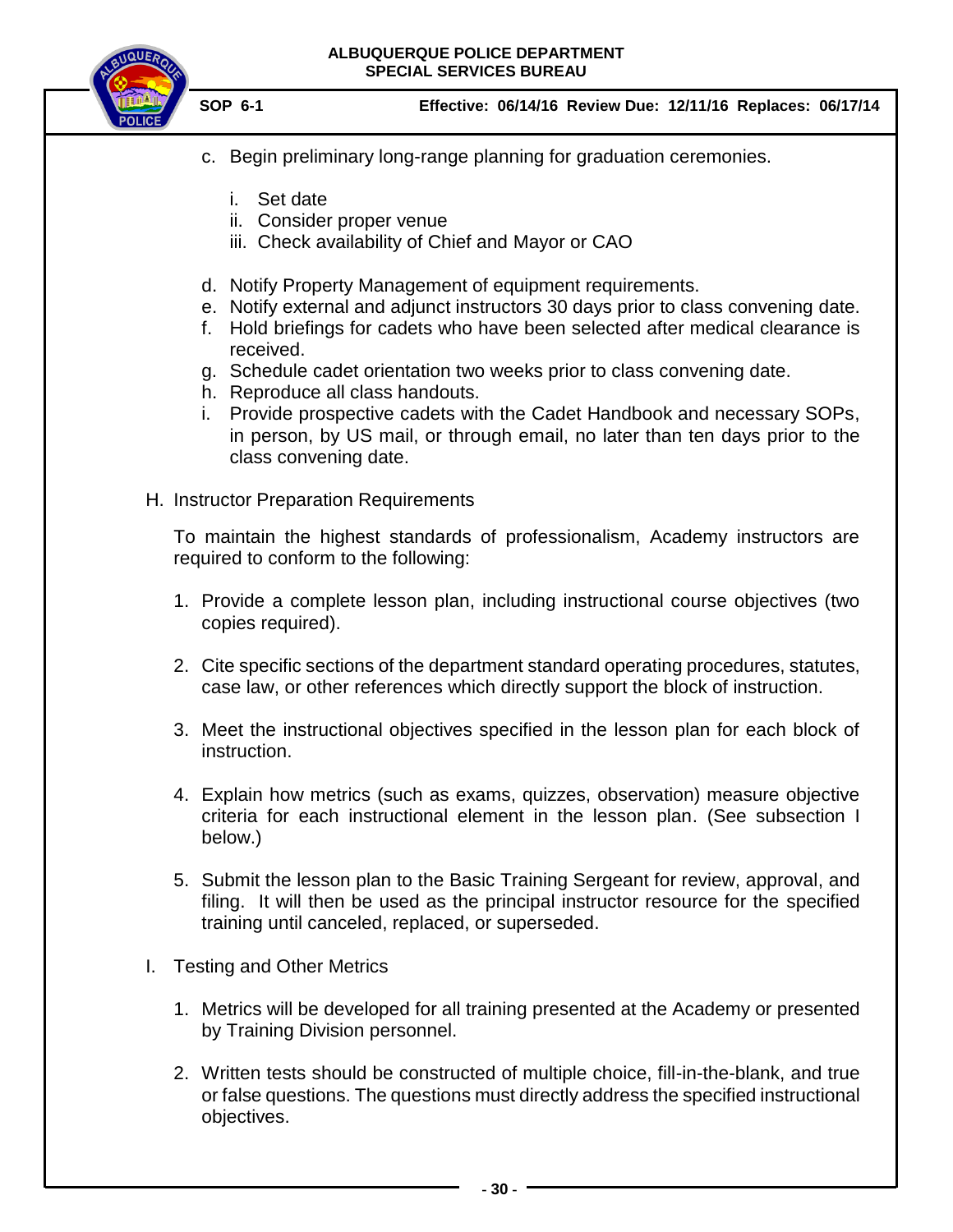

- 3. Tests will be administered to cadets as determined by the Basic Training Sergeant. The results of each test will be posted on the bulletin board outside the training classroom.
- 4. The Basic or Advanced Training Sergeant will review all tests before they are administered.
- 5. The original copy of the test results will be filed in the class folder.
- 6. After a test is administered, training staff will conduct a test review for the students. Correct answers will be identified and any ambiguous or faulty questions will be discussed. Poorly-worded or inaccurate questions (defined here as questions which more than half the class answers incorrectly) will be discarded and the test results will be adjusted accordingly.
- 7. Graded practical exercises (scenario-based exercises) will be measured against a set of performance standards established by the respective training sergeant. These standards will be described on a checklist or scoring sheet, which will also serve as an inventory of observable performance objectives. Practical exercise performance checklists or scoring sheets will be added to each cadet's training file and will be factored in to the cadet's Academy standing, as described [below.](#page-44-1)
- 8. Academic Standards for Cadets
	- a. Cadets must maintain at least an 80% average to be considered in good academic standing. The academic average of a cadet will be calculated using cumulative test scores only. A combination test and quiz cumulative average will be used along with other performance averages to rank cadets for class standing at the end of the Basic Academy training.
	- b. Scenario-based training will be conducted at the end of each phase of training. Cadet performance in these graded practical exercises will be calculated in the same fashion as a written test score and will be used in both academic average and overall class standing calculations.
	- c. Cadets falling below an 80% average, but no lower than a 70% average, will be placed on academic probation. Cadets on academic probation will receive written notification describing the specific area(s) in which they are deficient. The cadet will be counseled on a weekly basis and will be required to submit additional assignments designed to correct the identified deficiencies, as directed by the Squad Supervisor.
	- d. Any cadet who falls below a 70% average at any time during the Academy may be subject to dismissal, based on a determination by the Director of Training.
	- e. Any cadet who fails four written tests or quizzes during Basic Training will be dismissed, as described [below.](#page-41-0)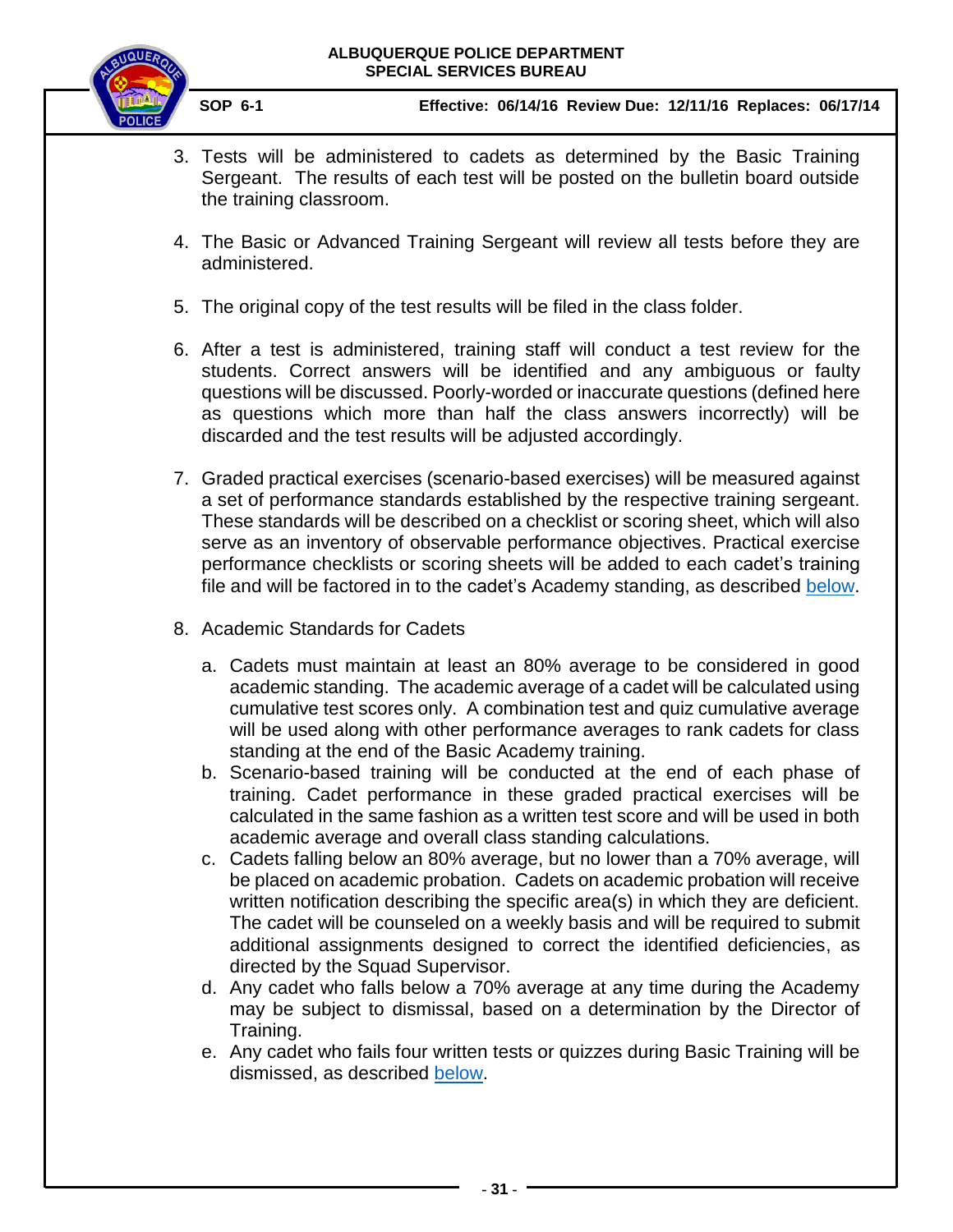

- <span id="page-31-0"></span>J. Cadet Attire Specifications (from Section 7.8(A) of the Cadet Handbook)
	- 1. Trousers
		- a. Trousers will be navy blue, 100% polyester, wash and wear, straight legs without cuffs. Western-style pockets are preferred; if western pocket-style trousers are not available, standard slant (1/4 top) pockets are authorized.
		- b. Trousers will be pressed with sharp creases, front and rear.
		- c. The rear bottom of the trouser leg will be midway between the heel and top of the shoe. There will be no break in the front crease when standing at attention.
	- 2. Shirt
		- a. The cadet shirt is 65% polyester, 35% cotton in a poplin weave, light blue in color, long sleeve, with plain, peaked pockets. Shirt must have military creases, shoulder epaulets, and a badge tab. Buttons have a light blue tint. Acceptable brands are [Elbeco style #P878-3,](http://elbeco.com/product/checkpointe-poplin-long-sleeve-shirts/) or an equivalent shirt by another manufacturer, although the color must match the Elbeco color.
		- b. The shirt will be neatly pressed.
		- c. Shirts will be tailored for the individual so they are moderately snug when worn over body armor.
		- d. An Albuquerque Police Academy cadet patch will be sewn over (covering) the badge tab located directly above the left breast pocket.
		- e. Name tags will be worn on the right breast pocket flap with the upper edge ¼ inch below the flap border. The name tag will be silver in color, post type. The name tag will be inscribed with first and middle initials and last name.
		- f. A black crew neck tee shirt will be worn under the cadet uniform shirt.
		- g. Female cadets must wear a bra (conventional or athletic) under the tee shirt.
	- 3. Socks
		- a. Socks will be black and must be replaced when faded.
		- b. Polyester, cotton, or any blended fabric is acceptable.
	- 4. Shoes
		- a. Shoes will be leather, black lace-type, low quarter with plain toes. No boots will be worn.
		- b. Shoes will be completely shined.
		- c. The use of liquid polish is prohibited.
		- d. Patent leather or glossy plastic shoes are prohibited.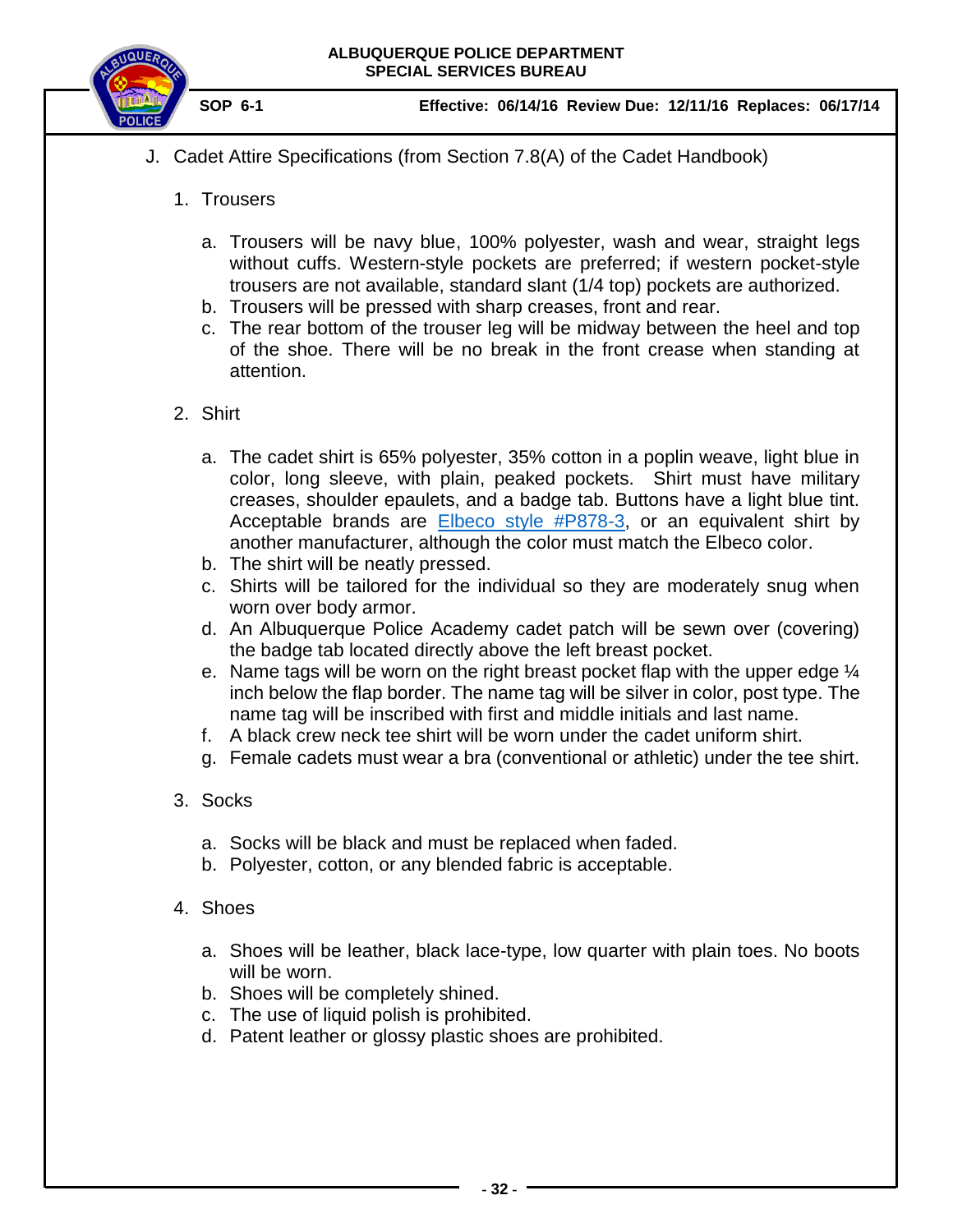

- 5. Tie
	- a. A black clip-on tie will be worn with the cadet uniform at all times.
	- b. The knot will be a neat Windsor. Large, bulky knots will not be permitted.
	- c. The tie will be a minimum of 2½ inches wide at its narrowest point and no more than 3½ inches wide at its widest point.
	- d. A tie bar clasp, silver in color, no design, will be worn with the tie. It will be centered between the third and fourth buttons, counting down from the collar button.
- 6. Hat
	- a. The hat will be the Lancaster-style with a detachable or fixed cover of navy blue wool-blend fabric.
	- b. The side bands will have one-eighth inch royal blue piping above and below the silver band. The silver band will be removed from the hat while training as a cadet.
	- c. The hat bill will be black patent leather.
	- d. The hat will be worn for graded inspections, for times when the cadet is outside the Academy building (excluding while at the firearms range), or at the direction of the staff.
- 7. Jacket
	- a. There are two jackets approved for cadet use.
		- i. The first is the #1770 duty "Ike"-style short jacket without zippers. The second is the #1775 waist-length with side zippers. Jackets must be dark navy blue and are available from Spiewak.
		- ii. The jacket shall be either the short length or waist length with a split waistband to allow for side vent zippers. There shall be a split front and back, two-way zipper under a double fly front, permanent epaulets, and two 2-way inverted pleated pockets. The sleeves shall be three pieces to form a box armhole to allow maximum freedom of movement and shall have access zippers for emblem customization without penetrating the lining. The shell will be waterproof and breathable. The jacket will feature a fully removable liner with a non-pilling fleece body and nylon sleeves. The liner will be fully insulated with 100 gram Thinsulate. The liner shall attach with two front zippers and snaps at the neck and each cuff.
	- b. The jacket will be prescribed for wear at the discretion of the Academy staff.
	- c. When worn, the jacket will be closed up to the third button of the shirt.
	- d. Nametags will not be worn on the jacket.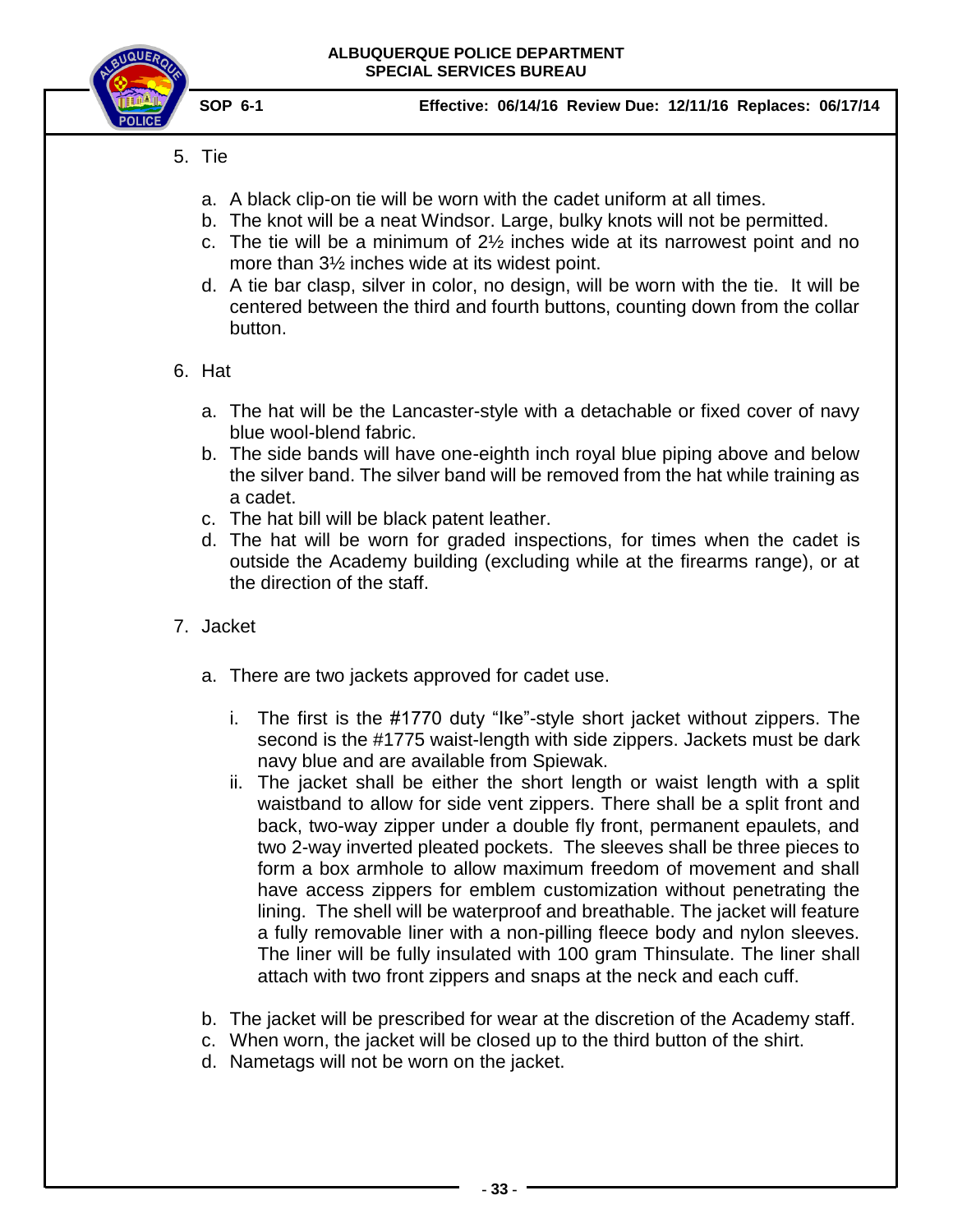

- 8. Gloves
	- a. Clean, white cotton gloves must be available at all times.
	- b. The gloves will be worn for inspection, drill, other formations, and other times when directed by a member of the Academy staff.
	- c. Gloves must be long enough so no skin will show between the glove and the shirtsleeve cuff while standing at the position of attention.
- 9. Gun Belt and Accessories
	- a. Upon issue, the duty gun belt and accessories are required wear each day, unless directed otherwise by the staff.
	- b. Leather gear must be polished and shined.
	- c. The use of liquid polish is prohibited.

# 10.Range Uniform

- a. Cadets are required to have a range uniform available each day, regardless of schedule.
- b. The range shirt must be black, long sleeve, battle dress utility (BDU) or equivalent.
- c. Range trousers must be black, BDU or equivalent.
- d. Range footwear must be black boots, military-style, or similar tactical style. Boot shaft must be high enough to cover the ankle, at minimum.
- e. Headgear will be a black "Boonie"-type floppy, without logo or branding. Range headgear will be worn only at the firearms range or when otherwise directed by the Academy staff.
- f. A black wool cap and the approved jacket may be worn during inclement weather or if otherwise directed by Academy staff.
- 11.Civilian Attire at the Academy
	- a. When directed to report in civilian attire, cadets will conform to the business dress standards specified above.
	- b. Dress shoes or dress boots are authorized with civilian attire.
	- c. Carrying concealed deadly weapons while in civilian attire is prohibited.
- 12.Gym Uniforms and Equipment
	- a. The warm weather or indoor physical training uniform consists of the following items:
		- i. Solid black short sleeve tee-shirt, with cadet's name (first initial, then last name) placed four inches below the collar, centered on the back portion of the black tee-shirt, in two-inch block iron-on letters, white in color.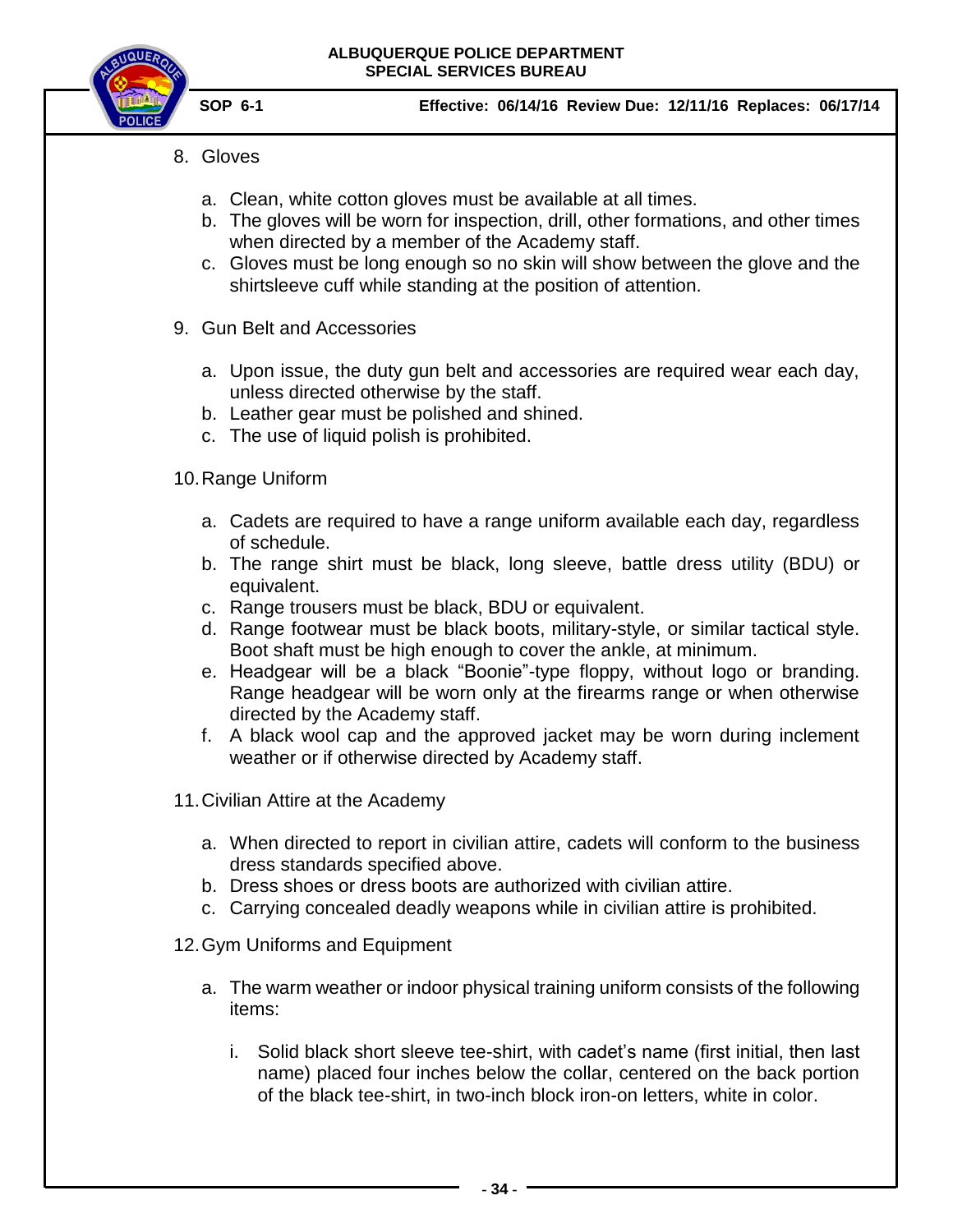

- ii. Solid black athletic shorts, the style being mesh and lined, 100% nylon, with black stretch (spandex) type shorts worn under the black mesh shorts.
- b. The cold weather physical training uniform will consist of a navy blue sweatshirt, long sleeve, and navy blue sweat pants.
	- i. The cadet's name (first initial, then last name), will be placed four inches below the collar, centered on the back portion of the blue sweat shirt, in two-inch block iron-on letters, white in color.
	- ii. The entire warm weather P.T. uniform will be worn at all times under the cold weather uniform.
	- iii. Black gloves and/or a black watch cap may be worn during inclement weather or at the direction of the staff.
- c. White socks will be worn during all physical training activities.
- d. During physical training, all cadets will report in the same approved uniform combination.
- e. Male cadets must wear athletic supporters during physical training. Female cadets may wear a body suit under their gym gear; they will wear a support athletic bra or conventional bra during physical training.
- f. Cadets will wear only rubber-soled shoes, designed for distance running.
- g. Last name only will be printed on the back edge of the sole of both shoes, using a black permanent marker pen.
- h. Wrestling shoes are required during defensive tactics and other similar training elements.
	- i. Wrestling shoes will be black in color with the exception of logos or insignia.
	- ii. Non-athletic shoes are not permitted on mats.
- i. Gym gear will be in good repair at all times. If any item is torn or damaged during a class, the cadet will repair or replace it before the next physical training class.
- j. Gym gear may be worn home if physical training classes are held during the final hour of the class day or if authorized by Academy staff.
- k. Gym gear must be worn while traveling to the Academy when physical training classes are scheduled at the beginning of the class day.
- l. Gym gear will be brought to the Academy daily, regardless of the schedule.
- m. Gym gear will be washed after each physical training session.
- n. Gym gear will not be left in lockers overnight. It must be cleaned every day.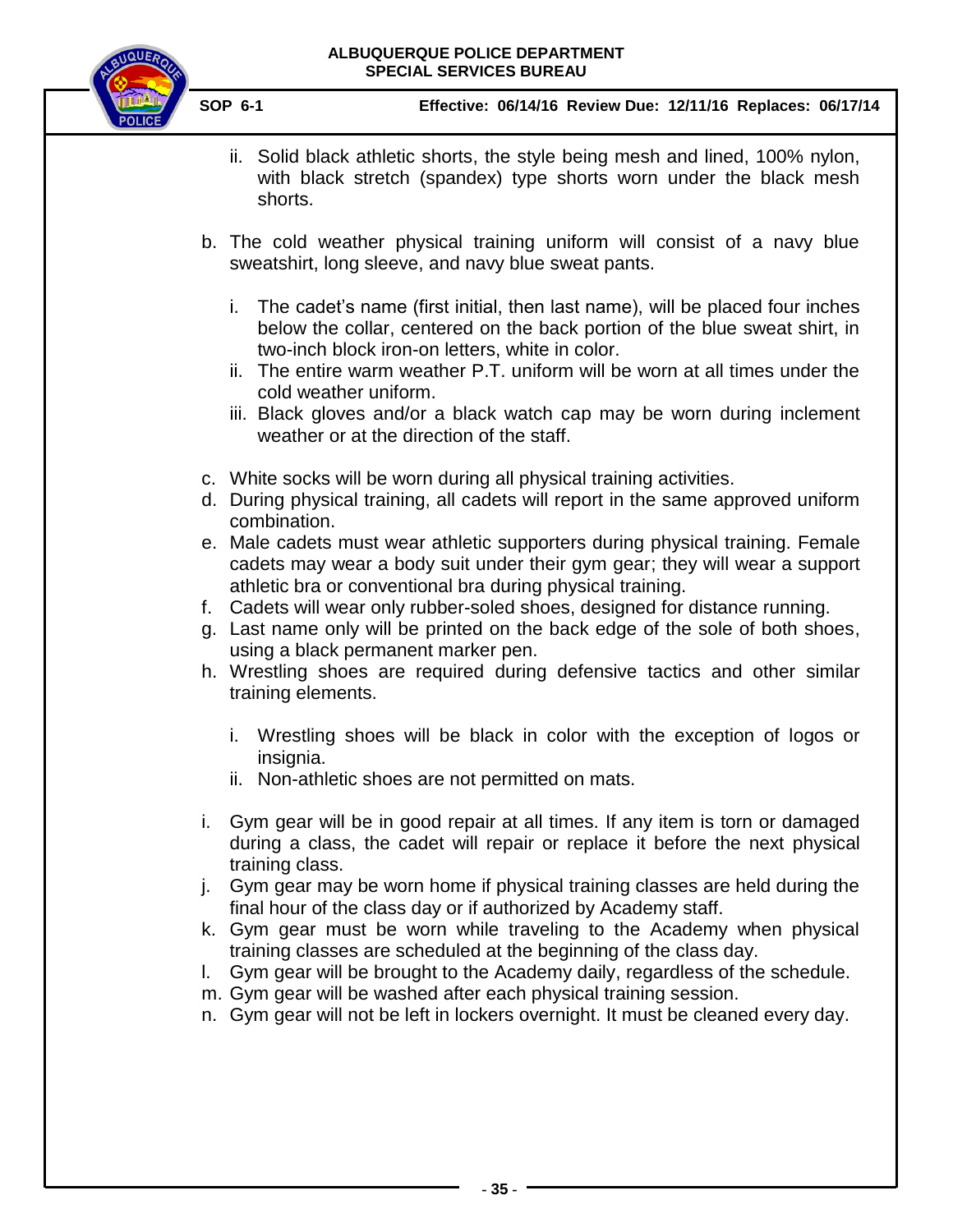

- 13.Uniform Wear Guidelines for Cadets
	- a. Unless otherwise directed, cadets may not wear the cadet uniform while traveling to and from the Academy.
	- b. Cadets will not wear the uniform while shopping or off-duty.
	- c. Cadets will not conduct business away from the Academy campus in uniform without advance permission from a staff member.
	- d. Cadets are specifically prohibited from wearing the cadet uniform, or any part of the uniform, off-duty. This includes rough-duty and physical training gear.
	- e. A full cadet service uniform must be brought to the Academy daily, regardless of schedule.
- <span id="page-35-0"></span>K. Personal Grooming Standards for Cadets
	- 1. Hair will conform to Academy rules and regulations for both male and female cadets.
	- 2. Male cadets' hair will be cut extremely short and even. A number 2 clipper cut is recommended. Cadets will be clean-shaven every morning. No mustaches, sideburns, or beards of any type will be permitted.
	- 3. Female cadets' hair will be cut in a manner so it will not extend beyond the bottom of the cadet uniform shirt collar. The sides of the hair will be styled in such a way as to prevent it from being blown into the face. This may be achieved by a short cut and/or with subdued flat black barrettes or clips on the sides. The hair shall be styled so that it does not cover any part of the face.
	- 4. Fingernails will be short and clean.
	- 5. Cadets are required to maintain personal hygiene under all conditions
	- 6. Violations of any inspectional standard will require on-the-spot correction and may result in other corrective measures, as determined by the Basic Training Sergeant. Squad Supervisors will provide counseling and guidance, as needed.
- <span id="page-35-2"></span><span id="page-35-1"></span>L. Cadet Inspections
	- 1. Regularly-scheduled inspections will be announced in advance, and all cadets will be notified of the requirement to appear in the prescribed uniform.
	- 2. Squad supervisors will inspect the cadets and document their findings on approved inspection sheets. Standards described [below](#page-35-2) will be assessed.
	- 3. Cadets will be required to review the documented findings and to sign the completed inspection sheet.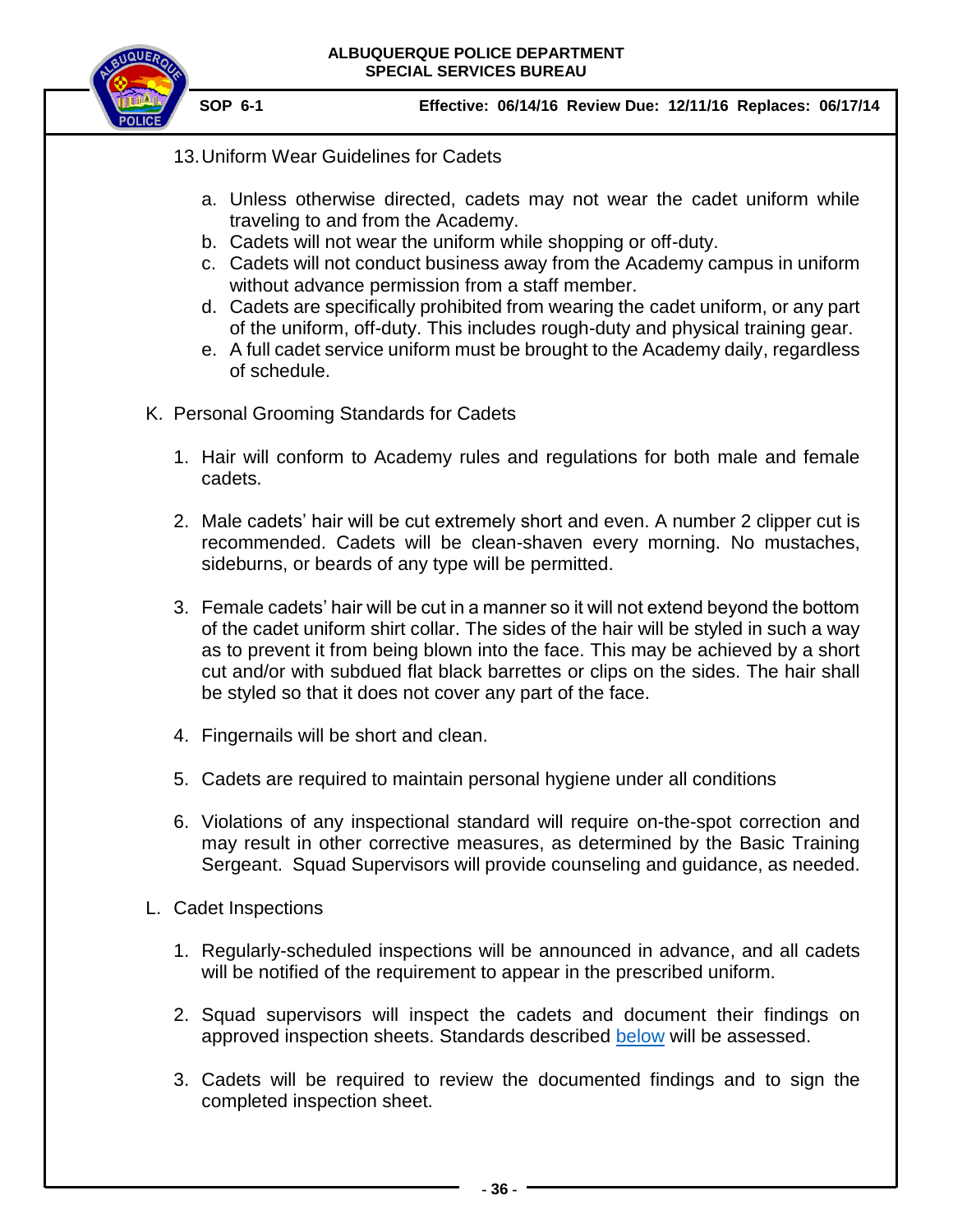

- M. Cadet Performance Standards
	- 1. Cadets will periodically receive written tests covering instruction received in preceding weeks. Cadets will be given a numerical score on the tests, with 100% representing the total possible score.
		- a. Cadets will also be given several quizzes covering the SOPs, 10-code, city and traffic codes.
		- b. At the end of Basic Training, test scores will be combined to comprise 60% of the cadet's overall final grade.
		- c. Cadets will participate in physical training and will be evaluated daily. Physical training will represent 15% of the cadet's final grade.
		- d. Class standings will be based on the outcomes calculated from the cadets' weekly tests, physical ability assessments, inspections, and firearms qualification scores.
	- 2. Firearms Standards
		- a. Each cadet will receive numerical scores for participation in firearms training. Qualification scores will be weighted as 15% of cadets' final grade.
		- b. Firearms Simulator Training
			- i. This unit of instruction will assess cadet performance in use-of-force decision making. The cadet will be evaluated regarding choice of weapon, proper judgment, tactics, verbal commands, weapon control, and other forms of decision making under realistic conditions. Simulation scenarios will include interaction with armed and unarmed individuals.
			- ii. All cadets must successfully complete Firearms Simulator Training, and receive a satisfactory instructor assessment prior to graduation.
	- 3. Physical Conditioning Training Standards
		- a. Every cadet must achieve a high level of physical fitness while attending the Academy. Research has demonstrated that when a law enforcement officer's lifestyle is committed to health and fitness, he or she is far less susceptible to heart attack, injury, sickness, and on-the-job stress.
		- b. Cadet physical conditioning training will be conducted approximately four days a week.
		- c. The physical conditioning training program will include group fitness exercise, individual fitness programs, fitness and nutrition lesson plans, and methods for monitoring and testing each cadet.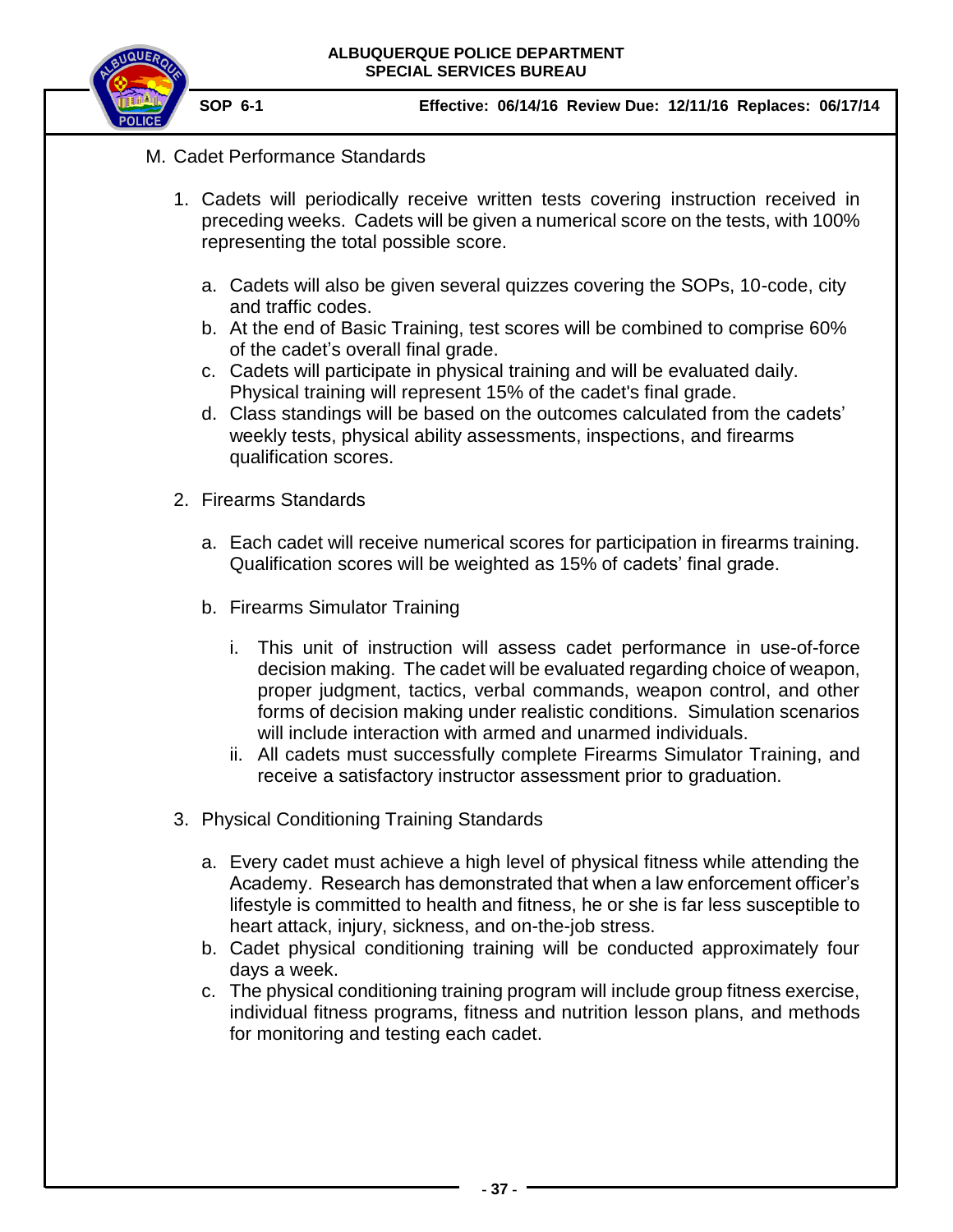

- d. Physical Fitness Program Procedures
	- i. Lesson plans and daily schedules will be developed before each class convenes. The instructor(s) will follow the original schedule and lesson plan as closely as practicable.
	- ii. At no time will the conditioning class will exceed the limits established by the Wellness Coordinator.
	- iii. Cadet fitness levels and progress will be evaluated four times during Basic Training. Results will be documented using scoring forms. The evaluation scores will be averaged to arrive at a final score. Cadets failing to attain a minimum 70<sup>th</sup> percentile score, according to Cooper standards adjusted for age and gender, will participate in remedial training until achieving the 70<sup>th</sup> percentile fitness level.
	- iv. Without regard to scores in other areas or the cadet's total fitness score, the cadet must achieve passing scores in the 1.5 mile run, 300-yard sprint, and confidence (obstacle) course, in accordance with NMDPS requirements.
	- v. If a cadet fails to achieve a qualifying score on the 1.5 mile run, 300-yard sprint, and/or the confidence (obstacle) course, he or she will be placed in remedial training and tested again in four weeks, or as otherwise directed by the Wellness Coordinator. Upon passing, the cadet will continue in Basic Training.
	- vi. If the cadet fails to achieve a qualifying score in the three above areas, a written notice of failure will be sent to the Director of Training, Academy Lieutenant, and Basic Training Sergeant. The cadet will continue remedial training and will again be tested four weeks later. If a second failure results, the Basic Training Sergeant will report the failure to the Director of Training, through the Academy Lieutenant. The Director of Training will determine whether the cadet will be permitted to continue Basic Training or will be dismissed as described [below.](#page-41-0)
- e. Cadets failing to participate in physical conditioning training sessions due to injury, illness, or other absence will receive a failing grade for any missed sessions. This failing grade will be provided to the cadet in writing. The cadet will have two weeks in which to make up the missed physical training activity. The cadet must find sufficient time for the make-up session(s). After completing the make-up session(s), the failure notification will be amended to reflect completion of the assignment.
- f. Any cadet accumulating ten missed conditioning sessions without making them up is subject to dismissal for nonparticipation.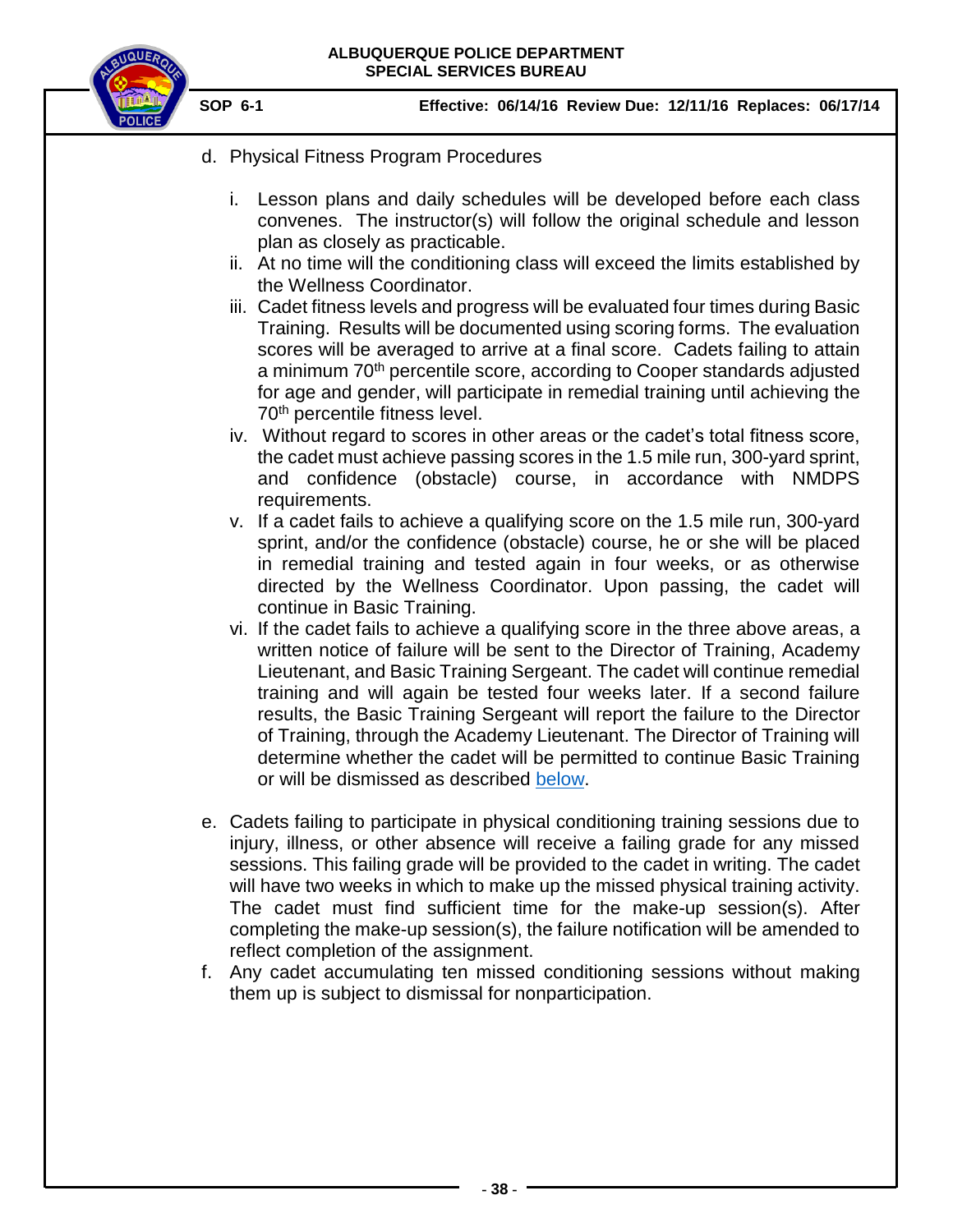

- 4. Benchmarks
	- a. Cadets will be continuously assessed on all aspects of their conditioning, conduct, and performance while enrolled in Basic Training. Specifically, the training benchmarks noted below are subject to assessment. The results of all assessments will be documented in accordance with Academy procedures.
	- b. Notebooks
		- i. Content
		- ii. Neatness
		- iii. Spelling
		- iv. Grammar
		- v. Organization
	- c. Physical Abilities
	- d. Firearms
		- i. Knowledge
		- ii. Maintenance and cleaning
		- iii. Performance
		- iv. Marksmanship proficiency
	- e. Driving Skills
		- i. General knowledge
		- ii. Emergency operations
		- iii. Pursuit
		- iv. Defensive
		- v. Documentation
			- a) Content
			- b) Proper format
			- c) Neatness
			- d) Spelling and grammar
	- f. Defensive Tactics & Arrest Techniques
		- i. Handcuffing
		- ii. Expandable and straight batons
		- iii. Hand-to-hand
		- iv. Retention skills
	- g. Scores on weekly tests and law enforcement officer certification examination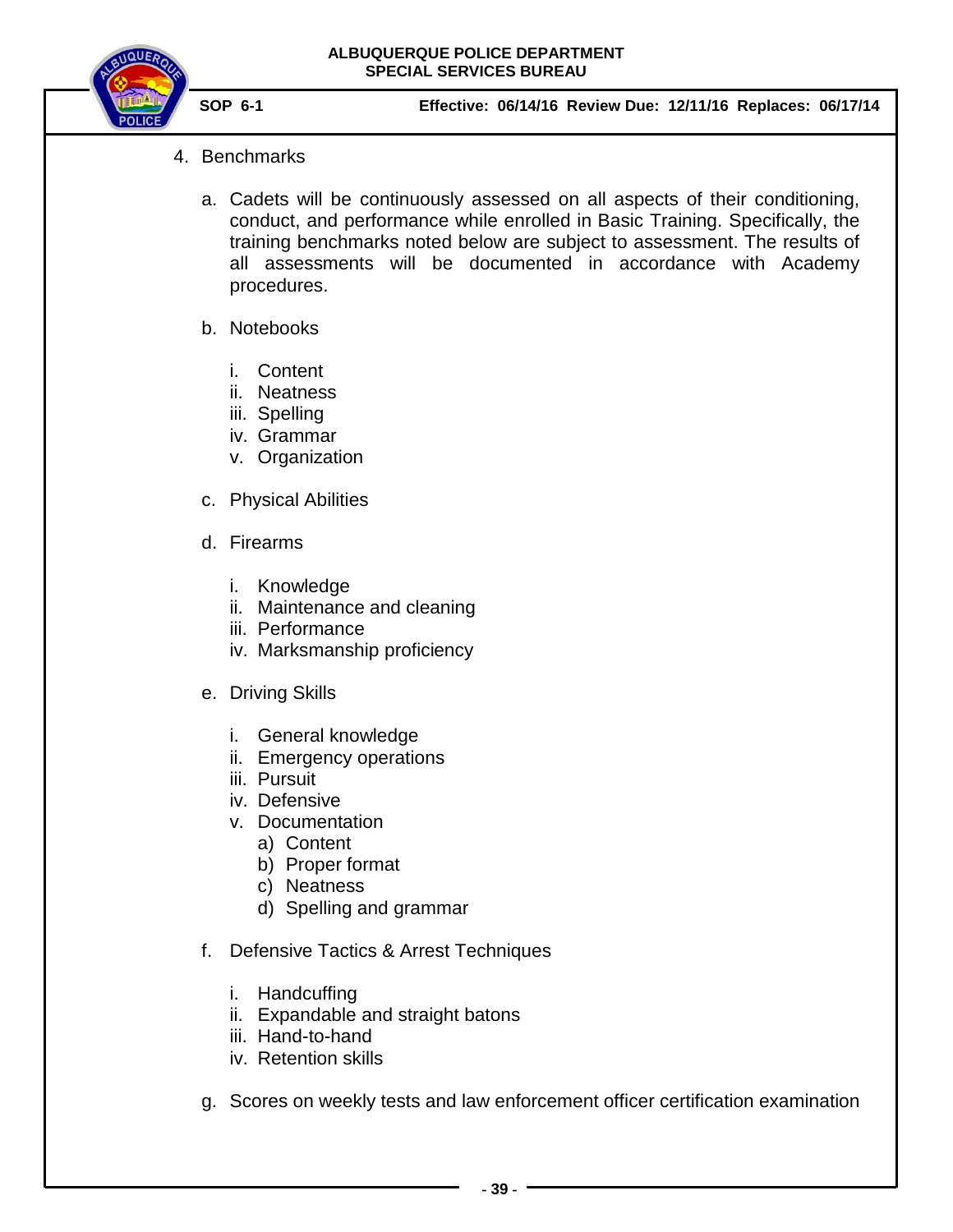

- h. Quiz Scores (10-Code and Field Services SOP)
	- i. Class notes
	- ii. Classroom notes to be written in blue ink
	- iii. Correction fluid or erasable ink prohibited
	- iv. Final notes to be typed or hand written in black ink
	- v. Final notes to be submitted on the following day
	- vi. Squad supervisors to evaluate final notes for
		- a) content
		- b) neatness
		- c) spelling and grammar
		- d) sentence structure
		- e) proper outline format
- i. Cadet uniform and personal appearance will be evaluated on an APD Uniform Inspection Form, to be completed by the Squad Supervisor and Basic Training Sergeant. The Squad Supervisor is required to include comments on each cadet's evaluation form. The elements evaluated include the following:
	- i. Uniform hat clean and free of lint
	- ii. Uniform shirt
		- a) pressed and clean
		- b) free of loose threads or seams ("Irish pennants")
		- c) proper location, position, and appearance of patches
		- d) tailored and tucked properly
		- e) free of lint
		- f) tie position and cleanness
		- g) polished tie bar
		- h) name tag position
		- i) buttoned pockets
		- j) no items in pockets
	- iii. Uniform trousers
		- a) pressed and clean
		- b) length
		- c) buttoned and empty pockets
		- d) Free of loose threads or seams ("Irish pennants")
		- e) free of lint
	- iv. Socks black, clean, not sagging
	- v. Shoes highly polished, no evidence of excessive wear
	- vi. Leather gear
		- a) Black basket weave duty belt (polished)
		- b) Black basket weave under-belt (polished)
		- c) Equipment property positioned on belt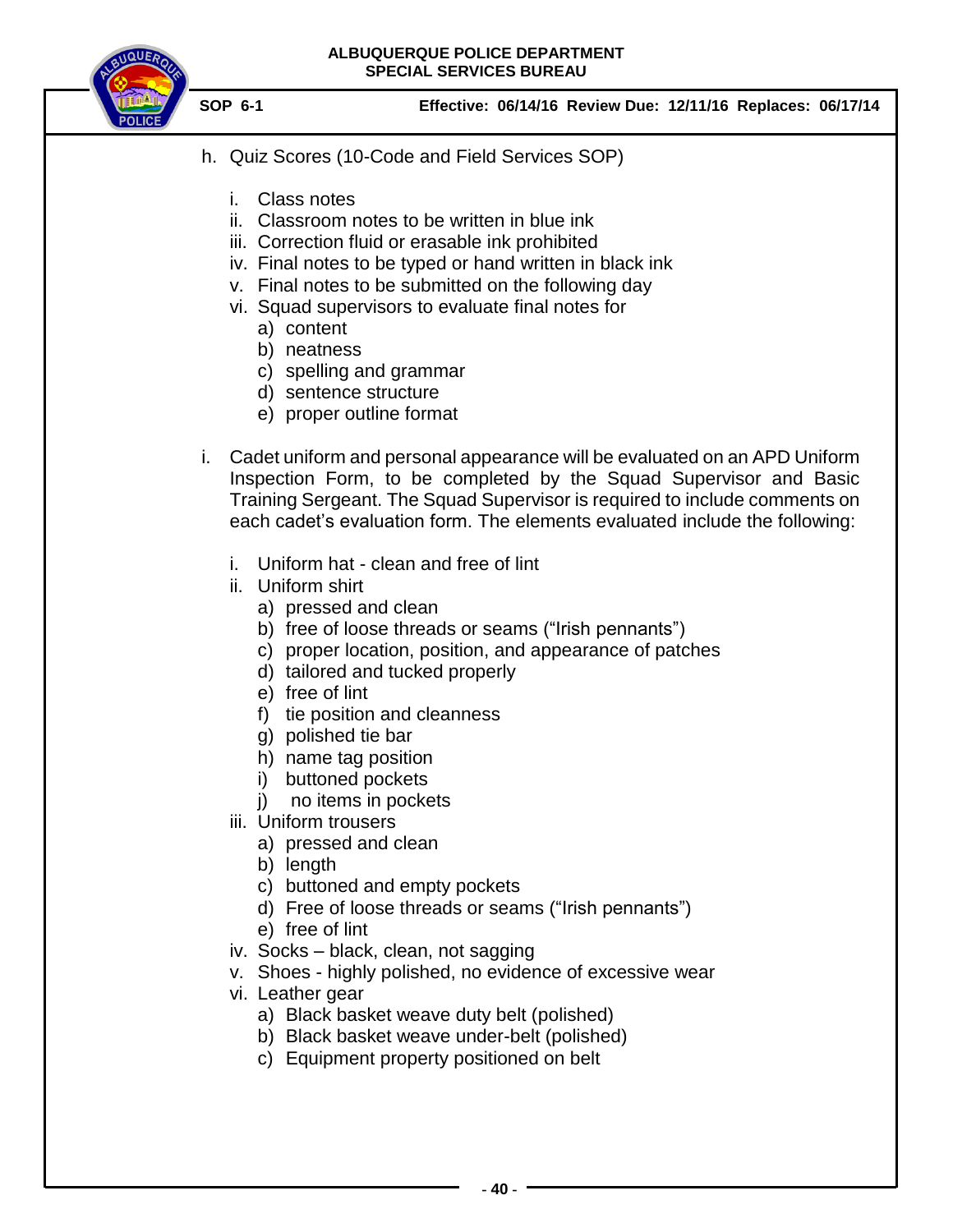

- j. Service Sidearm and Shotguns
	- i. Clean and properly lubricated
	- ii. Free of surface corrosion
	- iii. Properly assembled and configured for duty (less ammo)
- k. Hygiene and Other Personal Standards
	- i. Hair: proper length, clean, groomed (in accordance with the Basic Training Cadet Handbook)
	- ii. No jewelry
	- iii. No make-up
	- iv. Closely shaved
	- v. No body odor (shower required daily)
	- vi. Clean teeth
	- vii. Posture
	- viii.Clean hands and fingernails
- l. Squad Supervisors will regularly evaluate cadets' general attitude during the Academy as it relates to his or her abilities to perform police work. Negative as well as positive behaviors must be documented. Observed behaviors subject to evaluation include, but are not limited to:
	- i. Military bearing
	- ii. Courtesy
	- iii. Anxiety
	- iv. Initiative
	- v. Assertiveness and confidence
	- vi. Leadership
	- vii. Honesty
	- viii.Compliance with direction
- m. All evaluation forms will become part of the cadet's Academy personnel training file.
- <span id="page-40-0"></span>N. Remedial Training
	- 1. The Academy will provide remedial training for cadets who fail to achieve specific training objectives.
	- 2. The training will be scheduled as directed by the Basic Training Sergeant, subject to the approval of the Academy Lieutenant.
	- 3. Cadets who fail to meet the minimum NMDPS or department requirements and who fail to successfully complete remediation may be terminated from the Academy.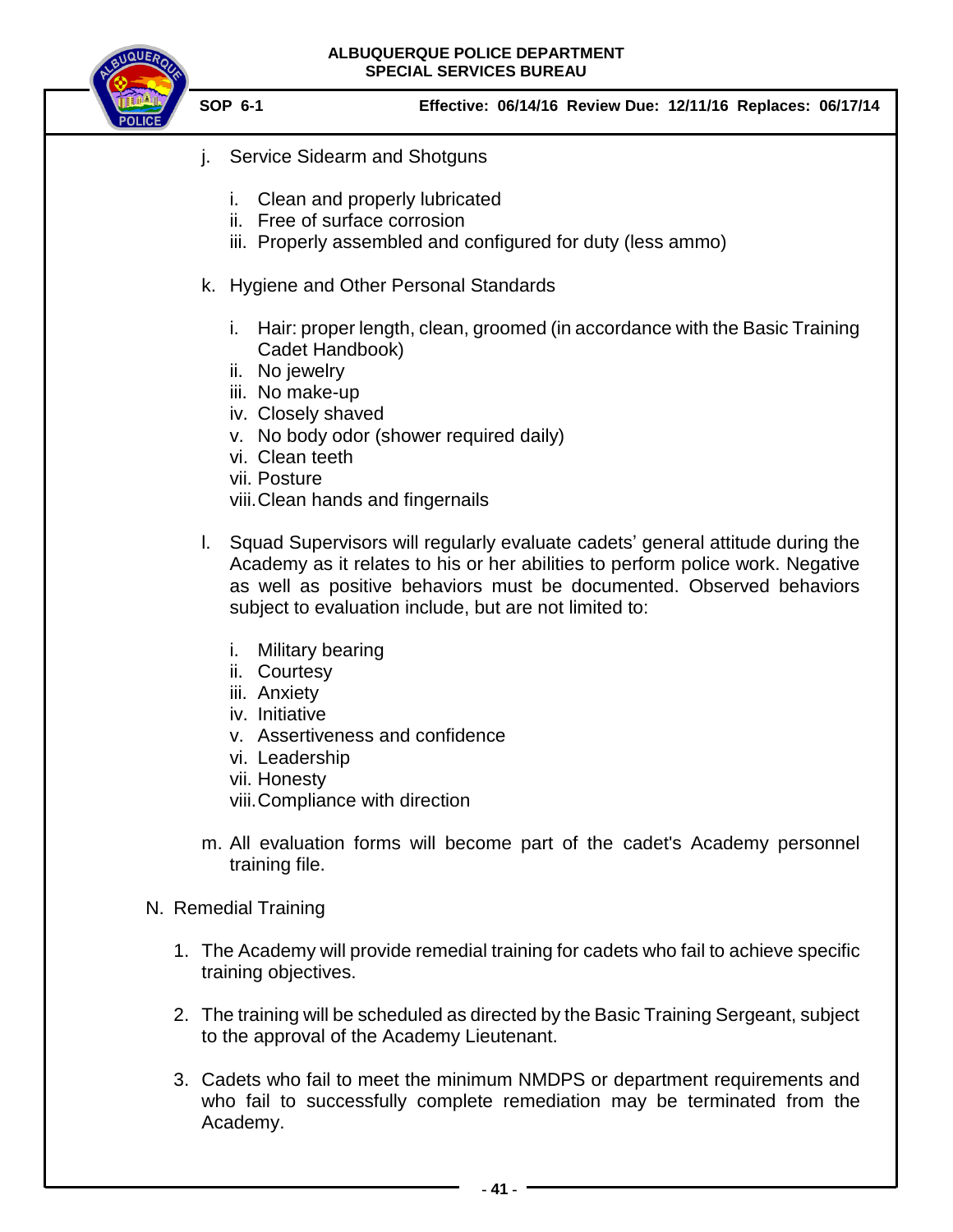

- <span id="page-41-0"></span>O. Dismissal of Cadets from the Academy
	- 1. The goal of the Basic Training program is to prepare cadets to serve as police officers by providing them with the knowledge, skills, and abilities required for the job. Cadet dismissal from training will be thoughtfully considered and exercised only when it is clear that the cadet cannot meet established requirements for graduation.
	- 2. Upon arrival at the Academy, each cadet will be provided with a copy of the Cadet Handbook. The Handbook provides cadets with an overview of the requirements for their performance and conduct while enrolled at the Academy.
	- 3. Dismissal from training may be justified for any of the following:
		- a. Serious or repeated violation of APD or Academy rules, regulations, and/or procedures.
		- b. Failure to achieve required levels of proficiency in firearms, expandable or straight baton, defensive tactics, scenario-based training, driving, and other required skills.
		- c. Failure to achieve established academic standards.
	- 4. Procedures for dismissal from the Academy are established below:
		- a. The Squad Supervisor or staff instructor will assemble all documentation of the cadet's performance and conduct and, together with a memorandum addressing the documentation, present the packet to the Basic Training Sergeant with a recommendation.
		- b. The Basic Training Sergeant will also prepare a memorandum with recommendation to the Director of Training, through the Academy Lieutenant, including all pertinent documentation of the cadet's performance and conduct.
		- c. The Director of Training will confer with the Deputy Chief, Special Services Bureau, on the decision to retain or dismiss the cadet. The Deputy Chief will instruct the Director of Training to prepare additional formal correspondence, if required.
		- d. If warranted, the Director of Training will dismiss the cadet, giving him or her written notification of this decision. In some circumstances, the cadet may be permitted to resign in lieu of dismissal. This option is the sole province of the Director of Training. If the decision is made to retain the cadet, the Basic Training Sergeant will work with his or her staff to develop a thorough performance improvement plan for the cadet.
		- e. Upon dismissal, the following check-out process will apply:
			- i. The Basic Training Sergeant will personally notify the cadet that he or she is dismissed from the Academy. The Academy Lieutenant will advise the Director of Training when this notification is made.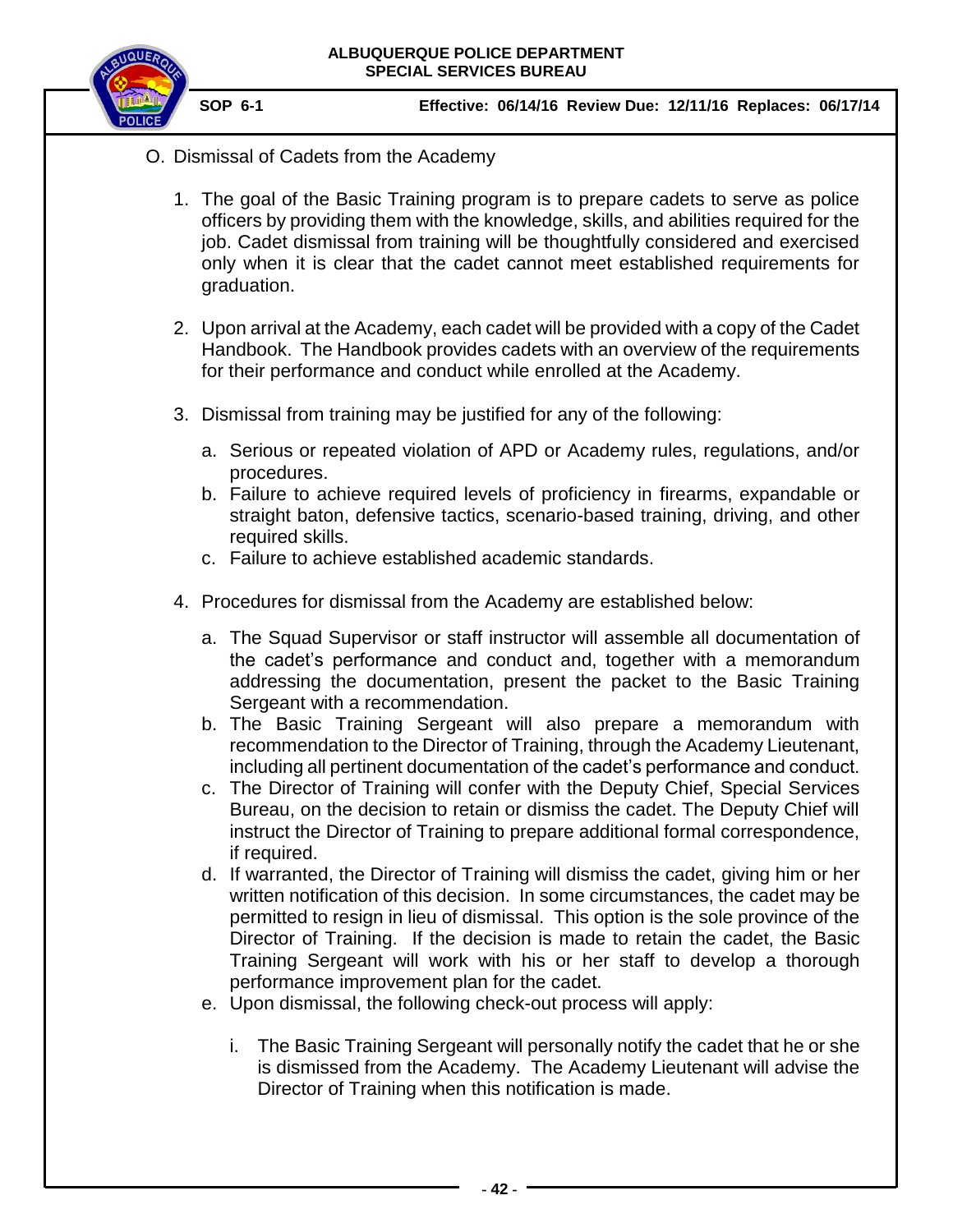

- ii. If practicable, before out-processing begins, the cadet will meet with the Director of Training, the Academy Lieutenant, and the Basic Training Sergeant for formal notification of dismissal or acceptance of resignation. The correspondence described below will be provided to the cadet at this meeting.
- iii. If the cadet has elected to resign in lieu of dismissal, he or she will write a letter or memorandum to the Chief of Police explaining why he or she chose to resign. This correspondence will be placed in the cadet's Academy folder. An electronic copy of the correspondence will be forwarded to APD Personnel/Payroll and to the Deputy Chief, SSB.
- iv. The Director of Training will provide the cadet who was dismissed or who resigned with a written memorandum expressing the reason(s) for dismissal or accepting the resignation, as appropriate. The memorandum will express whether the dismissal or resignation is with or without prejudice, if appropriate. The memorandum will also state that the cadet will be provided with the opportunity to review all materials used in the decision to dismiss or to accept the resignation. This correspondence will be placed in the cadet's Academy file. An electronic copy of the correspondence will be forwarded to APD Personnel/Payroll and to the Deputy Chief, SSB.
- v. An Academy staff member will be assigned by the Academy Lieutenant to out-process the cadet who was dismissed or who resigned. All returnable equipment and other accountable materials must be surrendered before out-processing is considered complete. Failure to comply with the return procedures may result in withholding the cadet's final paycheck, or if serious, in a referral to Internal Affairs to initiate an investigation.
- f. The training folder of the cadet who was dismissed or who resigned be forwarded to APD Personnel/Payroll once out-processing is complete.
- <span id="page-42-0"></span>P. Cadet Class Schedule
	- 1. The Basic Training Sergeant is responsible for all Basic Training scheduling requirements.
	- 2. All NMDPS minimum standards will be scheduled and completed prior to the administration of the Law Enforcement Officer Certification Exam (LEOCE).
	- 3. The Range Master or Range Sergeant will be included in planning for range scheduling, firearms training, proficiency qualifications, and any updated firearms requirements. The range supervisor shares responsibility with the Basic Training Sergeant for the enforcement of firearms training standards.
	- 4. As training commitments permit, one hour per week will be allotted for cadet administrative time. This time may be used for additional testing, review, remedial training, or for additional unscheduled content.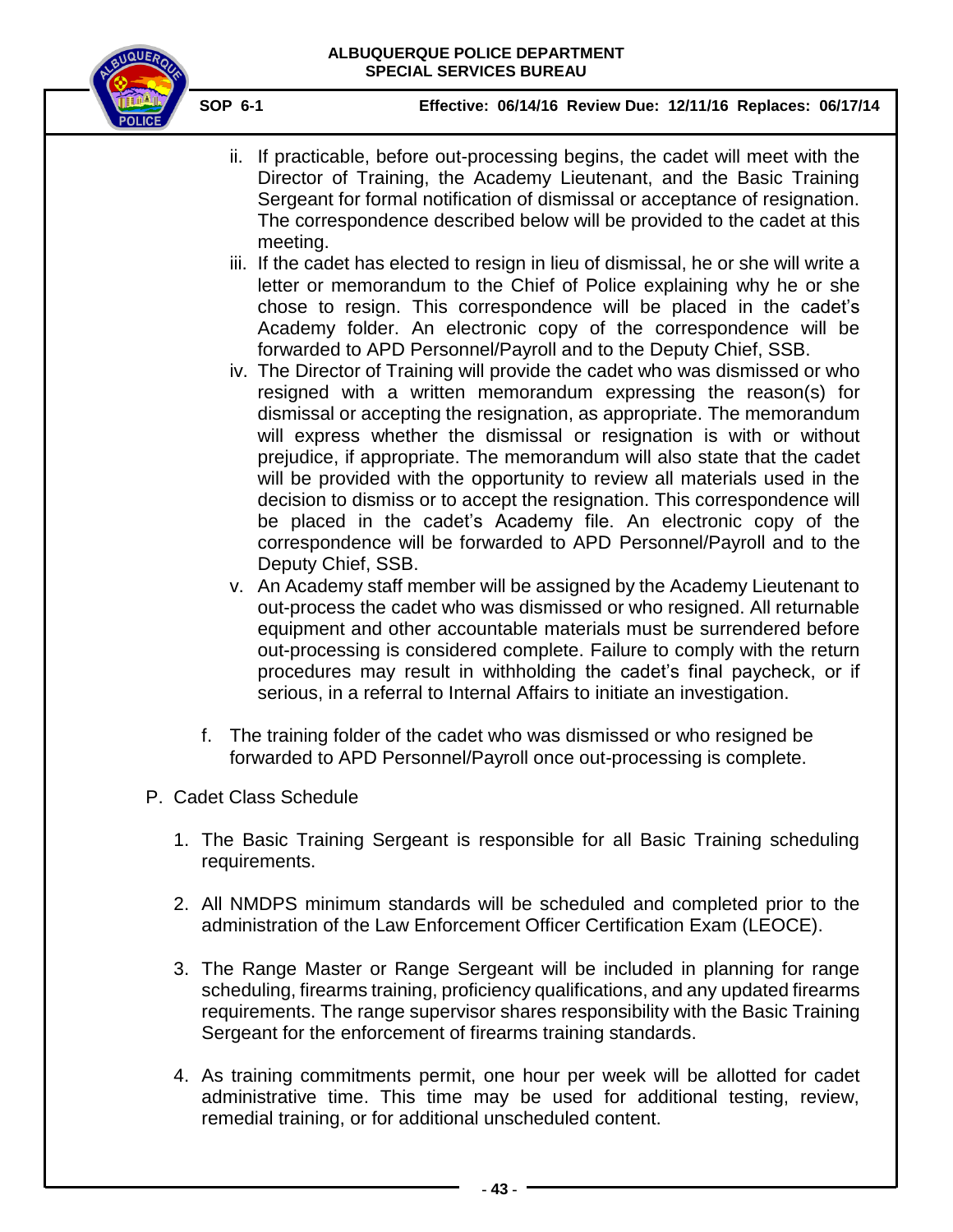

- 5. All cadets will be scheduled for at least 40 hours of driver's training. Certified driving instructors will provide the training.
- 6. A minimum of four hours of review and preparation will be scheduled for the LEOCE.
- 7. Upon completion, copies of the Basic Training schedule will be distributed as follows:
	- a. Director, NMDPS
	- b. Deputy Chief of Police, Special Services Bureau
	- c. Director of Training
	- d. Academy Lieutenant
	- e. Basic Training Sergeant
	- f. Firearms Range Master and Range Sergeant
	- g. Basic Training staff instructors
	- h. Basic Training Administrative Aide
- 8. Changes to the class schedule will be documented on the master schedule maintained by the Basic Training Administrative Aide. Updates will be provided to the director of NMDPS.
- <span id="page-43-0"></span>Q. On-the-Job Training (Ride-Along Program)
	- 1. Periodically, cadets will be required to ride along with experienced APD officers as part of their on-the-job training. This assignment is a requirement for successful completion of the Albuquerque Police Academy.
	- 2. Shift and area assignments will be made at the discretion of the Basic Training staff.
	- 3. Dates and watch will be coordinated with F.T.O. Coordinator.
	- 4. The cadet will be under the direct supervision of the assigned police officer until the tour of duty is completed.
	- 5. Any illness, injury, emergency, or other situations requiring immediate attention shall be reported to the Basic Training staff.
	- 6. Cadet duties will be determined by the assigned police officer. These duties will consist of routine police patrol functions.
	- 7. Cadets will take notes on their tour of duty and include any comments or questions pertaining to their assignment. These notes will be submitted to the Basic Training staff upon completion of the assignment.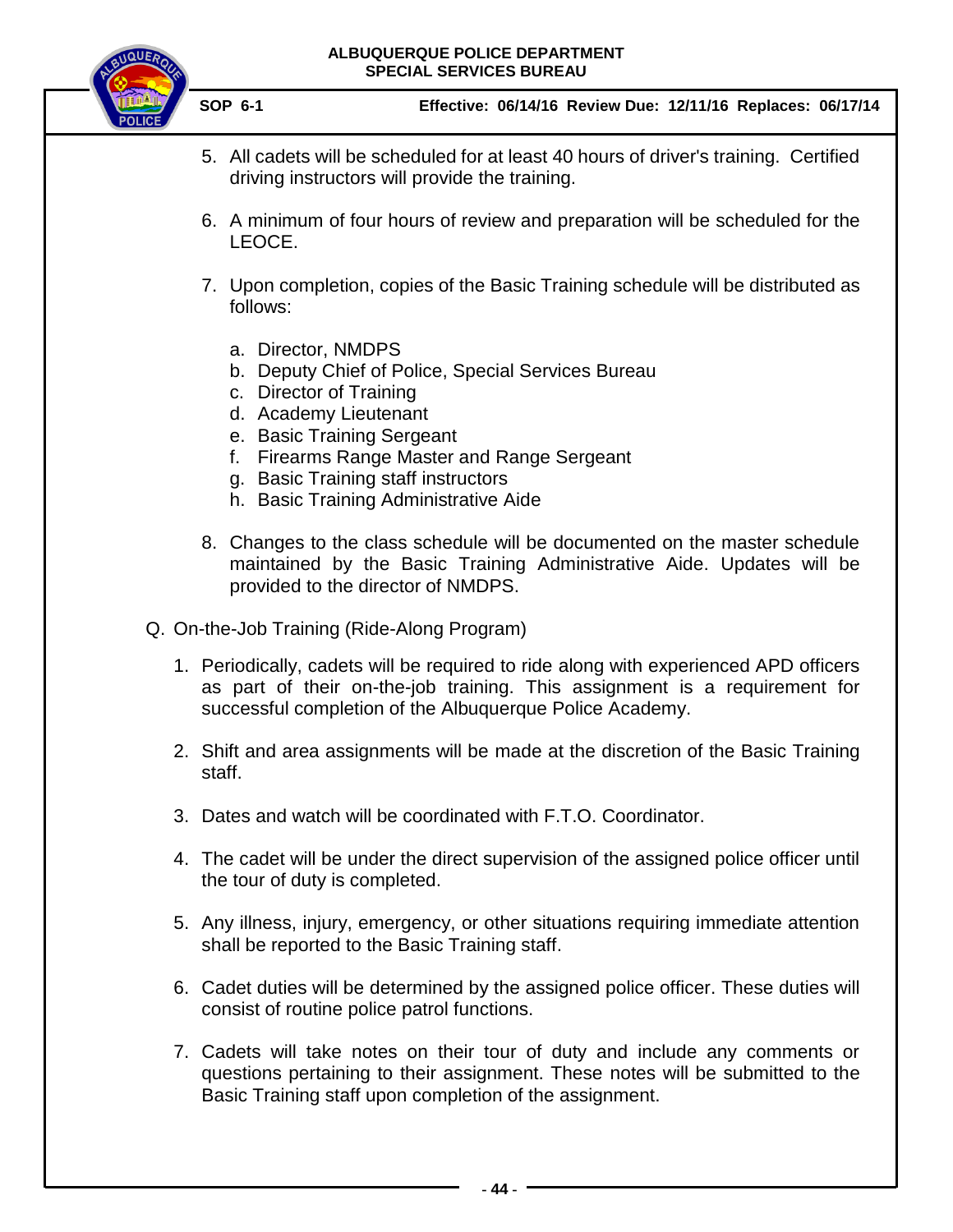

 **SOP 6-1 Effective: 06/14/16 Review Due: 12/11/16 Replaces: 06/17/14**

- 8. Cadets will prepare formal reports documenting their activities and submit them to the Basic Training staff upon completion of the assignment.
- <span id="page-44-1"></span><span id="page-44-0"></span>R. Preparing for Cadet Graduation
	- 1. Determine Class Ranking
		- a. Cadets are ranked according to their overall standing at the Police Academy. Each cadet's overall standing is determined by weekly tests and quizzes, firearms, physical training, and inspections. These areas of training are weighted as follows:

| i. Tests              | 40% |
|-----------------------|-----|
| ii. Quizzes           | 20% |
| iii. Firearms         | 15% |
| iv. Physical training | 15% |
| v. Inspections        | 10% |

- b. Cadet class rank will determine seniority. Seniority of cadets who have previous City service will be calculated separately, in accordance with City Human Resources guidelines.
- 2. Reserve and confirm graduation venue.
- 3. Confirm and contact a guest speaker, if requested by the Chief of Police. Contact and confirm all guest speakers and presenters.
- 4. Prepare certificates of graduation.
- 5. Prepare APD identification cards. Deliver the cards to APD Personnel/Payroll.
- 6. Direct cadets to payroll office for identification photographs. Deliver completed identification cards to cadets during graduation week.
- 7. Contact Property Management and arrange for issue of badges and key cards.
- 8. Obtain duty ammunition. Deliver ammunition to cadets on graduation day.
- 9. Confirm updated list of attending dignitaries, such as City Councilors, Police Oversight Board members, law enforcement and community leaders and inform the Chief's office.

10.Distribute invitations.

11.Contact and confirm participation of a judge who will administer the oath of office.

12.Transmit a department-wide graduation announcement.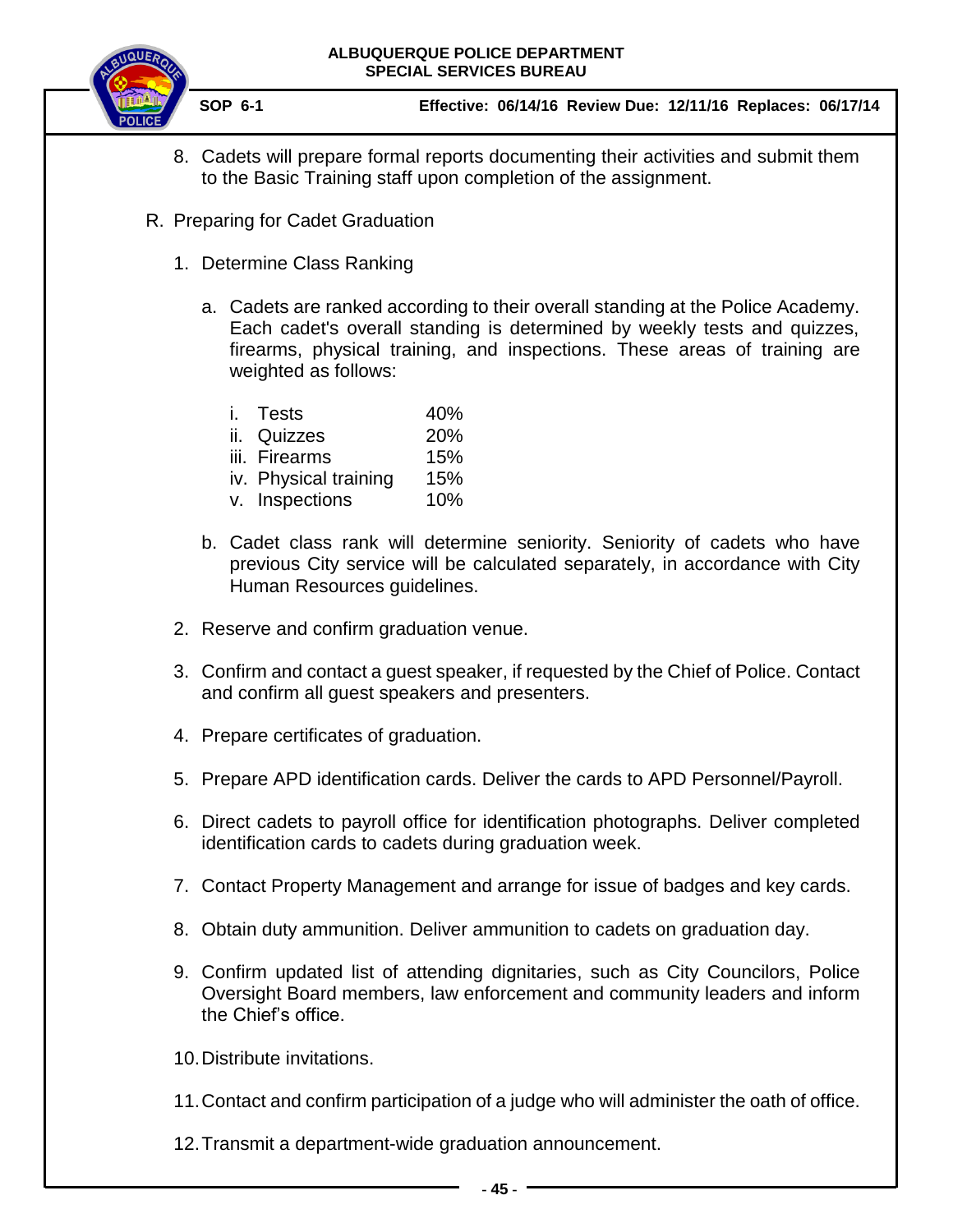

- 13.Notify the chaplain of date of graduation.
- 14.Prepare programs.
- 15.Contact Criminalistics for graduation pictures.
- 16.Notify the Public Information Officer and collaborate on writing a news release.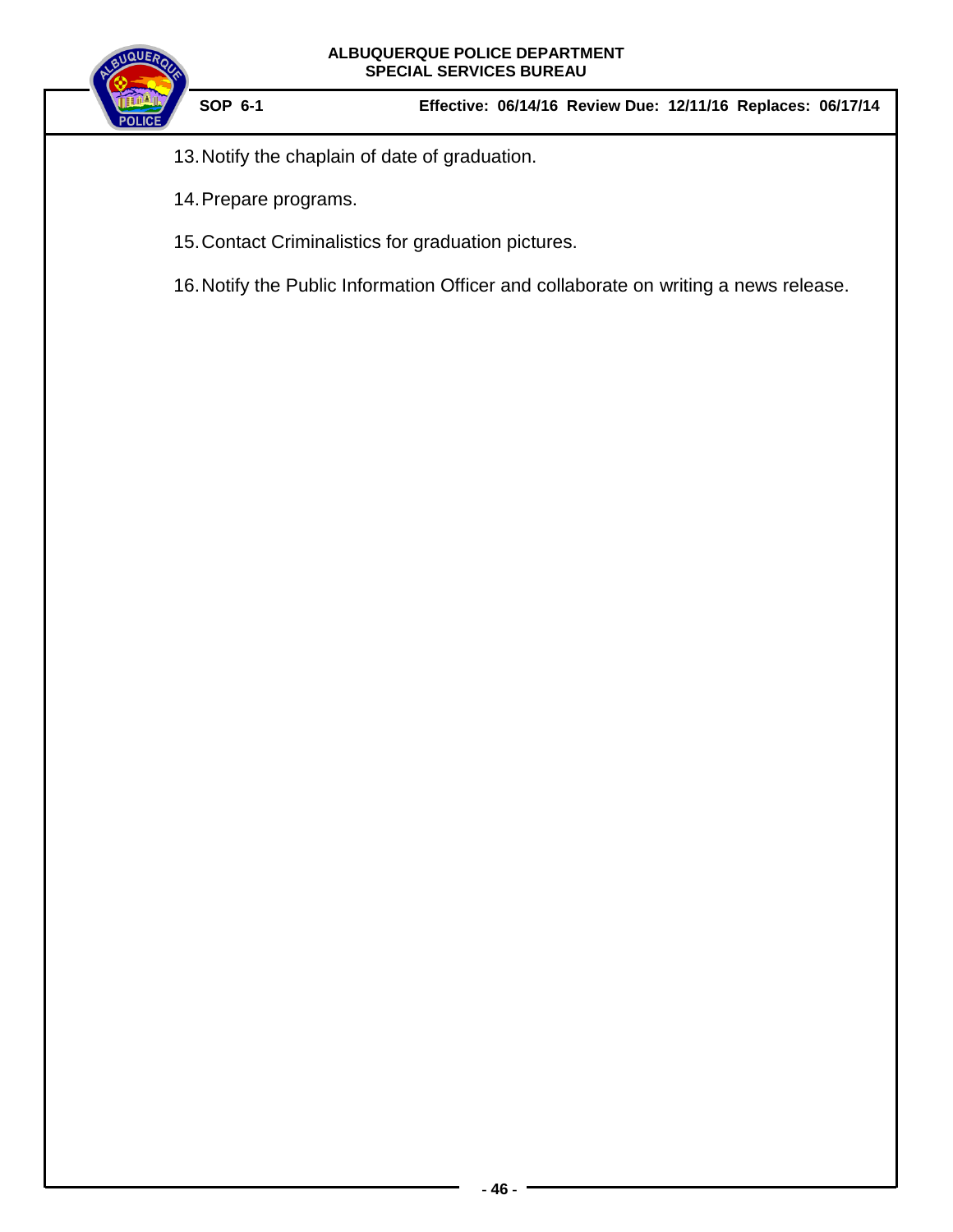

# <span id="page-46-1"></span>**6-1-5 FIELD TRAINING AND EVALUATION PROGRAM**

- <span id="page-46-0"></span>A. Program Requirements
	- 1. At the completion of their Academy training, recruit officers and lateral officers will participate in on-the-job training (OJT) with field training officers, which will be conducted for at least 16 weeks (640 hours).
	- 2. Recruit and lateral officers will train with at least three different FTOs, working in multiple area commands and during various shifts.
	- 3. New Field Training Officers and Field Training Area Sergeants shall receive at least 40 hours of initial supervisory-level training and annual eight-hour in-service training in the following areas:
		- a. Management and supervision.
		- b. Constitutional and community-oriented policing.
		- c. De-escalation techniques.
		- d. Effective problem-solving techniques.
	- 4. The Field Training and Evaluation Program shall maintain the necessary staffing to appropriately train recruit officers and lateral officers.
- <span id="page-46-2"></span>B. Goals
	- 1. The primary goal of the Field Training and Evaluation Program is to develop recruit officers who have successfully completed the academic portion of their training, and to provide on-the-job training to ensure officers are capable of performing as independent officers.
	- 2. The Field Training and Evaluation Program will supervise and manage its field training program to ensure that new officers develop the necessary technical and practical skills required to use force in accordance with APD policy and applicable law. The field training program should reinforce, rather than circumvent, the agency's values, core principles, and expectations on use of force and engagement with the community. Field Training Officers should demonstrate the highest levels of competence, professionalism, impartiality, and ethics.
- <span id="page-46-3"></span>C. Objectives
	- 1. Train and guide the recruit and lateral officers to apply their academic knowledge and to analyze field situations in the performance of their duties.
	- 2. Identify recruit and lateral officers who meet the requirements of a solo beat officer and who successfully complete on-the-job training.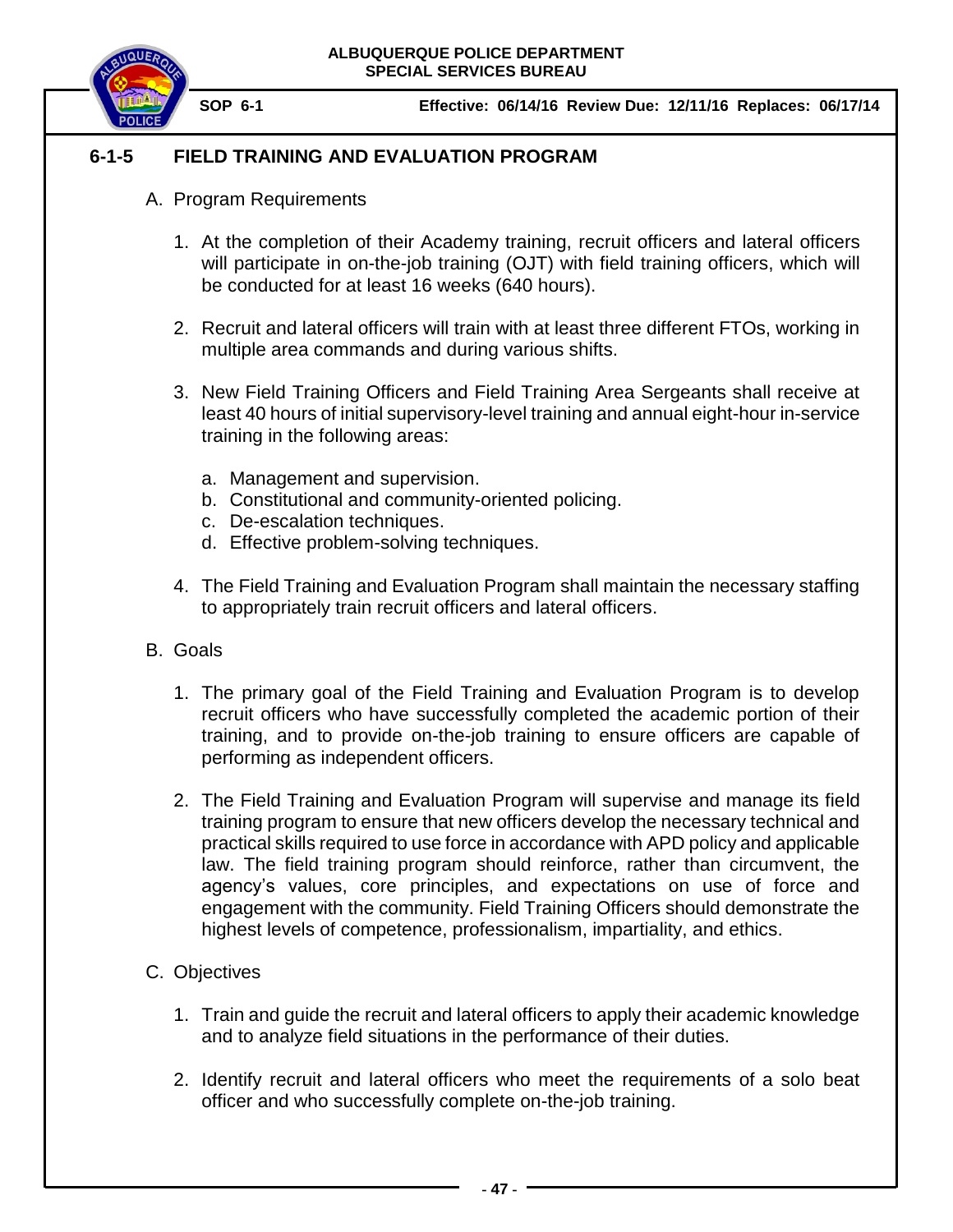

 **SOP 6-1 Effective: 06/14/16 Review Due: 12/11/16 Replaces: 06/17/14**

- 3. Identify recruit and lateral officers who fail to meet the minimum requirements of a solo beat officer and either extend their training or dismiss them after unsuccessful remediation.
- 4. Identify and train qualified officers to function as Field Training Officers.
- 5. Evaluate Field Training Officers on their ability to train and evaluate recruit and lateral officers.
- <span id="page-47-0"></span>D. Responsibilities and Evaluations
	- 1. Field Training Coordinator

A sergeant who full time supervises and monitors the Field Training and Evaluation Program, together with the Field Training Area Sergeants and the Field Training Area Lieutenants.

The field training coordinator will distribute surveys to all recruit and lateral officers to receive anonymous feedback regarding the quality of recruit or lateral officer's field training. The feedback will include the extent to which their field training was consistent with what they learned in the Academy, suggestions for changes to Academy training, based upon their experience in the field training program and the overall effectiveness of the program. The field training coordinator shall review the feedback. The coordinator will handle feedback that is directed at particular instructors or field training personnel by direct communication with such personnel, using counseling or other methods as appropriate. The coordinate will compile feedback for trends and programmatic suggestions and present the data to Field Training Officer Board for consideration.

2. Field Training Officer Board

A board of the Academy lieutenant (Chair), field training coordinator (non-voting), the director of the Academy, each active field training area sergeants, and one active field training officer for each field training area sergeant, voted and approved by the rest of the board. The board monitors and develops the Field Training and Evaluation Program, including performance of new graduates and feedback from current participants and exit interviews of former participants, and provides recommendations to the Chief of Police or his designee.

The board will discuss different options to address feedback from recruit and lateral officers and the merits for making changes to the program based on this feedback. The discussion and reasons for taking or not taking action with respect to such feedback will be documented in the board's minutes.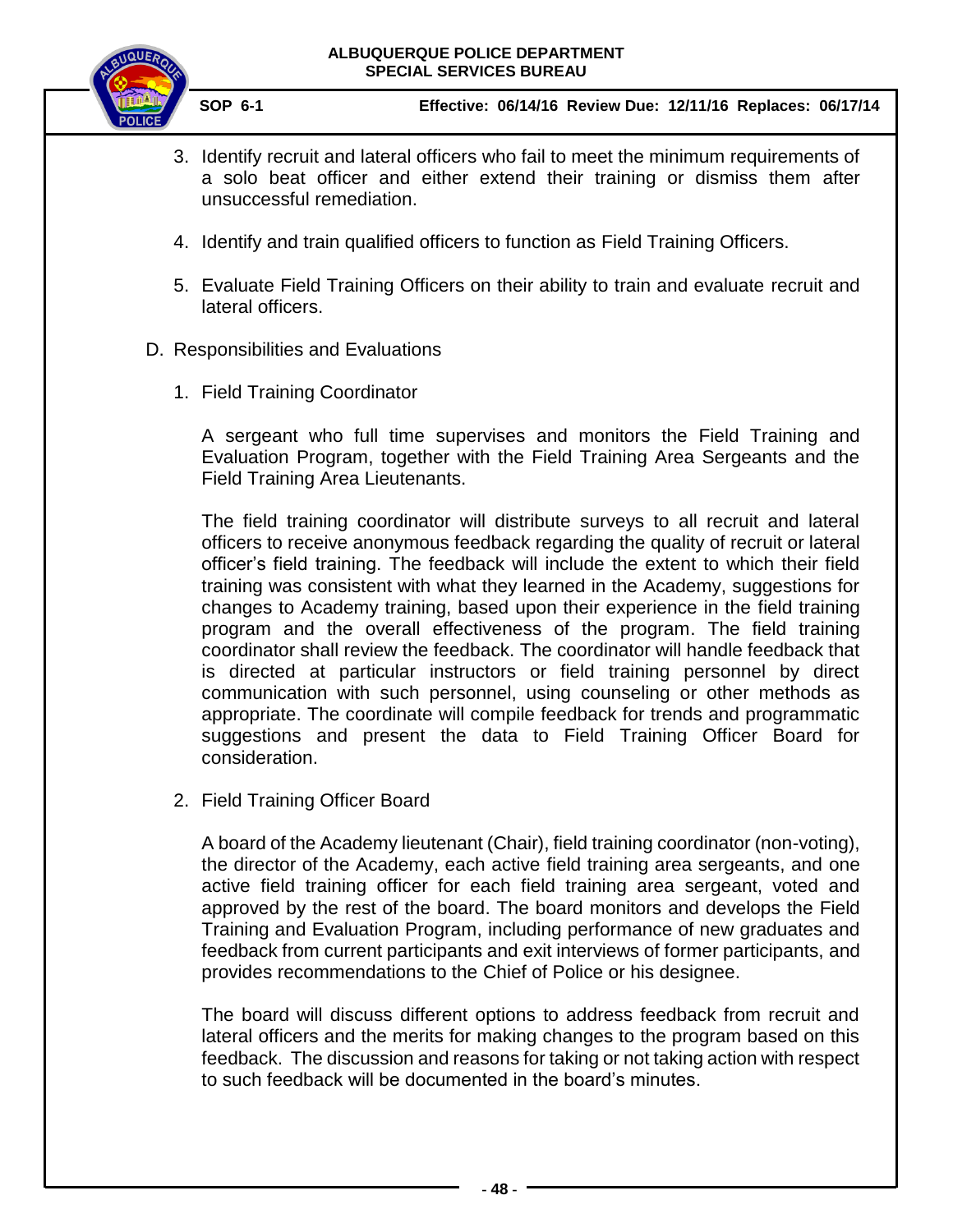

3. Field Training Area Lieutenants

Monitors all Field Training Area Sergeants, Field Training Officers, and recruit and lateral officers assigned to their command. The field training area lieutenants are field service bureau lieutenants assigned as field training area lieutenants as a secondary duty.

4. Field Training Area Sergeants

Monitors all Field Training Officers and recruit and lateral officers within their assigned area. The field training area sergeants are field service bureau sergeants assigned as field training area sergeants as a secondary duty.

5. Field Training Officer (FTO)

Trains, evaluates, and mentors recruit and lateral officers to become solo beat officers in accordance with the Field Training Guide. Field training officers are field service bureau officers assigned as field training officers as a secondary duty.

- 6. Qualifications to Become a Field Training Officer
	- a. Four years' non-probationary status
	- b. No suspensions within the previous two years, not counting first accident suspension
	- c. Disciplinary history contains no incident or pattern that would undermine the FTO's ability to set a positive example
	- d. Presently assigned to Field Services Bureau uniform patrol
	- e. Commitment to constitutional policing, ethics, and professionalism through their actions while performing their normal duties
- 7. Evaluation and Retention
	- a. Field Training personnel shall immediately notify their Field Training Evaluation Program chain of command when any disciplinary action is taken or is pending against them.
	- b. A Field Training Officer may be removed from the program by the Chief of Police, or his designee, or upon the recommendation of the Field Training Officer Board, in accordance with the Field Training and Evaluation Program operational manual.
	- c. The Field Training Officer Board may recommend removal of a Field Training Officer if they determine the Field Training Officer has not satisfactorily performed his or her duties as a Field Training Officer, and/or as a police officer, or has failed to take training courses required to stay in the program.
	- d. A Field Training Officer may be removed from the program as a result of disciplinary action based on conduct, either on or off duty, which may reflect unfavorably on the Field Training and Evaluation Program.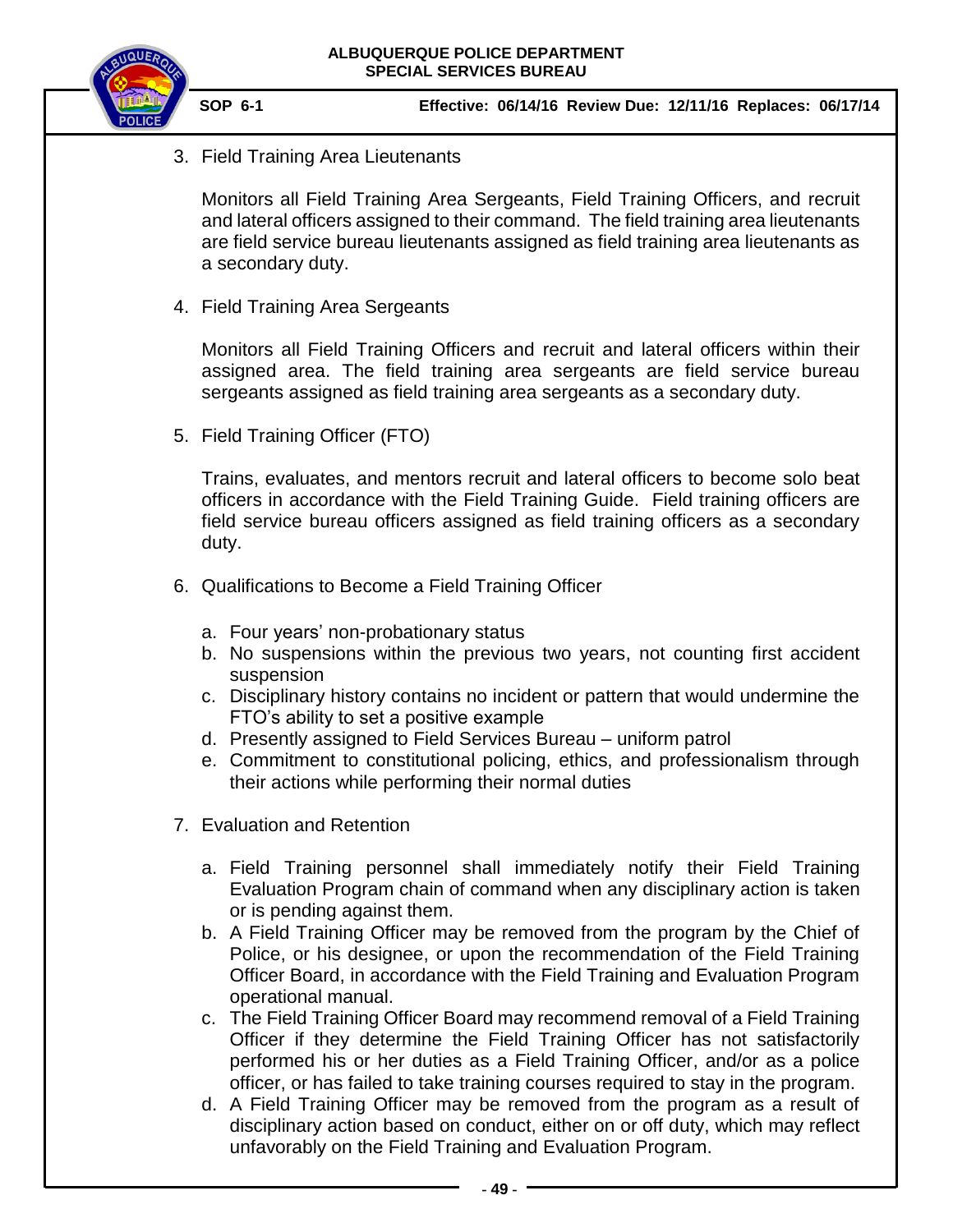**SOP 6-1 Effective: 06/14/16 Review Due: 12/11/16 Replaces: 06/17/14**

- e. The decision of the Chief of Police or his designee to remove an officer from the Field Training and Evaluation Program shall be final.
- 8. Recruit Officer and Lateral Officer
	- a. The recruit officer and lateral officer will enter the Field Training and Evaluation Program and will adhere to the field training guidelines and procedural manual. During this period, the recruit officer and lateral officer will:
		- i. Be trained and will demonstrate proficiency in the duties of a solo beat officer; and
		- ii. Be evaluated in accordance with the Field Training Guide.
	- b. Responsibilities
		- i. The Recruit or lateral officer will make their Field Training Officer aware of any problems, personal or professional, that will have an effect on their job performance.
		- ii. The recruit or lateral officer will follow the standard operating procedures of the department.
	- c. Remediation/Extension/Dismissal
		- i. A recruit officer or lateral officer who has failed to meet the minimum performance standards in any phase of training will be given remedial training, will serve an extension phase, or will be dismissed.
		- ii. Failure to meet the minimum performance standards of on-the-job training will be subject to a Chief's review to determine if the recruit officer or lateral officer shall be remedially trained, extended, or dismissed.
		- iii. The Chief of Police or his designee may dismiss a recruit or lateral officer for failure to meet minimum training qualifications.
	- d. Completion of Training

Under no circumstances shall any recruit officer or lateral officer be released early from on-the-job training.

- <span id="page-49-0"></span>E. On-the-Job Training Requirements
	- 1. Detailed program procedures are contained within the Field Training and Evaluation Program Operational Manual.
	- 2. Field training officers must complete a Daily Observation Report for each shift. This applies to OJT for recruit officers, lateral officers, returning officers, and refresher training.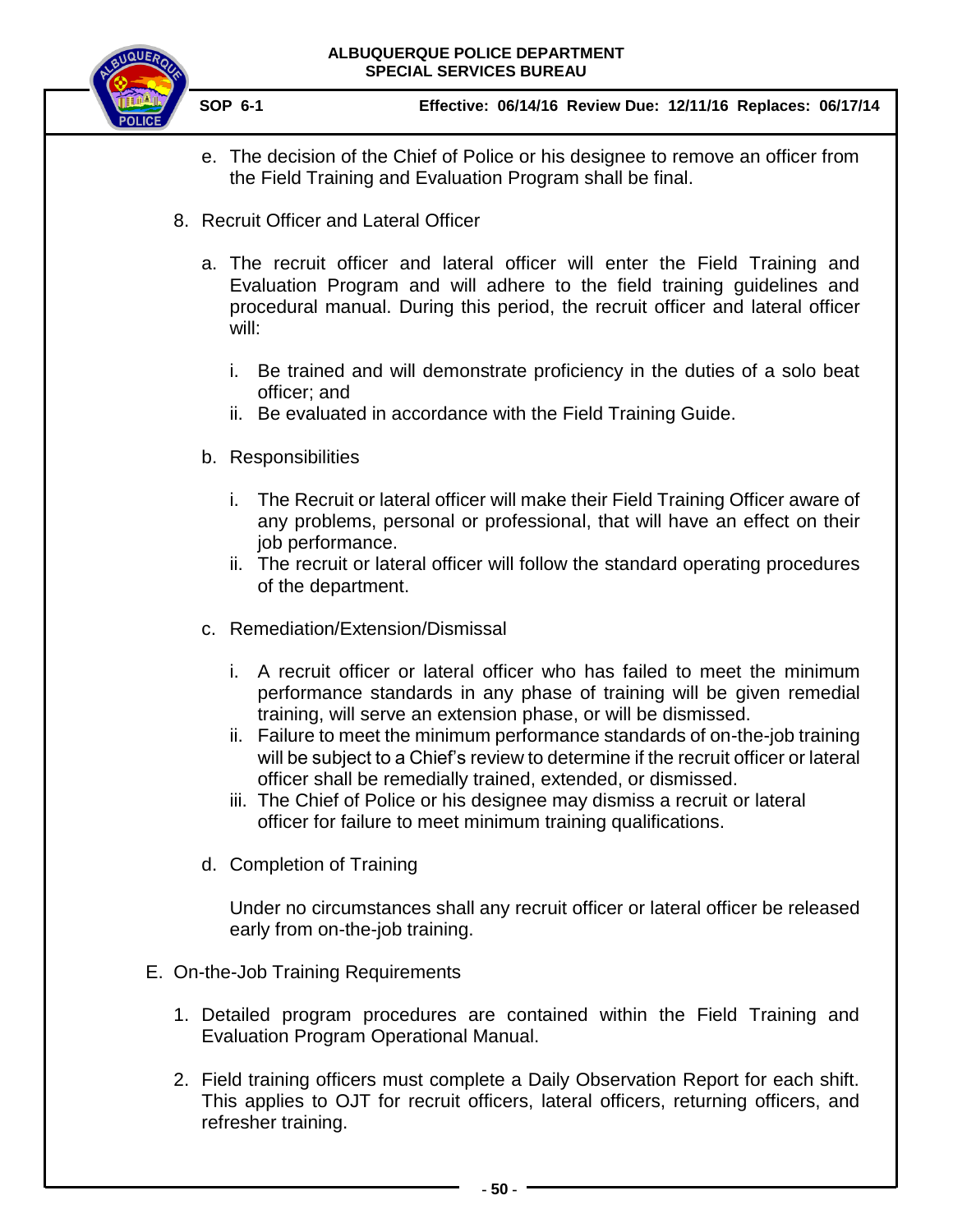

- 3. The Field Training Area Sergeants will be responsible for any temporary assignment change among field training officers and will ensure that reassignment of a recruit or lateral officer will be with a certified training officer.
- 4. Training deficiencies may be noted by anyone in the recruit's chain of command.
- 5. Field Training Officers are not authorized to wear civilian clothes while working with recruit officers.
- 6. The recruit officer Training Guide will be maintained by the Field Training Officer Coordinator.
- 7. Separations or reassignments for more than three days will be coordinated through the Field Training Area Sergeant.
	- a. Recruits will not take any leave of absence during their on-the-job training (such as birthday and vacation). Leave for exigent circumstances must be approved through the recruit's chain of command.
	- b. The recruit's on-the-job training will be extended to make up any missed time.
- <span id="page-50-0"></span>F. Sworn Personnel Returning to Field Services Bureau, Uniformed Patrol
	- 1. Officers and sergeants returning to uniformed patrol after an absence of one year or more must complete refresher training.
	- 2. The refresher training must be completed with a qualified officer of equal rank. For example, a returning sergeant will complete refresher training with a sergeant in Field Services.
		- a. The length of time that the officer or sergeant was absent from the field will determine the amount of time to be spent in refresher training. If the separation from field services was:
			- i. one year but fewer than two years, refresher training will last for two weeks;
			- ii. two years but fewer than three years, training will last for four weeks; and
			- iii. three or more years, training will last at least four weeks. Length of time will be determined by the Chief of Police or his designee.
		- b. Refresher assignments will be determined by the Field Training Officer Coordinator.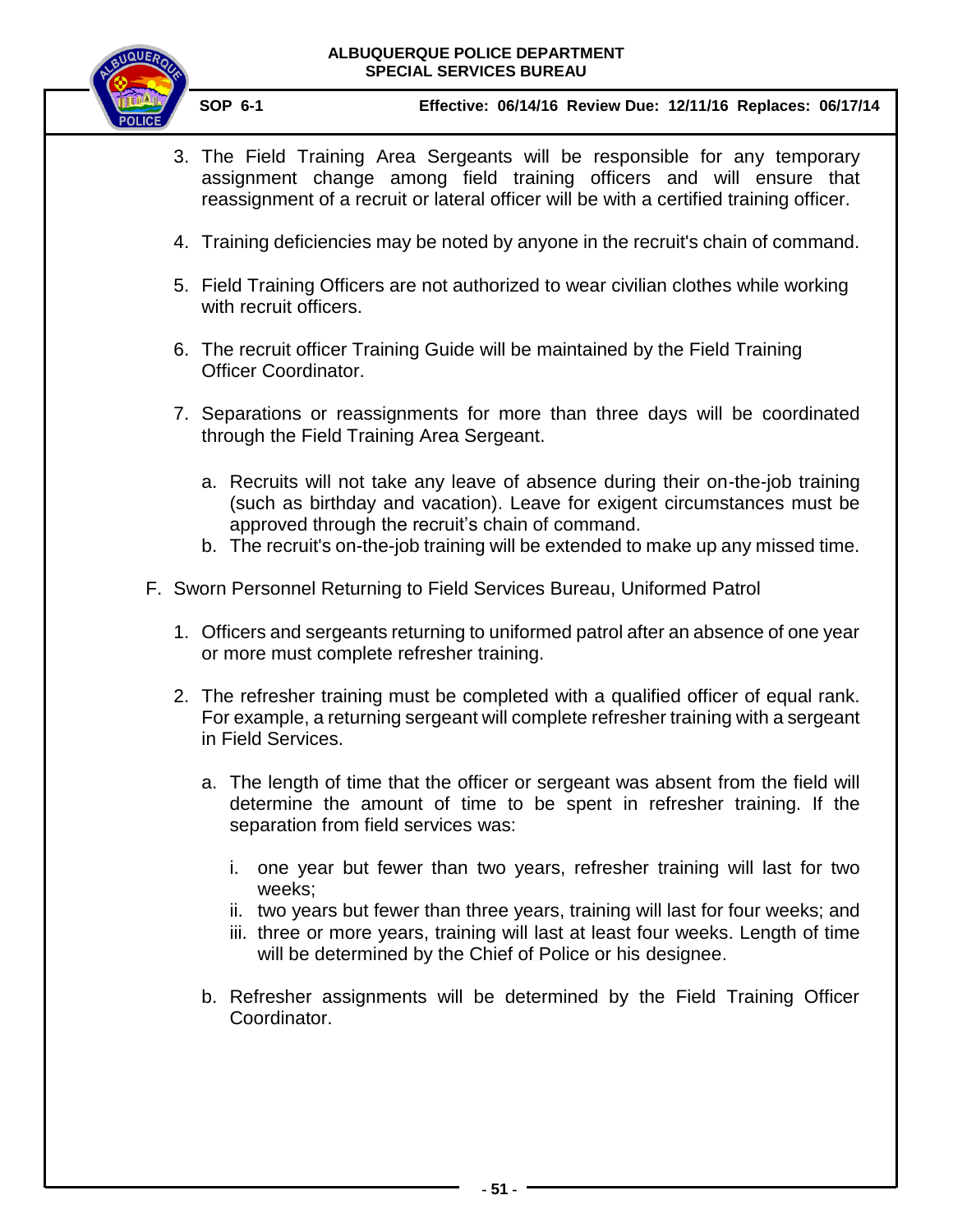

 **SOP 6-1 Effective: 06/14/16 Review Due: 12/11/16 Replaces: 06/17/14**

3. Officers Returning to Sworn Status with APD (currently certified)

a. Officers who are returning to sworn status with APD and who have been separated for one year or longer must successfully complete, and be released from, on-the-job (OJT) training with a certified Field Training Officer. The length of an officer's OJT will be determined as follows.

- i. for one year but fewer than two years of separation, OJT will last for four weeks
- ii. for two years but fewer than three years of separation, OJT will last for eight weeks
- b. Release from the OJT requirement must be approved by the Field Training and Evaluation Program chain of command.
- c. Daily Observation Reports will be completed for returning officers during this time.
- d. If the returning officer requires remedial training, refresher training will be extended by two weeks to address any deficiencies noted by the FTO.
- 4. Newly-Promoted Sergeant and Lieutenant Training
	- a. Before newly promoted personnel may assume solo performance duties at the rank of sergeant or lieutenant, they must successfully complete a Field Training and Evaluation Program for their designated rank. Prospective sergeants and lieutenants will be evaluated in accordance with the Field Training Guide.
	- b. Prior to promotion or prior to solo performance, eligible personnel promoting to the rank of sergeant will receive 40 hours of mandatory supervisory, management, leadership, and command accountability training before assuming supervisory responsibilities.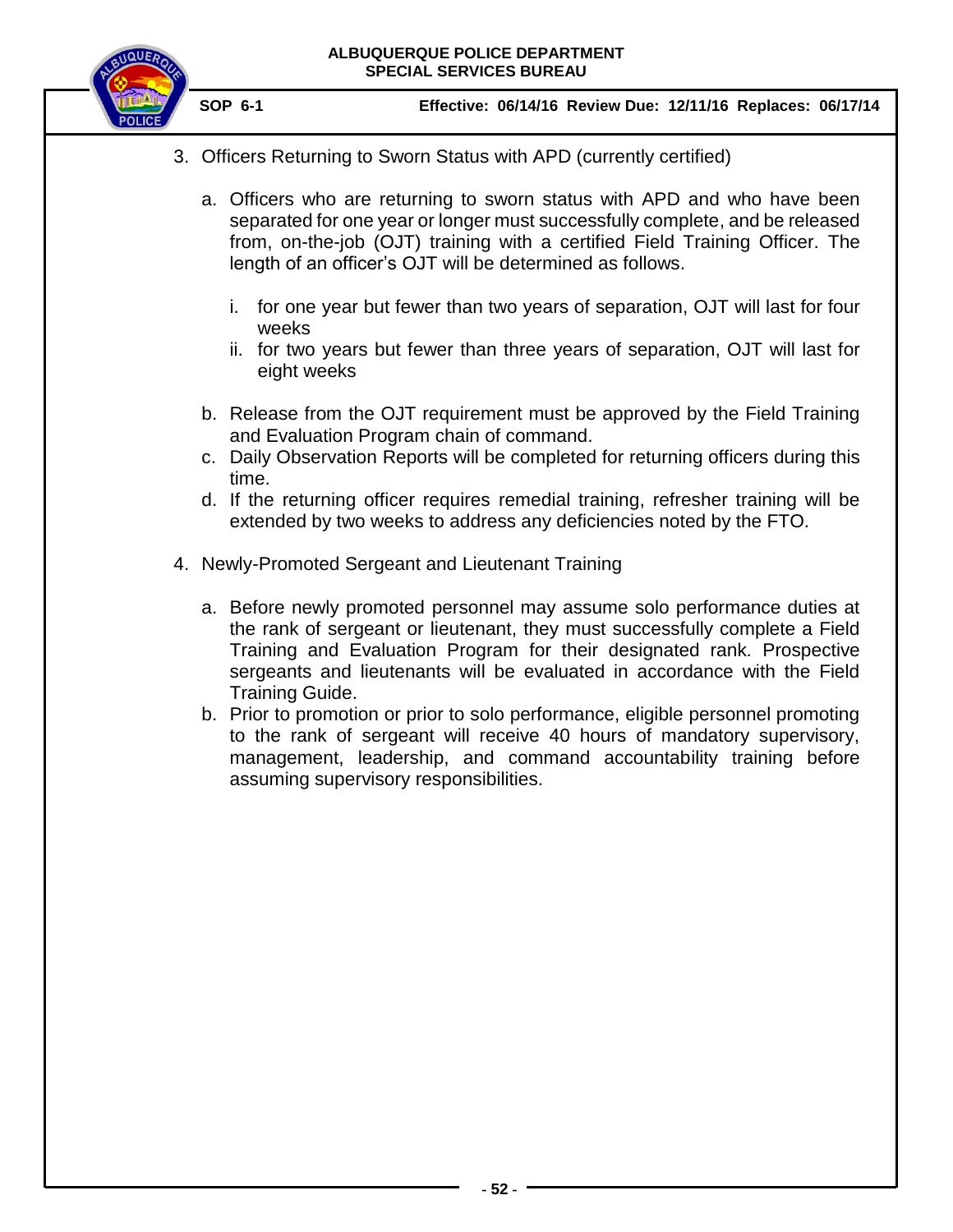

# **6-1-6 ADVANCED TRAINING**

APD is committed to a continuous process of training to provide its personnel with the knowledge, skills, and abilities to serve the Albuquerque community. The Advanced Training Unit is responsible for the scheduling, developing, and delivering of advanced, specialized, and in-service training for all APD personnel, as well as to external agencies when directed. The advanced training will include courses required by New Mexico state statutes and the New Mexico Department of Public Safety (NMDPS) Training Division.

Department in-service training programs, commonly referred to as Maintenance-of-Effort (MOE), are governed by the provisions of this SOP.

- <span id="page-52-0"></span>A. Annual Training (also known as NMDPS biennium training requirements)
	- 1. Annual training will be conducted on an on-going basis throughout each calendar year. The annual block training, roll call training, and specialized schools are designed to fulfill the state-mandated training requirements.
	- 2. Attendance is mandatory for all sworn personnel.
	- 3. Personnel are required to observe and conform to all applicable Standard Operating Procedures and Administrative Orders while in training.
	- 4. Officers will be scheduled by their supervisors. Their scheduled training dates must be sent to the DA Liaison to avoid conflicts between training requirements and court obligations.
	- 5. All scenario-based training will include instruction on supervisory roles and responsibilities. Depending on the enforcement scenario presented, supervisory actions to be taken before, during and after the event or action will be demonstrated.
	- 6. Annual MOE training developed by the Advanced Training Unit will include instruction on topics mandated by NMDPS, APD or other authorities. At a minimum, the following required courses will be presented at the frequency specified.
		- a. Use of force policy and use of force legal updates annually
		- b. Electronic control weapons and devices (i.e., TASER) annually
		- c. Bias-based profiling annually
		- d. Dealing with mental illness annually
		- e. Constitutional law refresher annually
		- f. Procedural justice for police officers annually
		- g. Ethics biennially
		- h. Less lethal weapons and weaponless self-defense biennially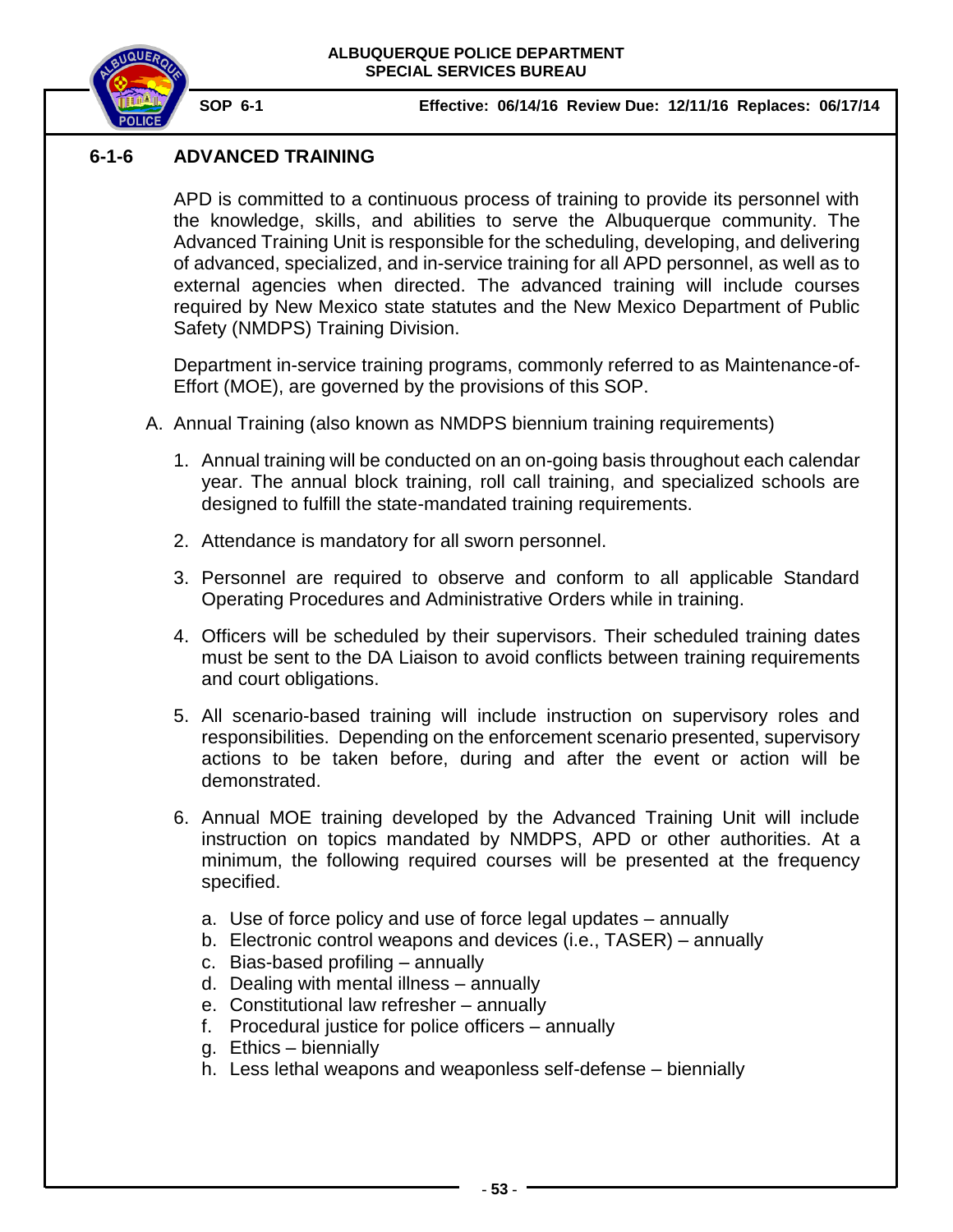

- 7. MOE training may include such additional topics as:
	- a. CPR/first aid,
	- b. driving,
	- c. chemical agents,
	- d. Intoxilyzer,
	- e. firearms,
	- f. expandable and straight baton,
	- g. defensive tactics and handcuffing, and
	- h. street survival.
- 8. The Advanced Training Sergeant is responsible for staffing all training sessions with currently qualified instructors. The Advanced Training Sergeant is also responsible for all reports related to advanced training delivery.
- 9. Officers failing to appear for any scheduled training must make up the missed training within the next four training sessions.
- 10.Rescheduling missed training is the responsibility of the officer affected and requires supervisory approval.
- 11.The Advanced Training Unit will complete a list of personnel who failed to attend an assigned training course. The lists will be transmitted to the appropriate Commander with an action copy to the appropriate Deputy Chief of Police.
- 12.Officers on injured in the line-of-duty (ILD) status will be excused from any training that impacts medically-imposed restrictions. ILD officers must provide a memorandum to the Advanced Training Sergeant, through their chain-ofcommand, documenting their status. The correspondence must include a leave request (City form P-30), signed by the officer's physician, indicting restrictions and/or physical limitations. Upon release from restrictions, officers must complete all mandated training that was missed.
- 13.Officers from other agencies may ask to attend APD advanced training. The requesting agency must transmit a letter to the APD Chief of Police for approval of a training quota.
- 14.Every element of instruction will be supported by an approved lesson plan. All learning objectives will be measured. Metrics will include written tests or quizzes, proficiency scores, graded practical exercises, and student skill demonstrations.
- 15.The Advanced Training Section of the Academy shall maintain complete and accurate records of all training provided to sworn personnel. This shall include copies of curriculum or lesson plans, course materials, presentations, handouts, attendance records, assessment tools, evaluations, and instructors.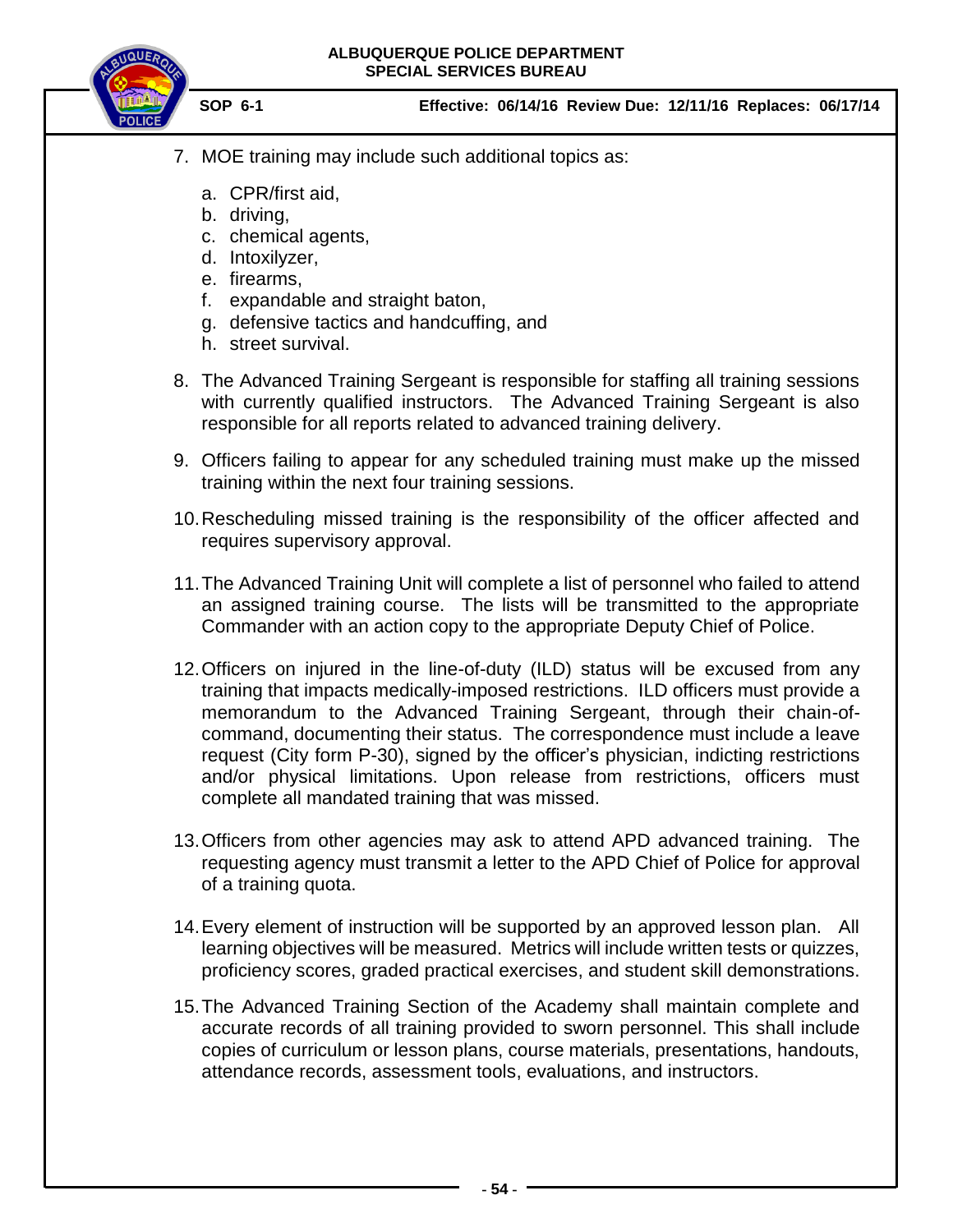

- <span id="page-54-0"></span>B. Specialized Unit and Area Command Training
	- 1. Upon request, the Advanced Training Unit will assist any APD bureau, area command, or specialized unit in the design, development, and delivery of training. The Advanced Training Unit will also assist specialized units in obtaining required training from external sources. The Advanced Training Unit will also assist or coordinate any required remedial training at the request of a commander.
	- 2. Recently-assigned personnel who report to specialized units must be scheduled for required training within thirty days of reporting, or as specified by the officer's commander. The training will be coordinated with the Advanced Training Sergeant. This training includes, but may not be limited to, the following courses.
		- a. SWAT
		- b. K-9
		- c. Horse-Mounted Unit
		- d. Metro Traffic
		- e. DWI
		- f. CIT
		- g. Aerial Support Unit
		- h. EOD
		- i. SRO/G.R.E.A.T.
		- j. Basic Training Unit
		- k. Advanced Training Unit
		- l. Background Investigations
		- m. Firearms Range
		- n. Criminalistics Inspections (Detective, Crime Scene Specialist, Field Evidence Technician)
		- o. Identification Records Unit
		- p. Communications (Dispatcher, 911 Operator, NCIC Operator).
	- 3. Training for specialized unit personnel may include:
		- a. Knowledge, skills, and abilities particular to the specialization.
		- b. Unique management, administration, supervision, personnel policies, and support services.
		- c. Department policies, procedures, rules and regulations.
		- d. Supervised on-the-job training.
- <span id="page-54-1"></span>C. Roll Call Training
	- 1. Roll call training is a structured system of training that occurs during shift or unit briefs. It supplements the annual MOE and other in-service training. As practicable, material will be delivered by distributed learning technologies such as APD's PowerDMS application.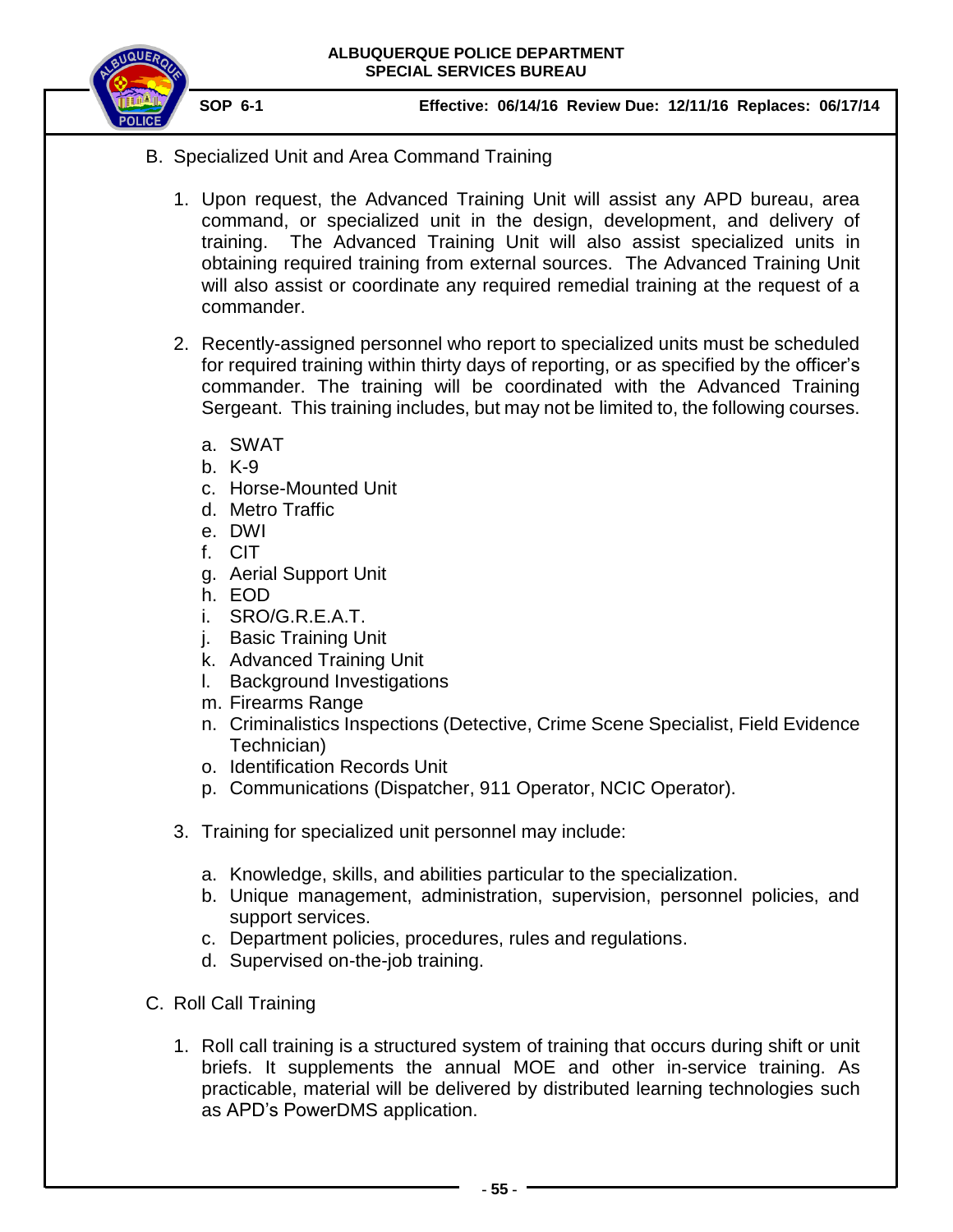

- 2. Roll-call training may include legal updates, changes in policies and procedures or other topics as directed by the Chief of Police.
- 3. The Advanced Training Unit will assist in the design, development, and delivery of roll-call training, as directed.
- <span id="page-55-0"></span>D. NMDPS and Other External Training Programs
	- 1. NMDPS training programs offered to APD personnel will be announced by department memorandum and electronically distributed through PowerDMS. Such announcements will include the following items:
		- a. Date, time, and location of the training
		- b. Type and/or subject matter of the training
		- c. Criteria for attendance (eligibility)
		- d. Special instructions and deadline for necessary application forms
	- 2. Applications for NMDPS-sponsored training will require the following:
		- a. NMDPS Advanced Training Application form (DPS form A-42)
		- b. Chain-of-command concurrence (noted on application)
		- c. Deputy Chief approval for out-of-town travel
	- 3. Final approvals for requested training will be made by the division/area commander or deputy chief, as appropriate. The division commander or deputy chief will document his or her approval by completing the "Agency Head" section of the form.
	- 4. Requests for other non-APD training will be subject to funding availability and command approval. The Director of Training must clear all APD external training requests. Requests involving out-of-town travel require advance approval from the responsible bureau's Deputy Chief of Police.
- <span id="page-55-1"></span>E. Advanced Training Documentation
	- 1. The Advanced Training Unit is responsible for recording an individual's completed training. This includes maintaining and updating an individual's training records.
	- 2. Advanced training records will be calculated on a one calendar year period (January through December). The records will be compiled in two-year cycles, to coincide with NMDPS biennial training requirements.
	- 3. The Advanced Training Sergeant exercises supervisory responsibility for all Advanced Training Unit records, whether electronic or on paper.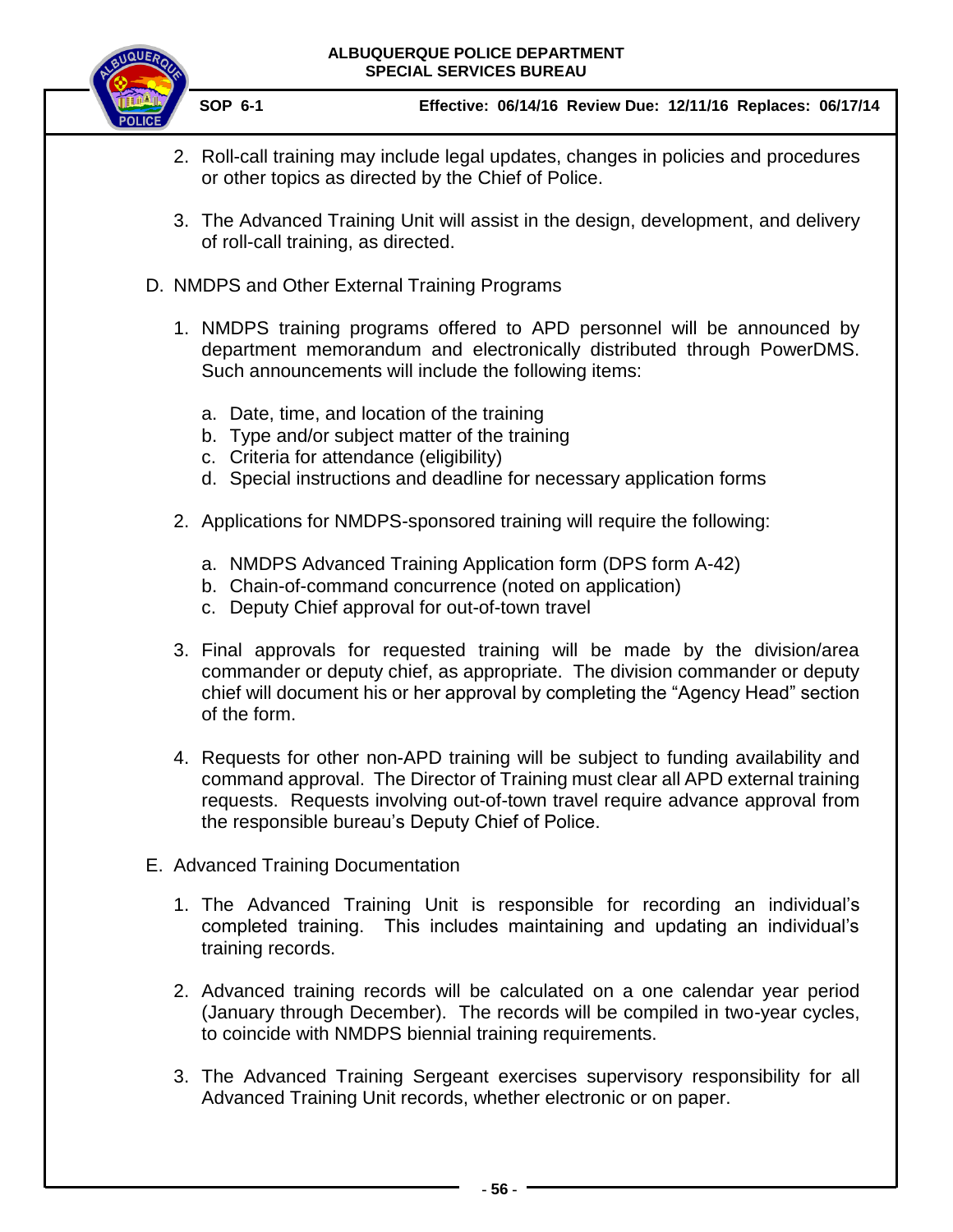

- 4. Each employee will provide training certificates to the Advanced Training Unit after completing external training. The employee is required to update his or her training file on an annual basis. Every APD employee is entitled to review his or her own training record and obtain photocopies of any of the contents.
- 5. Direct access to training files will be limited to Academy staff personnel only. All other access requests will be forwarded to the Academy Lieutenant or the Director of Training.
- 6. Training files and related information will not be released to the public, to other departmental personnel, or to any external agency or individual unless the request is reviewed and approved by the Academy Lieutenant or the Director of Training. Court orders for training information will be immediately forwarded to the Academy Lieutenant or the Director of Training. The only exception is for direct requests from Internal Affairs, which has full and unrestricted access to all Training Division records.
- 7. Advanced Training lesson plans will be filed in the Advanced Training Unit. They will be retained until cleared for destruction or deletion by the Director of Training.
- 8. Advanced Training class records will include the instructors' name, names of students attending, the course title, the date of delivery, and performance measurement results. Records will be retained indefinitely and stored in the Advanced Training Unit.
- 9. Unless excused through official channels, APD personnel are required to attend assigned training courses. At the conclusion of a scheduled annual training cycle, the Advance Training Sergeant will provide the Academy Lieutenant with a list of personnel who failed to appear (FTA) at scheduled courses. The Academy Lieutenant will transmit the FTA list to the appropriate Commander with an action copy to the Deputy Chief of Police.
- 10.Personnel unable to attend scheduled advanced training must notify the Advance Training Unit two weeks in advance so that alternative dates can be arranged.
- 11.Personnel failing to achieve a qualifying score of 70% on any written examination, test, or quiz that does not require certification will receive remedial instruction. The applicable performance measuring tool will then be readministered. This process will repeat until a passing score is achieved.
- 12.Personnel failing achieve a qualifying score of 70% on any written examination, test, or quiz that does require certification will be rescheduled to repeat the training. Within twenty-four hours after completing the training, the performance measuring tool will be re-administered.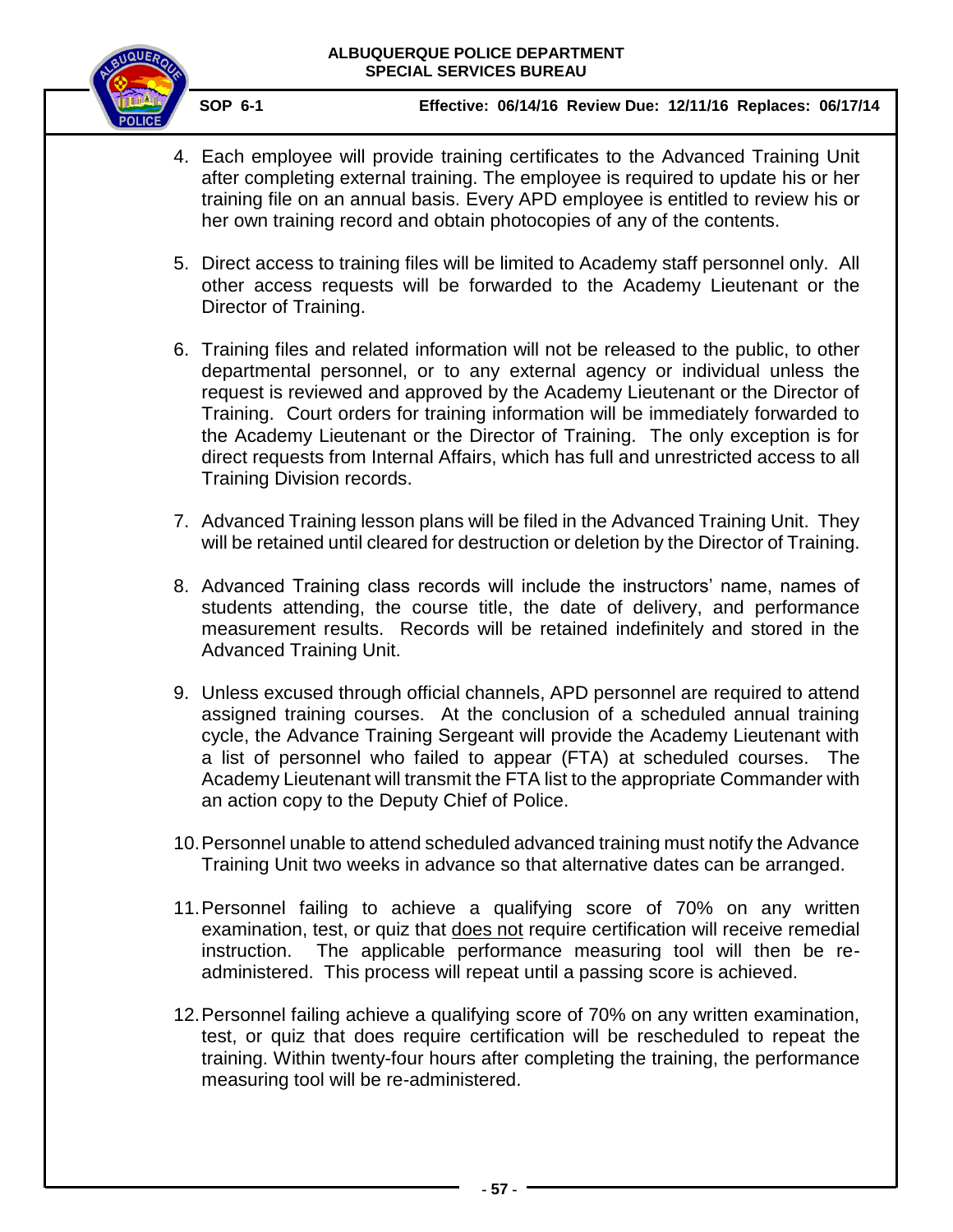

- 13.If a second failure occurs, the participant's certification for the tested skill will be withdrawn. The Director of Training will notify the affected Deputy Chief of any such withdrawals. Upon request, the Academy Lieutenant will coordinate additional training with the appropriate Commander.
- <span id="page-57-0"></span>F. Community Outreach Programs
	- 1. The goal of APD's community outreach programs is to continuously improve relationships through education. The Advanced Training Unit is responsible for oversight and management of the Citizens' Police Academy (CPA), the Youth Police Academy (YPA), and other related programs and projects. A program manager from the Academy staff will be assigned to administer each program.
	- 2. The Advanced Training Sergeant has supervisory responsibility for both the Citizens' Police Academy and Youth Police Academy.
	- 3. Each CPA or YPA class will convene with up to 40 candidates.
	- 4. On the first day of each Academy, the Director of Training will invite the Mayor and Chief of Police to delivery opening remarks.
	- 5. Sessions of the CPA are scheduled on Tuesdays and Thursdays from 1800 to 2100 for the twelve-week duration of the program.
	- 6. Training handouts and other classroom materials will be produced and distributed at the discretion of the CPA/YPA program manager, using Training Division resources. Materials are subject to the review and approval of the Basic Training Sergeant.
	- 7. The CPA/YPA program manager is responsible for taking attendance and enforcing Academy rules and regulations.
	- 8. College credit is available for CPA attendance from the Central New Mexico Community College (CNM). Students must enroll with the college before the program to be eligible for credit.
	- 9. Participants will not graduate if they miss more than two CPA/YPA sessions. Make-up opportunities in future classes will be coordinated by the program manager.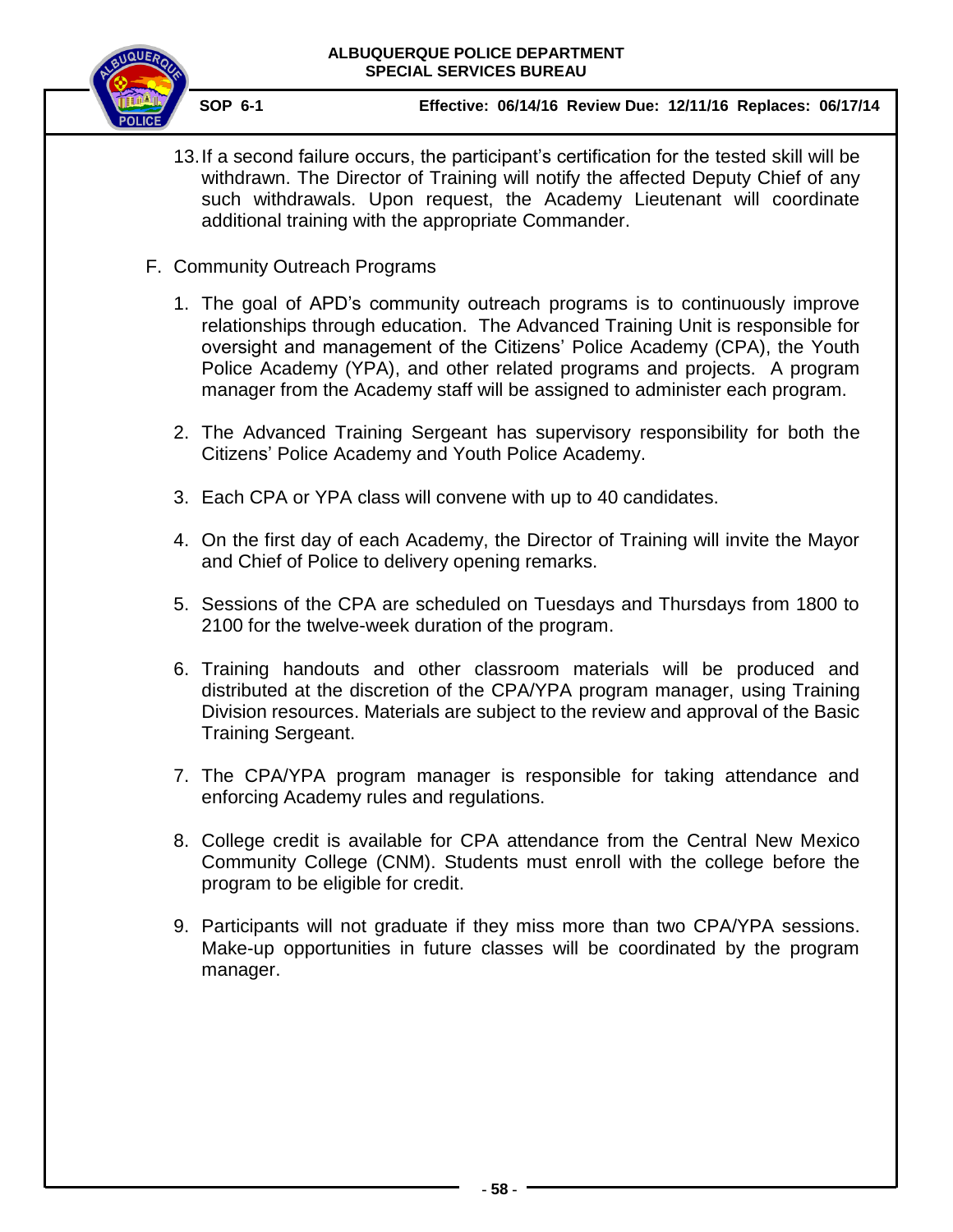

# **6-1-7 FIREARMS TRAINING UNIT**

<span id="page-58-0"></span>The Firearms Training Unit is responsible for firearms training and periodic proficiency qualifications for all department armed personnel. Additionally, the unit will develop new firearms training programs, train cadets in the use of firearms, enforce firearms safety, inspect and repair firearms, and maintain firearms records.

- <span id="page-58-1"></span>A. Firearms Training and Qualification
	- 1. Range personnel will develop and recommend firearms programs for department approval.
	- 2. All firearms programs will be approved by the Academy Lieutenant. All periodic proficiency qualification sessions must meet or exceed NMDPS requirements.
	- 3. The Academy Lieutenant or designee will schedule all firearms training and qualification programs, no later than 30 days in advance of the program start date. After schedules have been distributed, the Advanced Training administrative assistant will complete individual scheduling.
	- 4. All personnel are encouraged to wear body armor during all periodic proficiency qualifications sessions. During scenario-based training elements, personnel may be required to wear their complete assignment-based uniform and all specified duty equipment.
	- 5. Range personnel may direct qualifying officers to utilize voice cues and verbal commands during qualification and other live-fire sessions. Verbal orders include such verbal cues and commands as "he's got a gun," "put down the gun," "stay right there," and "police, show me your hands."
- <span id="page-58-2"></span>B. Development of New Firearms Training Programs
	- 1. Range personnel must remain current with developments in firearms training and technology.
	- 2. Range personnel will submit lesson plans for all firearms and firearms-related training and classroom instruction to the Academy Lieutenant for review and approval.
- <span id="page-58-3"></span>C. Cadet Firearms Training
	- 1. Cadets and lateral officers are required to meet or exceed the firearms requirements mandated by NMDPS.
	- 2. Range personnel will provide performance scores and evaluations for each cadet to the Basic Training Sergeant.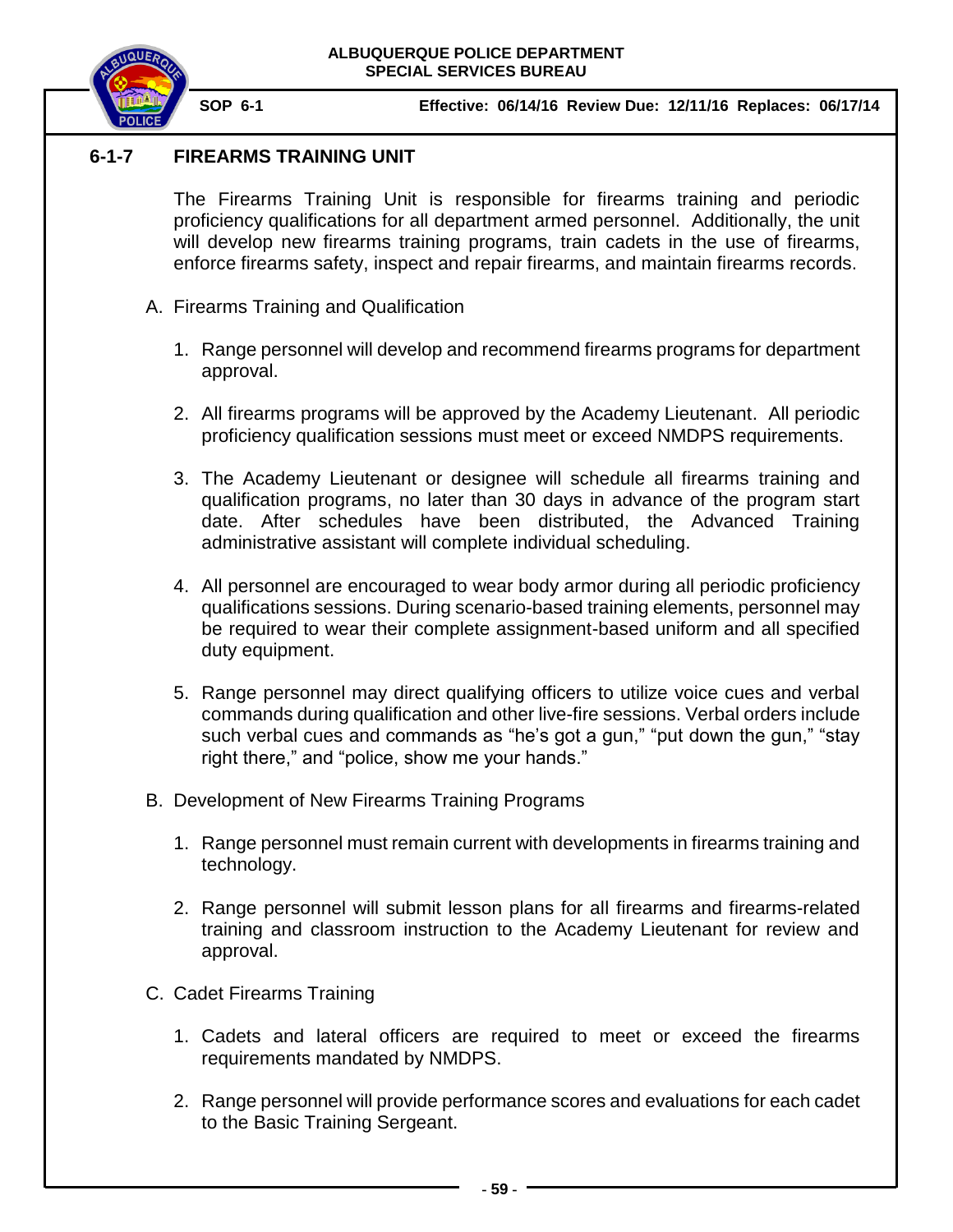

- 3. Range personnel are solely responsible for administration of corrective action to cadets during firearms training. Corrective action will be administered so that it accomplishes approved learning objectives.
- <span id="page-59-0"></span>D. Firearms Range Safety
	- 1. Every person present at the range will share responsibility for firearms safety. All present are required to call out any safety concerns or violations immediately.
	- 2. Only Range personnel or designated instructors are permitted on the firing line with the shooters during training and qualification sessions.
	- 3. Range personnel will enforce all range safety rules.
	- 4. Range personnel will report maintenance or safety needs to the Range Master.
	- 5. The Range Master, Academy Lieutenant, and Director of Training will be notified immediately of any injuries, accidental/unintentional discharges, or other mishaps at the Firearms Range.
	- 6. All personnel are required to wear safety glasses and ear protection when in the vicinity of live fire.
	- 7. Range personnel are required to obtain hearing tests annually.
- <span id="page-59-1"></span>E. Firearms Inspection and Repair
	- 1. Range personnel and supervisors may inspect any firearm used on the range.
		- a. Any firearm judged unsafe will be immediately withdrawn from service and will not be used or fired.
		- b. Departmental firearms in need of repair or maintenance will be referred to the department armorer.
		- c. Repairs to authorized personally-owned firearms are the responsibility of the owner.
		- d. The department armorer is responsible for repairing or referring department firearms elsewhere for repair. The department armorer will keep a record of all repairs and maintenance completed on department firearms.
- <span id="page-59-2"></span>F. Firearms Records
	- 1. Firearms records will be created and maintained for every armed department employee. All training and proficiency qualification scores will be documented in the approved Training Division recordation system. Each record will include the officer's name, firearm make/model/caliber/serial number, date of qualification, and scores/results.